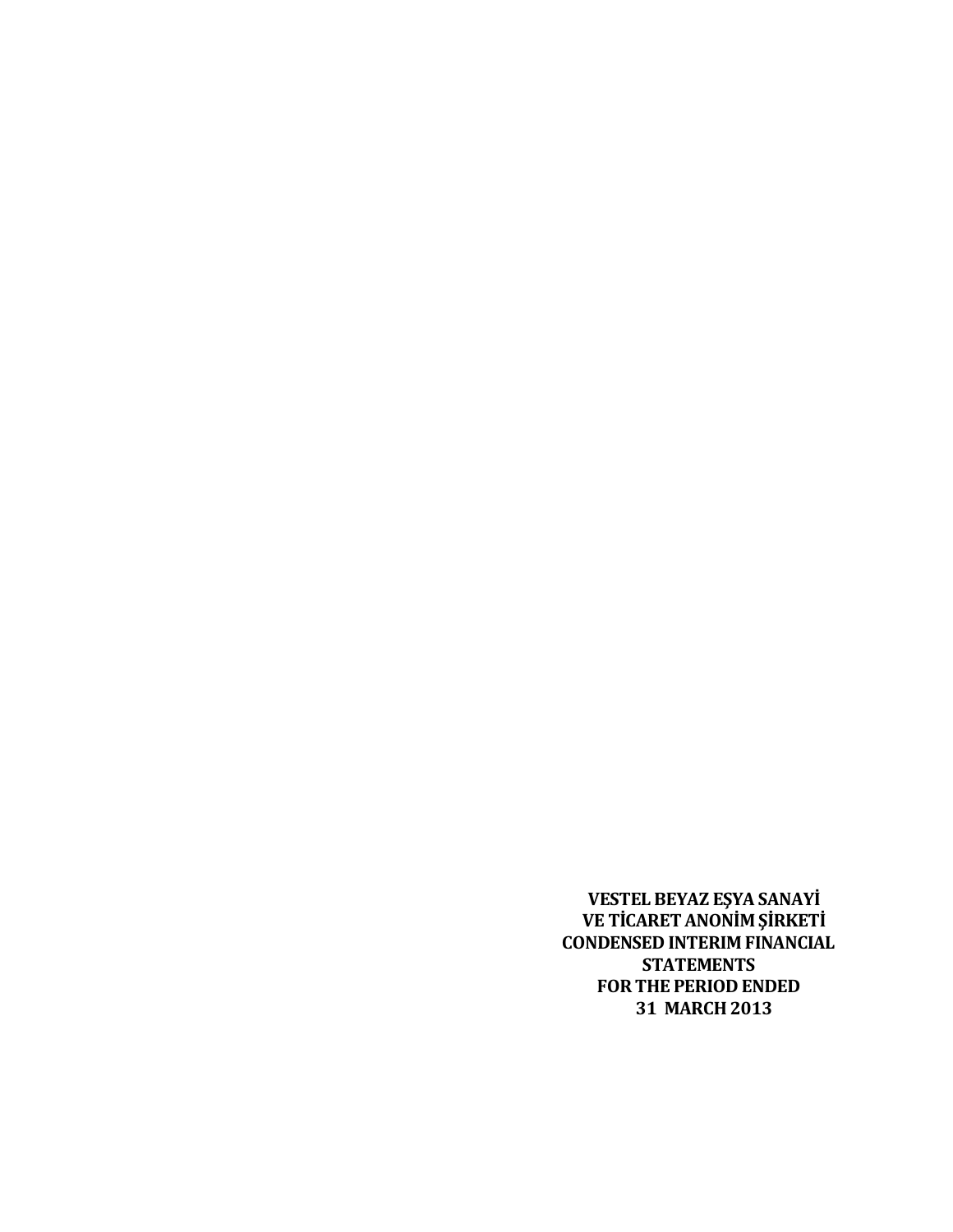# **CONTENTS**

# **PAGE**

|                                                   | $1 - 2$ |
|---------------------------------------------------|---------|
|                                                   | - 3     |
| <b>CONDENSED INTERIM STATEMENTS OF CHANGES IN</b> |         |
|                                                   | $4 - 5$ |
|                                                   | $6 - 7$ |

### NOTES TO THE CONDENSED FINANCIAL STATEMENTS FOR THE INTERIM PERIOD 01.01-31.03.2013

| NOTE <sub>1</sub>  |                                                                                                                                                                                                                                                                                                                                                                                                                                                                                                                         | 8   |
|--------------------|-------------------------------------------------------------------------------------------------------------------------------------------------------------------------------------------------------------------------------------------------------------------------------------------------------------------------------------------------------------------------------------------------------------------------------------------------------------------------------------------------------------------------|-----|
| NOTE <sub>2</sub>  | BASIS OF PRESENTATION OF CONDENSED INTERIM FINANCIAL STATEMENTS 9-13                                                                                                                                                                                                                                                                                                                                                                                                                                                    |     |
| NOTE <sub>3</sub>  |                                                                                                                                                                                                                                                                                                                                                                                                                                                                                                                         | 14  |
| NOTE <sub>4</sub>  |                                                                                                                                                                                                                                                                                                                                                                                                                                                                                                                         | 15  |
| NOTE <sub>5</sub>  |                                                                                                                                                                                                                                                                                                                                                                                                                                                                                                                         | 15  |
| NOTE <sub>6</sub>  |                                                                                                                                                                                                                                                                                                                                                                                                                                                                                                                         |     |
| NOTE <sub>7</sub>  |                                                                                                                                                                                                                                                                                                                                                                                                                                                                                                                         | 17  |
| NOTE 8             |                                                                                                                                                                                                                                                                                                                                                                                                                                                                                                                         | -18 |
| NOTE <sub>9</sub>  |                                                                                                                                                                                                                                                                                                                                                                                                                                                                                                                         |     |
| NOTE <sub>10</sub> | $\label{eq:proper} \textsc{propERTY}, \textsc{PLANT} \textsc{AND}\textsc{EQUIPMENT} \textsc{} \textsc{} \textsc{} \textsc{} \textsc{} \textsc{} \textsc{} \textsc{} \textsc{} \textsc{} \textsc{} \textsc{} \textsc{} \textsc{} \textsc{} \textsc{} \textsc{} \textsc{} \textsc{} \textsc{} \textsc{} \textsc{} \textsc{} \textsc{} \textsc{} \textsc{} \textsc{} \textsc{} \textsc{} \textsc{} \textsc$                                                                                                                |     |
| NOTE <sub>11</sub> |                                                                                                                                                                                                                                                                                                                                                                                                                                                                                                                         | 21  |
| <b>NOTE 12</b>     |                                                                                                                                                                                                                                                                                                                                                                                                                                                                                                                         |     |
| <b>NOTE 13</b>     |                                                                                                                                                                                                                                                                                                                                                                                                                                                                                                                         |     |
| NOTE <sub>14</sub> | $\begin{minipage}{0.9\linewidth} \begin{tabular}{l} \hline \textbf{OTHER ASSETS AND LIABILITIES} \end{tabular} \end{minipage} \begin{minipage}{0.9\linewidth} \begin{tabular}{l} \hline \textbf{C} & \textbf{C} \\ \hline \textbf{C} \\ \hline \textbf{C} \\ \hline \textbf{C} \\ \hline \end{tabular} \end{minipage} \begin{minipage}{0.9\linewidth} \begin{tabular}{l} \hline \textbf{C} \\ \hline \textbf{C} \\ \hline \end{tabular} \end{minipage} \begin{minipage}{0.9\linewidth} \begin{tabular}{l} \hline \text$ |     |
| <b>NOTE 15</b>     |                                                                                                                                                                                                                                                                                                                                                                                                                                                                                                                         |     |
| <b>NOTE 16</b>     |                                                                                                                                                                                                                                                                                                                                                                                                                                                                                                                         | 29  |
| NOTE <sub>17</sub> |                                                                                                                                                                                                                                                                                                                                                                                                                                                                                                                         | 29  |
| NOTE <sub>18</sub> |                                                                                                                                                                                                                                                                                                                                                                                                                                                                                                                         | 30  |
| NOTE <sub>19</sub> |                                                                                                                                                                                                                                                                                                                                                                                                                                                                                                                         | 30  |
| NOTE <sub>20</sub> |                                                                                                                                                                                                                                                                                                                                                                                                                                                                                                                         | 31  |
| NOTE <sub>21</sub> |                                                                                                                                                                                                                                                                                                                                                                                                                                                                                                                         |     |
| <b>NOTE 22</b>     |                                                                                                                                                                                                                                                                                                                                                                                                                                                                                                                         | 35  |
| NOTE <sub>23</sub> |                                                                                                                                                                                                                                                                                                                                                                                                                                                                                                                         |     |
| <b>NOTE 24</b>     |                                                                                                                                                                                                                                                                                                                                                                                                                                                                                                                         |     |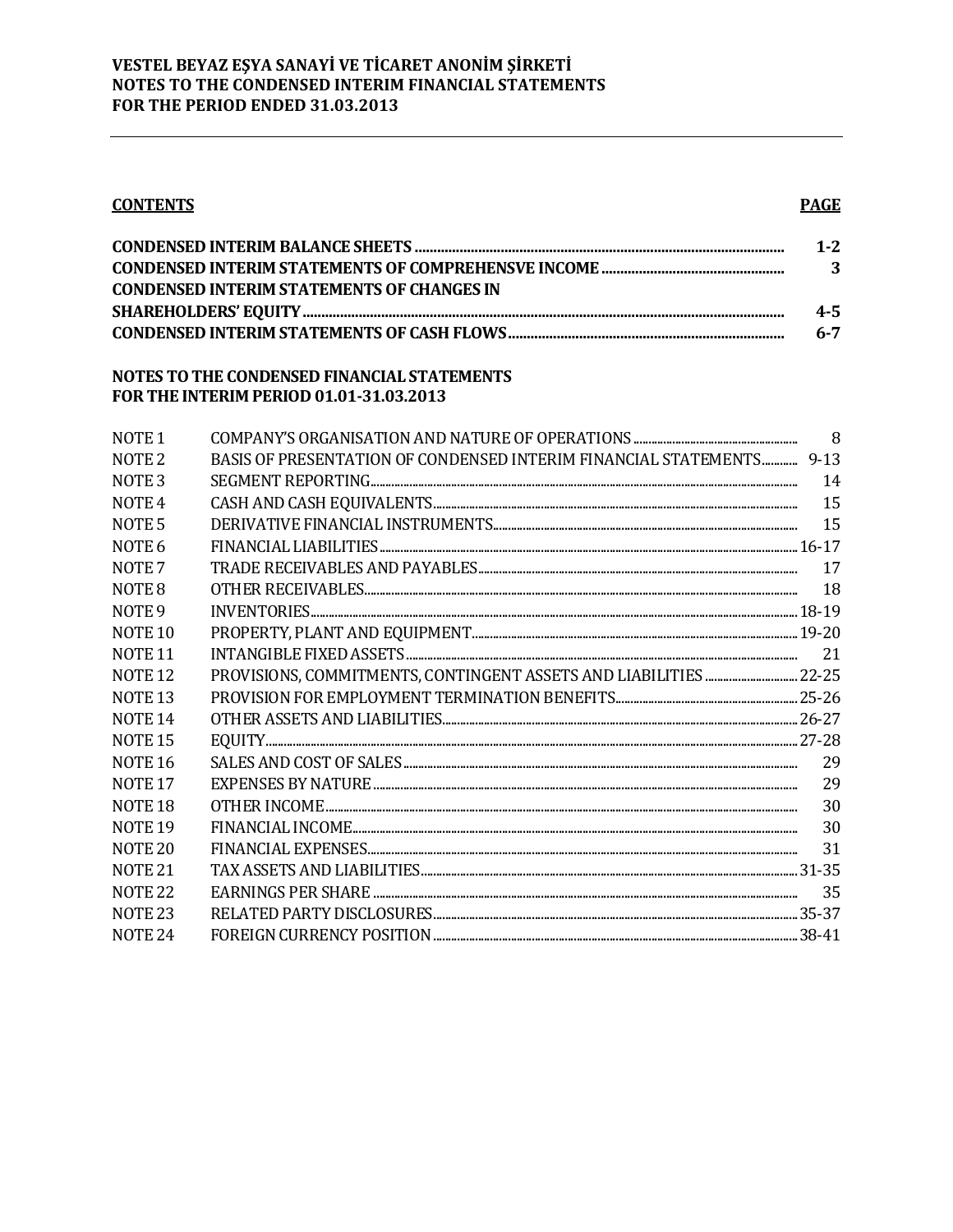# **VESTEL BEYAZ EŞYA SANAYİ VE TİCARET ANONİM ŞİRKETİ CONDENSED INTERIM BALANCE SHEETS AS OF 31.03.2013 AND 31.12.2012**

(Amounts expressed in thousands of Turkish Lira ("TL") unless otherwise indicated.)

|                                  |              |            | <b>Audited</b> |
|----------------------------------|--------------|------------|----------------|
|                                  | <b>Notes</b> | 31.03.2013 | 31.12.2012     |
| <b>ASSETS</b>                    |              |            |                |
| <b>Current assets</b>            |              |            |                |
| Cash and cash equivalents        | 4            | 9.148      | 27.218         |
| Derivative financial instruments | 5            | 10.787     |                |
| Trade receivables                |              |            |                |
| Related parties                  | 23           | 609.152    | 622.071        |
| Third parties                    | 7            | 13.224     | 13.538         |
| Other receivables                | 8            | 49.231     | 49.916         |
| Inventories                      | 9            | 306.645    | 221.283        |
| Other current assets             | 14           | 12.836     | 20.740         |
| <b>Total current assets</b>      |              | 1.011.023  | 954.766        |
| <b>Non-current assets</b>        |              |            |                |
| Property, plant and equipment    | 10           | 310.714    | 308.563        |
| Intangible assets                | 11           | 50.697     | 48.501         |
| Other non-current assets         | 14           | 7.897      | 3.397          |
| <b>Total non-current assets</b>  |              | 369.308    | 360.461        |
| <b>TOTAL ASSETS</b>              |              | 1.380.331  | 1.315.227      |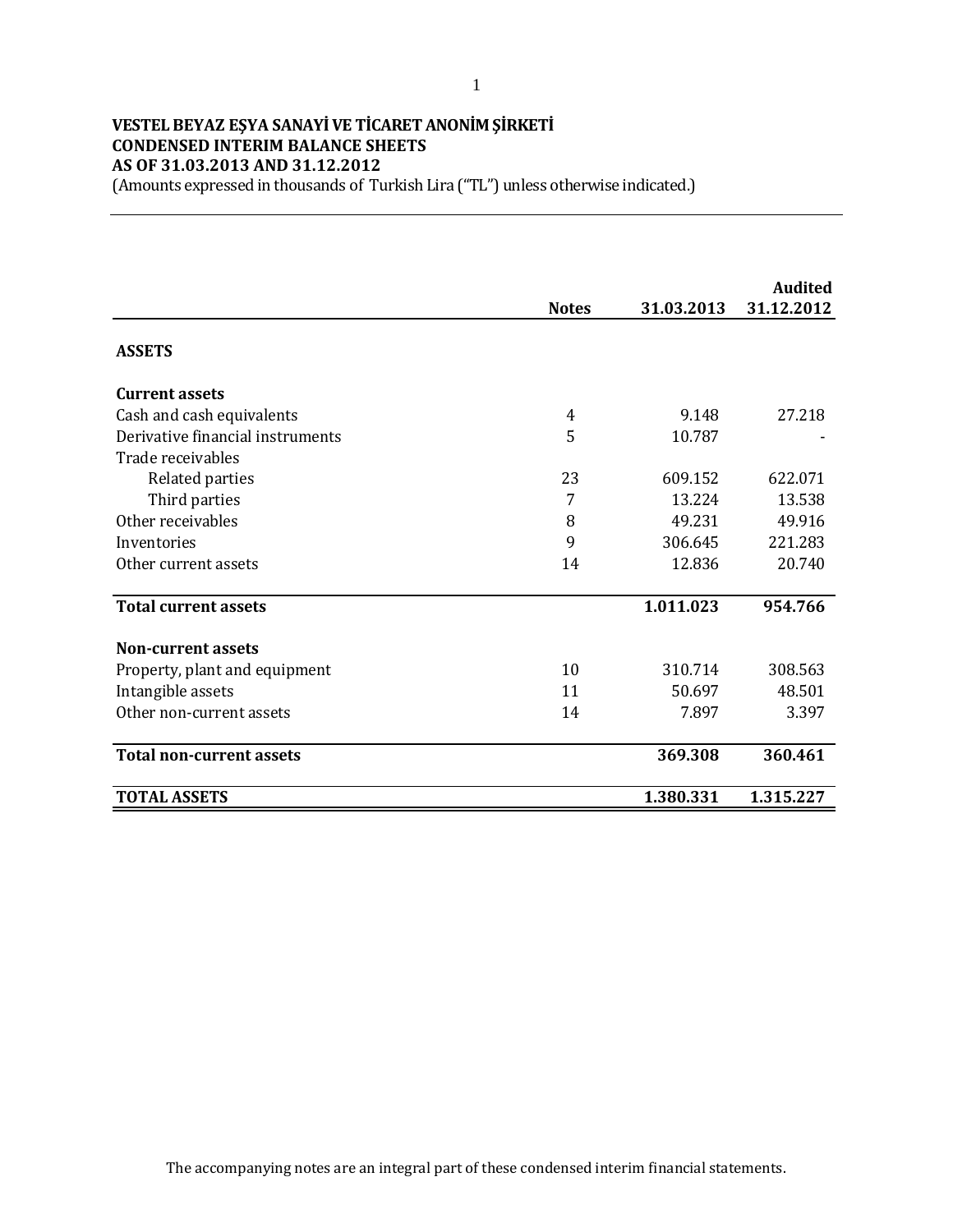### **VESTEL BEYAZ EŞYA SANAYİ VE TİCARET ANONİM ŞİRKETİ CONDENSED INTERIM BALANCE SHEETS AS OF 31.03.2013 AND 31.12.2012** (Amounts expressed in thousands of Turkish Lira ("TL") unless otherwise indicated.)

**Audited 31.03.2013 31.12.2012 LIABILITIES Current liabilities** Financial liabilities 6 230.629 287.817 Trade payables Related parties 23 13.783 7.587 Third parties 2002 101 2012 12:39 12:39 12:39 12:39 12:39 12:39 12:39 12:39 12:39 12:39 12:39 12:39 12:39 12:39 12:39 12:39 12:39 12:39 12:39 12:39 12:39 12:39 12:39 12:39 12:39 12:39 12:39 12:39 12:39 12:39 12:39 12:39 12 Derivative financial instruments and the state of the state of the state of the state of the state of the state of the state of the state of the state of the state of the state of the state of the state of the state of the Other payables to related parties 23 65.185 Provisions 651 928 Other liabilities 14 15.005 9.715 **Total current liabilities 716.061 720.139 Non-current liabilities** Financial liabilities and the set of the set of the set of the set of the set of the set of the set of the set of the set of the set of the set of the set of the set of the set of the set of the set of the set of the set o Provision for employment termination benefits 13 13.456 12.607 Deferred tax liability 100 and 21 6.360 3.527 **Total non-current liabilities 159.823 103.832 EQUITY** Paid in capital 15.a 190.000 190.000 190.000 190.000 190.000 190.000 190.000 190.000 190.000 190.000 190.000 1 Adjustments to share capital 15.b 9.734 9.734 9.734 Share premium 15.c 109.031 109.031 109.031 Restricted reserve 15.d 38.886 38.886 Retained earnings 144.552 162.096 Actuarial gain / (loss) on employee benefits (947) (947) Net income (loss) for the period 13.191 (17.544) **Total equity 504.447 491.256 TOTAL LIABILITIES AND EQUITY** 1.380.331 1.315.227 **Notes**

The accompanying notes are an integral part of these condensed interim financial statements.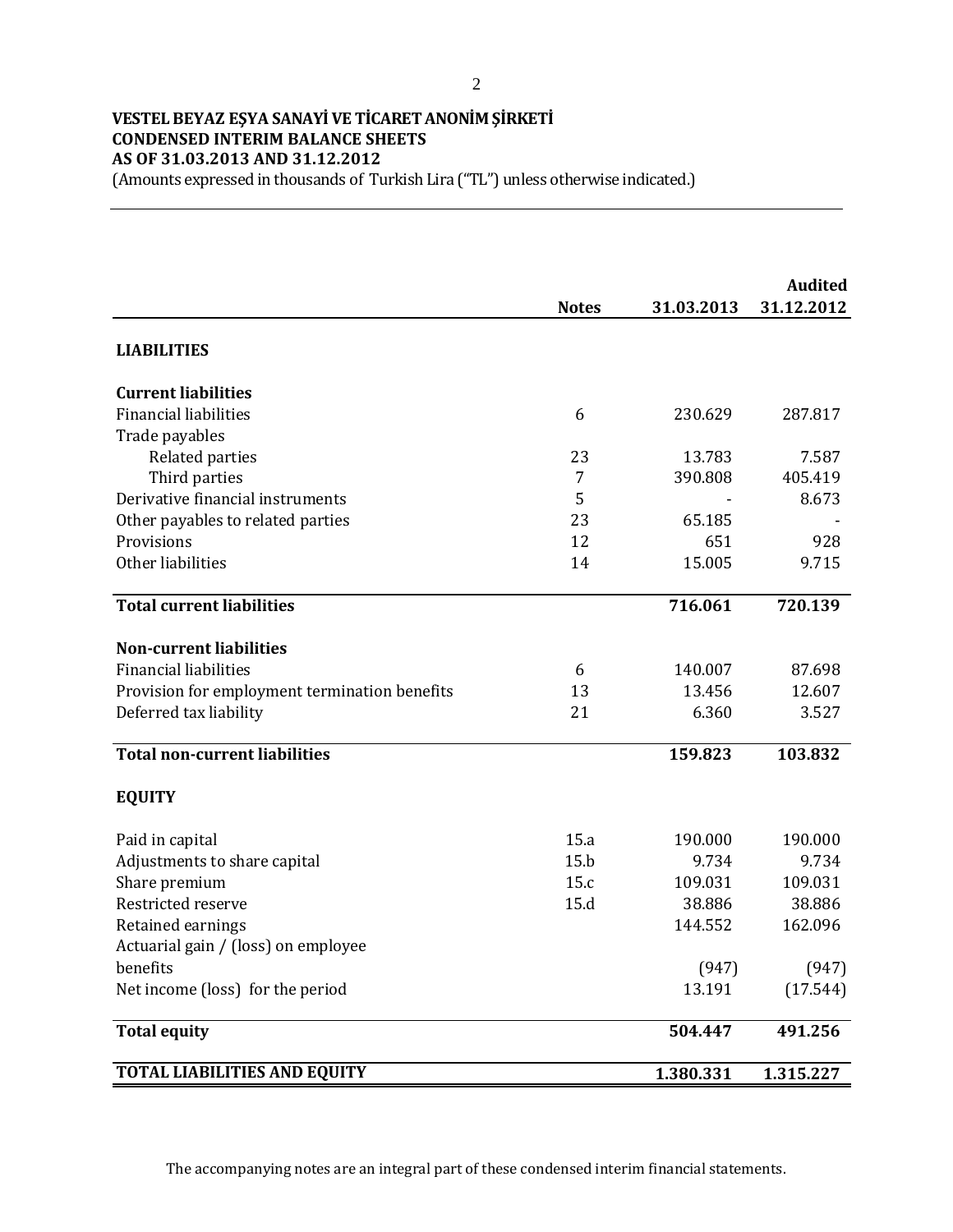# **VESTEL BEYAZ EŞYA SANAYİ VE TİCARET ANONİM ŞİRKETİ CONDENSED INTERIM STATMENTS OF COMPREHENSIVE INCOME FOR THE PERIODS ENDED 31.03.2013 AND 2012**

(Amounts expressed in thousands of Turkish Lira ("TL") unless otherwise indicated.)

|                                              | <b>Notes</b> | 01.01.<br>31.03.2013 | 01.01.<br>31.03.2012 |
|----------------------------------------------|--------------|----------------------|----------------------|
|                                              |              |                      |                      |
| Revenue                                      | 16           | 473.797              | 391.986              |
| Cost of sales                                |              | (436.015)            | (377.646)            |
| <b>Gross profit</b>                          |              | 37.782               | 14.340               |
| Marketing, selling and distribution expenses |              | (7.966)              | (6.203)              |
| General administrative expenses              |              | (12.028)             | (5.581)              |
| Research and development expenses            |              | (5.209)              | (4.347)              |
| Other income                                 | 18           | 907                  | 21.290               |
| Other expense                                |              | (83)                 | (863)                |
| <b>Operating profit</b>                      |              | 13.403               | 18.636               |
| Financial income                             | 19           | 41.819               | 55.390               |
| Financial expense                            | 20           | (39.198)             | (50.811)             |
| Income before tax                            |              | 16.024               | 23.215               |
| Tax benefit / (expense)                      |              |                      |                      |
| Current tax expense (-)                      | 21           |                      | (2.951)              |
| Deferred tax benefit / (expense)             | 21           | (2.833)              | (494)                |
| Net income                                   |              | 13.191               | 19.770               |
|                                              |              |                      |                      |
| Other comprehensive income                   |              |                      |                      |
| <b>Total comprehensive income</b>            |              | 13.191               | 19.770               |
| <b>Earnings per share</b>                    |              | 6,9%                 | 10,4%                |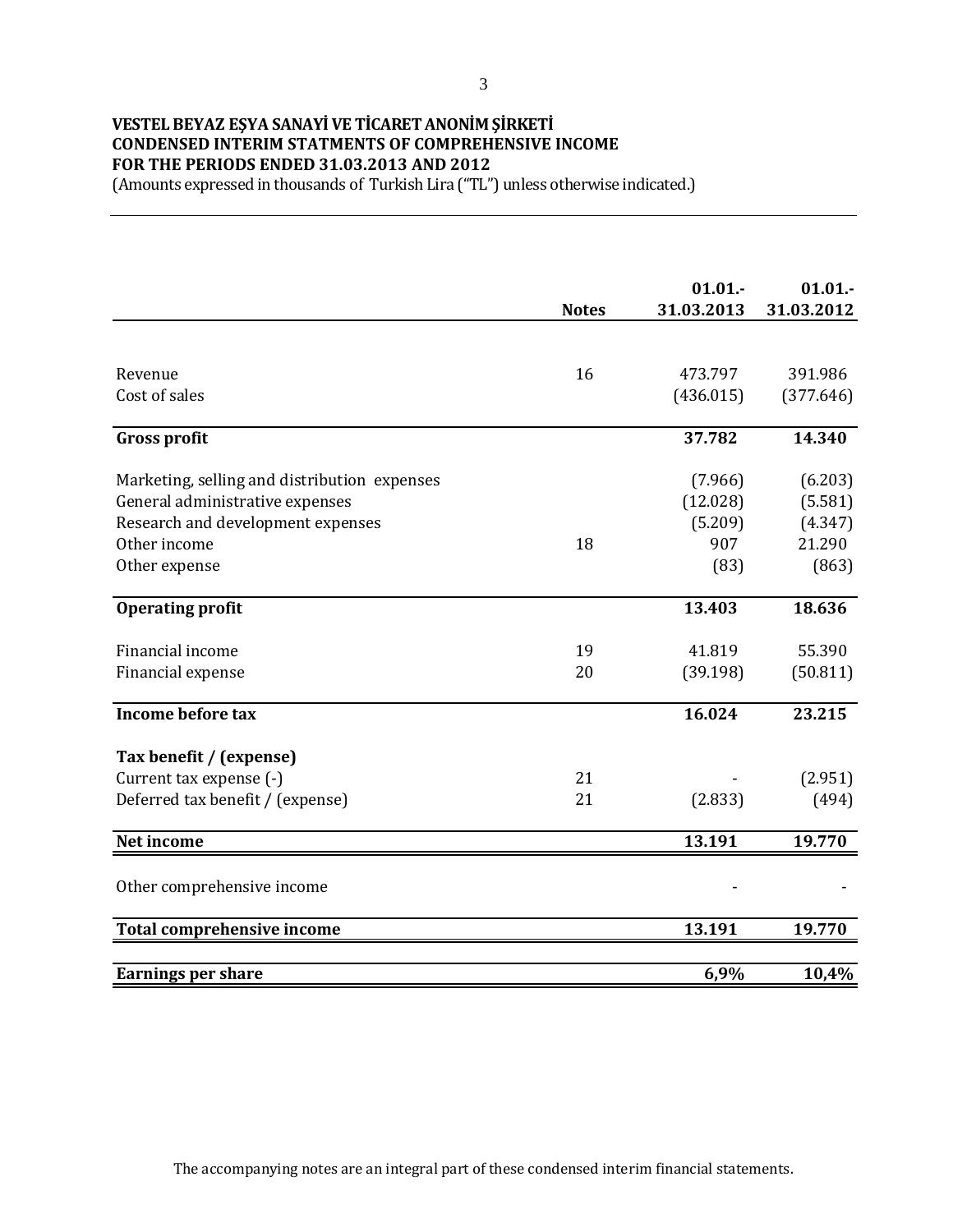### **VESTEL BEYAZ EŞYA SANAYİ VE TİCARET ANONİM ŞİRKETİ CONDENSED INTERIM STATEMENTS OF CHANGES IN SHAREHOLDERS' EQUITY FOR THE PERIODS ENDED 31.03.2013 AND 2012**

(Amounts expressed in thousands of Turkish Lira ("TL") unless otherwise indicated.)

|                                                    |                    | <b>Adjustments</b>       |                         |                          |                      | Net income        | <b>Actuarial</b><br>loss on |                        |
|----------------------------------------------------|--------------------|--------------------------|-------------------------|--------------------------|----------------------|-------------------|-----------------------------|------------------------|
|                                                    | Paid in<br>capital | to share<br>capital      | <b>Share</b><br>premium | Restricted<br>reserve    | Retained<br>earnings | for the<br>period | employee<br>benefits        | <b>Total</b><br>equity |
| <b>Balance at 01.01.2013</b>                       | 190.000            | 9.734                    | 109.031                 | 38.886                   | 162.096              | (17.544)          | (947)                       | 491.256                |
| Comprehensive income;<br>Net income for the period |                    | $\overline{\phantom{0}}$ |                         |                          | $\sim$               | 13.191            | $\sim$                      | 13.191                 |
| Other comprehensive income:                        |                    | $\overline{\phantom{0}}$ |                         | $\overline{\phantom{0}}$ |                      |                   |                             |                        |
| <b>Total comprehensive income</b>                  |                    |                          |                         |                          | ٠                    | 13.191            | ٠                           | 13.191                 |
| Transfer to retained earnings                      |                    | ٠                        |                         | $\sim$                   | (17.544)             | 17.544            |                             |                        |
| <b>Balance at 31.03.2013</b>                       | 190.000            | 9.734                    | 109.031                 | 38.886                   | 144.552              | 13.191            | (947)                       | 504.447                |

The accompanying notes are an integral part of these condensed interim financial statements.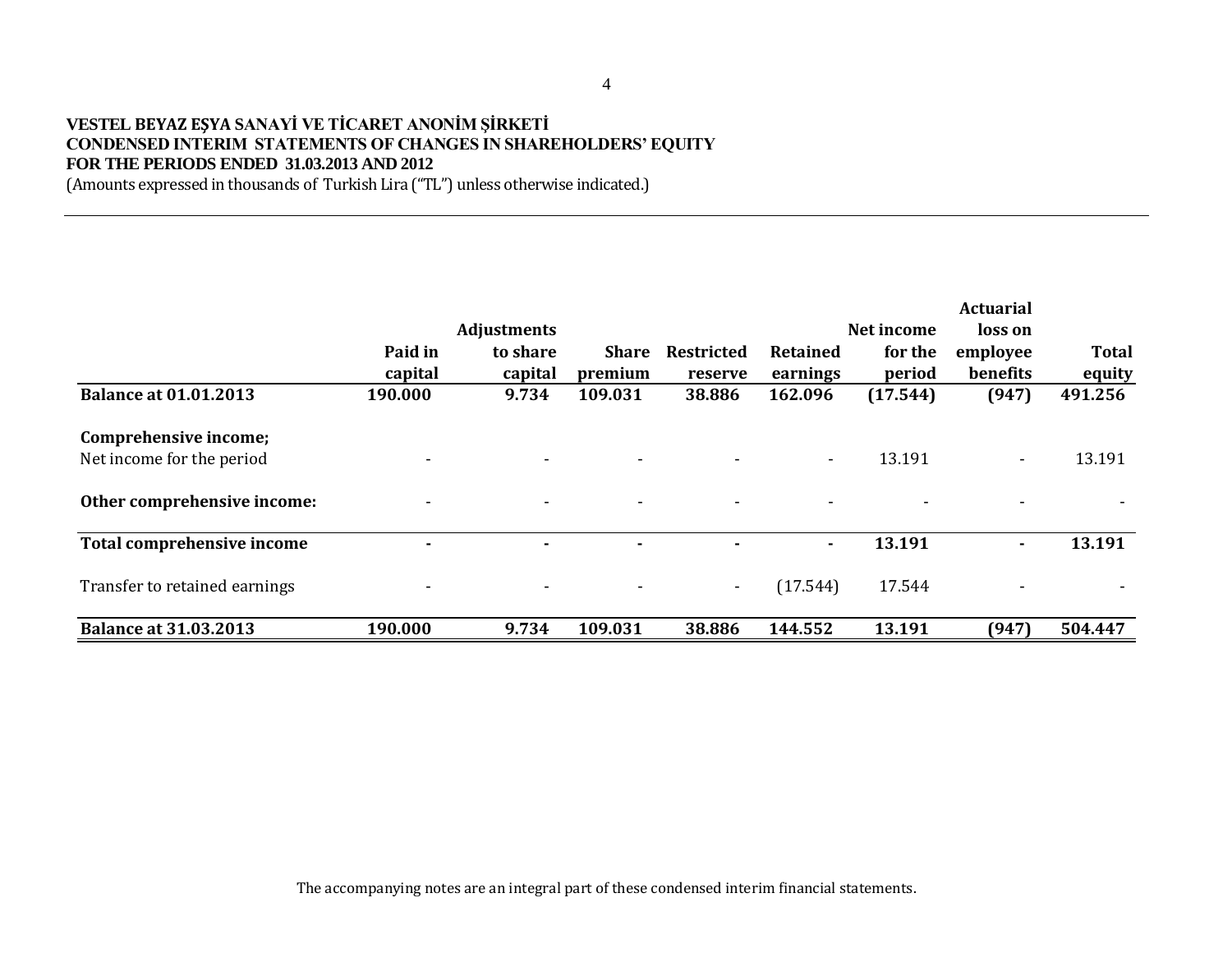### **VESTEL BEYAZ EŞYA SANAYİ VE TİCARET ANONİM ŞİRKETİ CONDENSED INTERIM STATEMENTS OF CHANGES IN SHAREHOLDERS' EQUITY FOR THE PERIODS ENDED 31.03.2013 AND 2012**

(Amounts expressed in thousands of Turkish Lira ("TL") unless otherwise indicated.)

|                                                    |                    | <b>Adjustments</b>       |                         |                              |                      | Net income        | <b>Actuarial</b><br>loss on |                        |
|----------------------------------------------------|--------------------|--------------------------|-------------------------|------------------------------|----------------------|-------------------|-----------------------------|------------------------|
|                                                    | Paid in<br>capital | to share<br>capital      | <b>Share</b><br>premium | <b>Restricted</b><br>reserve | Retained<br>earnings | for the<br>period | employee<br>benefits        | <b>Total</b><br>equity |
| <b>Balance at 01.01.2012</b>                       | 190.000            | 9.734                    | 109.031                 | 37.921                       | 142.916              | 20.145            | ۰.                          | 509.747                |
| Comprehensive income;<br>Net income for the period |                    | $\overline{\phantom{0}}$ |                         |                              | $\sim$               | 19.770            | $\sim$                      | 19.770                 |
| Other comprehensive income:                        |                    | $\overline{\phantom{0}}$ |                         | $\overline{\phantom{0}}$     |                      |                   |                             |                        |
| <b>Total comprehensive income</b>                  |                    | ۰                        |                         |                              | ۰.                   | 19.770            | ۰                           | 19.770                 |
| Transfer to retained earnings                      |                    |                          |                         | $\sim$                       | 20.145               | (20.145)          |                             |                        |
| <b>Balance at 31.03.2012</b>                       | 190.000            | 9.734                    | 109.031                 | 37.921                       | 163.061              | 19.770            |                             | 529.517                |

The accompanying notes are an integral part of these condensed interim financial statements.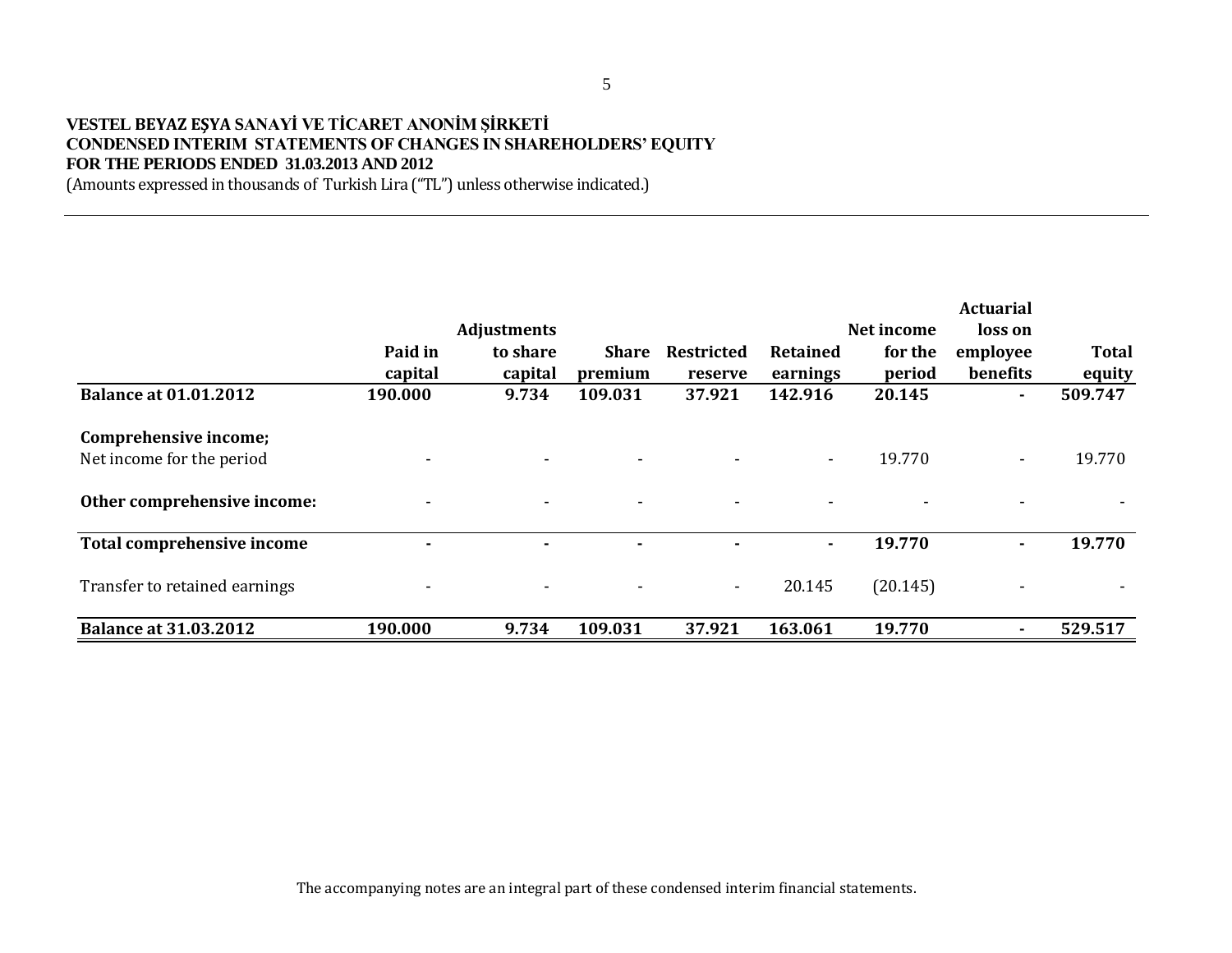# **VESTEL BEYAZ EŞYA SANAYİ VE TİCARET ANONİM ŞİRKETİ CONDENSED INTERIM STATEMENTS OF CASH FLOWS FOR THE PERIODS ENDED 31.03.2013 AND 2012**

(Amounts expressed in thousands of Turkish Lira ("TL") unless otherwise indicated.)

|                                                      |              | 01 January-<br>31 March | 01 January-<br>31 March |
|------------------------------------------------------|--------------|-------------------------|-------------------------|
| <b>Operating activities:</b>                         | <b>Notes</b> | 2013                    | 2013                    |
| Income before tax                                    |              | 16.024                  | 23.215                  |
| - Interest expense                                   | 20           | 5.495                   | 3.225                   |
| - Interest income                                    | 19           | (62)                    | (371)                   |
| - (Gain) / loss from sales of tangible               |              |                         |                         |
| and intangible assets                                |              |                         | 7                       |
| - Depreciation and amortization of fixed assets      | 17           | 17.997                  | 14.486                  |
| - Provision for employment termination benefits      | 13           | 2.325                   | 1.006                   |
| - Derivative financial instruments (income) /        |              |                         |                         |
| expense accrual                                      |              | (19.460)                | 459                     |
| - (Decrease) / increase in warranty and              |              |                         |                         |
| assembly provisions                                  |              |                         | (19.627)                |
| - Changes in provision for impairment on inventories | 9            | (1.635)                 | 210                     |
| - Changes in provision for lawsuit risks             | 12           | (277)                   | 806                     |
| Changes in working capital                           |              |                         |                         |
| Decrease in trade receivables                        | 7            | 13.233                  | 90.797                  |
| Increase in inventories                              | 9            | (83.727)                | (58.159)                |
| Decrease in other receivables and other assets       |              | 8.589                   | 11.728                  |
| Increase in other non-current assets                 |              | (4.500)                 |                         |
| (Decrease) / increase in trade payales               | 7            | (8.415)                 | (24.190)                |
| Increase in other payables and other liabilities     |              | 5.290                   | 1.974                   |
| Payments of employee termination benefits            | 13           | (1.476)                 | (202)                   |
| Taxes paid                                           | 21           |                         | (55)                    |
| Net cash (used in) / provided by                     |              |                         |                         |
| operating activities                                 |              | (50.599)                | 45.309                  |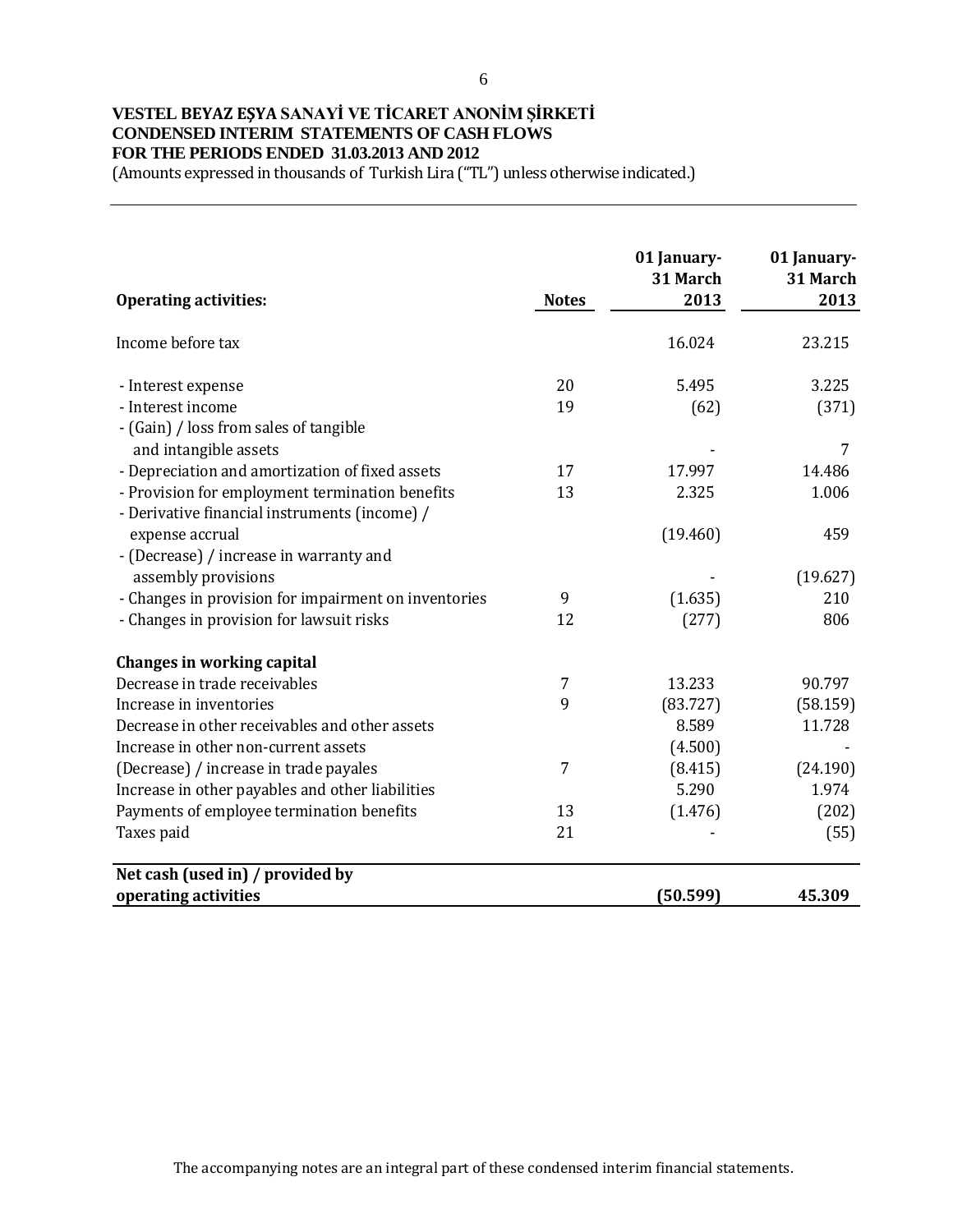### 7

# **VESTEL BEYAZ EŞYA SANAYİ VE TİCARET ANONİM ŞİRKETİ CONDENSED INTERIM STATEMENTS OF CASH FLOWS FOR THE PERIODS ENDED 31.03.2013 AND 2012**

(Amounts expressed in thousands of Turkish Lira ("TL") unless otherwise indicated.)

| <b>Investing activities:</b>                                                                       | <b>Notes</b> | 01 January-<br>31 March<br>2013 | 01 January-<br>31 March<br>2013 |
|----------------------------------------------------------------------------------------------------|--------------|---------------------------------|---------------------------------|
| Acquisition of tangible assets<br>Cash provided from sales of tangible and                         | 10           | (18.393)                        | (21.017)                        |
| intangible assets<br>Acquisitions of intangible assets                                             | 11           | 246<br>(4.197)                  | 118<br>(3.941)                  |
| Net cash used in investing activities                                                              |              | (22.344)                        | (24.840)                        |
| <b>Financing activities:</b>                                                                       |              |                                 |                                 |
| Proceeds from bank borrowings<br>Repayment of bank borrowings<br>Other payables to related parties | 23           | 65.371<br>(70.250)<br>65.185    | 81.771<br>(75.247)              |
| Interest paid<br>Interest received                                                                 |              | (5.495)<br>62                   | (1.543)<br>371                  |
| Net cash provided by financing activities                                                          |              | 54.873                          | 5.352                           |
| Net (decrease) / increase in cash and cash<br>equivalents                                          |              | (18.070)                        | 25.821                          |
| Changes in blocked deposits                                                                        | 4            | (15)                            |                                 |
| Cash and cash equivalents at January 1                                                             | 4            | 25.887                          | 7.216                           |
| <b>Cash and cash equivalents at March 31</b>                                                       |              | 7.802                           | 33.037                          |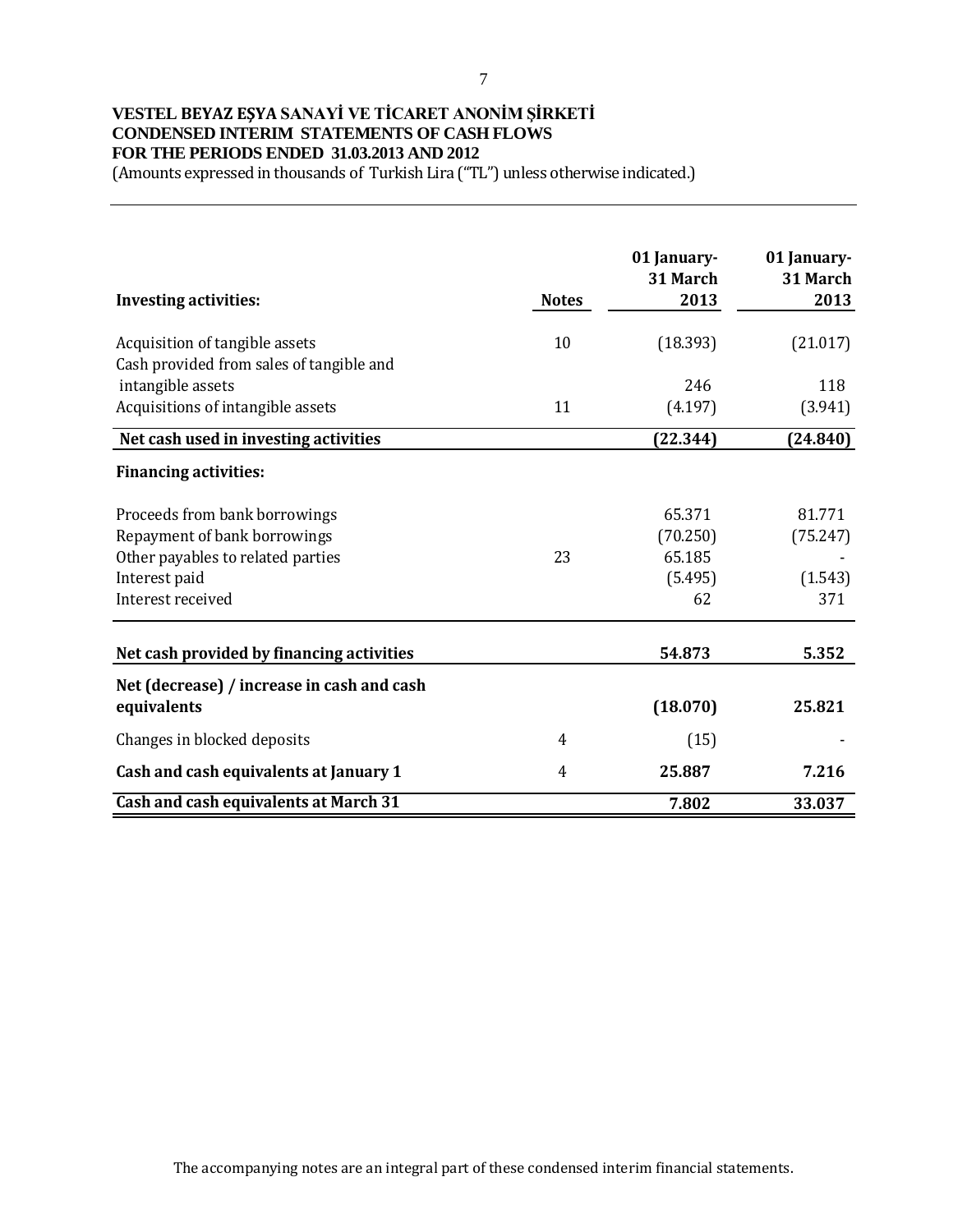(Amounts expressed in thousands of Turkish Lira ("TL") unless otherwise indicated.)

### **NOTE 1 – COMPANY'S ORGANISATION AND NATURE OF ACTIVITIES**

Vestel Beyaz Eşya Sanayi ve Ticaret A.Ş. (the "Company" or "Vestel Beyaz Eşya") was incorporated in 1997 under the Turkish Commercial Code and its head office is located at Zorlu Plaza, 34310 Avcılar / Istanbul.

The Company started its operations in 1999 and produces refrigerators, room air conditioning units, washing machines, cookers, dishwashers and water heaters. The Company's production facilities occupy 312.000 square meters of enclosed area located in Manisa Organized Industrial Zone on total area of 395.000 square meters.

The Company is a member of Vestel Group of Companies which are under the control of the Ahmet Nazif Zorlu family. The Company performs its foreign sales and domestic sales via Vestel Ticaret A.Ş. and Vestel Ticaret A.Ş Istanbul Branch., respectively, which are also members of Vestel Group of Companies.

The Company is registered to Capital Market Board and its shares have been quoted to Istanbul Stock Exchange since 21 April 2006.

As of balance sheet dates, the shareholders of the Company and their percentage shareholdings were as follows:

|                                          | Share % |
|------------------------------------------|---------|
| Vestel Elektronik Sanayi ve Ticaret A.Ş. | 75,50   |
| Other shareholders                       | 24,50   |
|                                          | 100,00  |

As of 31.03.2013, 59.800.000 shares of the Company have been quoted at the Istanbul Stock Exchange ("ISE") (31,5% of its Share Capital).

The Company's refrigerator and air conditioner sales include the effects of seasonal variations.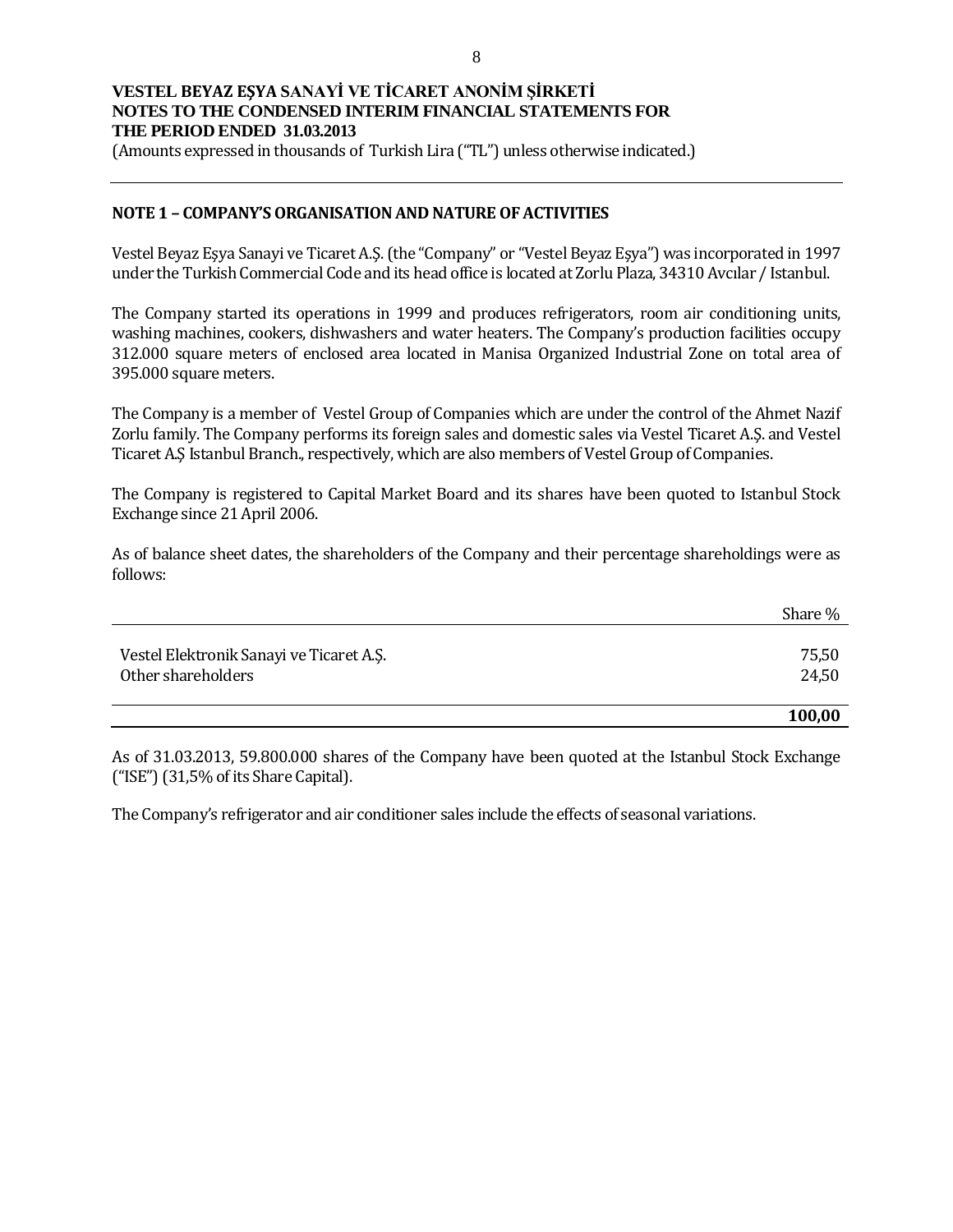(Amounts expressed in thousands of Turkish Lira ("TL") unless otherwise indicated.)

### **NOTE 2 –BASIS OF PRESENTATION OF CONDENSED INTERIM FINANCIAL STATEMENTS**

### **2.1 Basis of presentation**

The condensed interim financial statements of the Company have been prepared in accordance with the financial reporting standards issued by the Capital Markets Board ("CMB").

CMB regulated the principles and procedures of preparation, presentation and announcement of financial statements prepared by the entities with Communiqué XI, No. 29," Principles of Financial Reporting in Capital Markets". The Communiqué is effective for the annual periods starting from 1 January 2008 and supersedes Communiqué XI, No. 25,"The Capital Market Accounting Standards".

According to the Communiqué, the entities shall prepare their financial statements in accordance with the International Financial Reporting Standards ("IAS" / "IFRS") endorsed by the European Union ("EU"). Until the differences of the IAS / IFRS as endorsed by EU from the ones issued by the International Accounting Standards Board ("IASB") are announced by Public Oversight Accounting and Auditing Standards Board ("POAASB"), IAS / IFRS issued by the IASB shall be applied. Accordingly, Turkish Accounting Standards / Turkish Financial Reporting Standards ("TAS" / "TFRS") issued by the POAASB which are in line with the aforementioned standards shall be considered.

With the decision taken on 17 March 2005, the CMB announced that, effective from 1 January 2005, the application of inflation accounting is no longer required for the companies operating in Turkey and preparing their financial statements in accordance with CMB Financial Reporting Standards. Accordingly, IAS 29, "Financial Reporting in Hyperinflationary Economies" issued by the IASB, has not been applied in the financial statements for the accounting year commencing from 1 January 2005.

In accordance with the Communiqué No: XI-29, entities are allowed to prepare a complete or condensed set of interim financial statements in accordance with IAS 34, "Interim Financial Reporting". In this respect, the Company has preferred to prepare condensed financial statements in the interim periods and prepared the aforementioned condensed financial statements in compliance with CMB Financial Reporting Standards.

The condensed interim financial statements have been prepared within the framework of Communiqué XI, No: 29 and related promulgations to this Communiqué as issued by the CMB, in accordance with the CMB Financial Reporting Standards which are based on IAS/IFRS. The condensed interim financial statements and the related notes to them are presented in accordance with the formats recommended by the CMB, with the announcement dated April 14, 2008 and January 9, 2009 including the compulsory disclosures (note 24).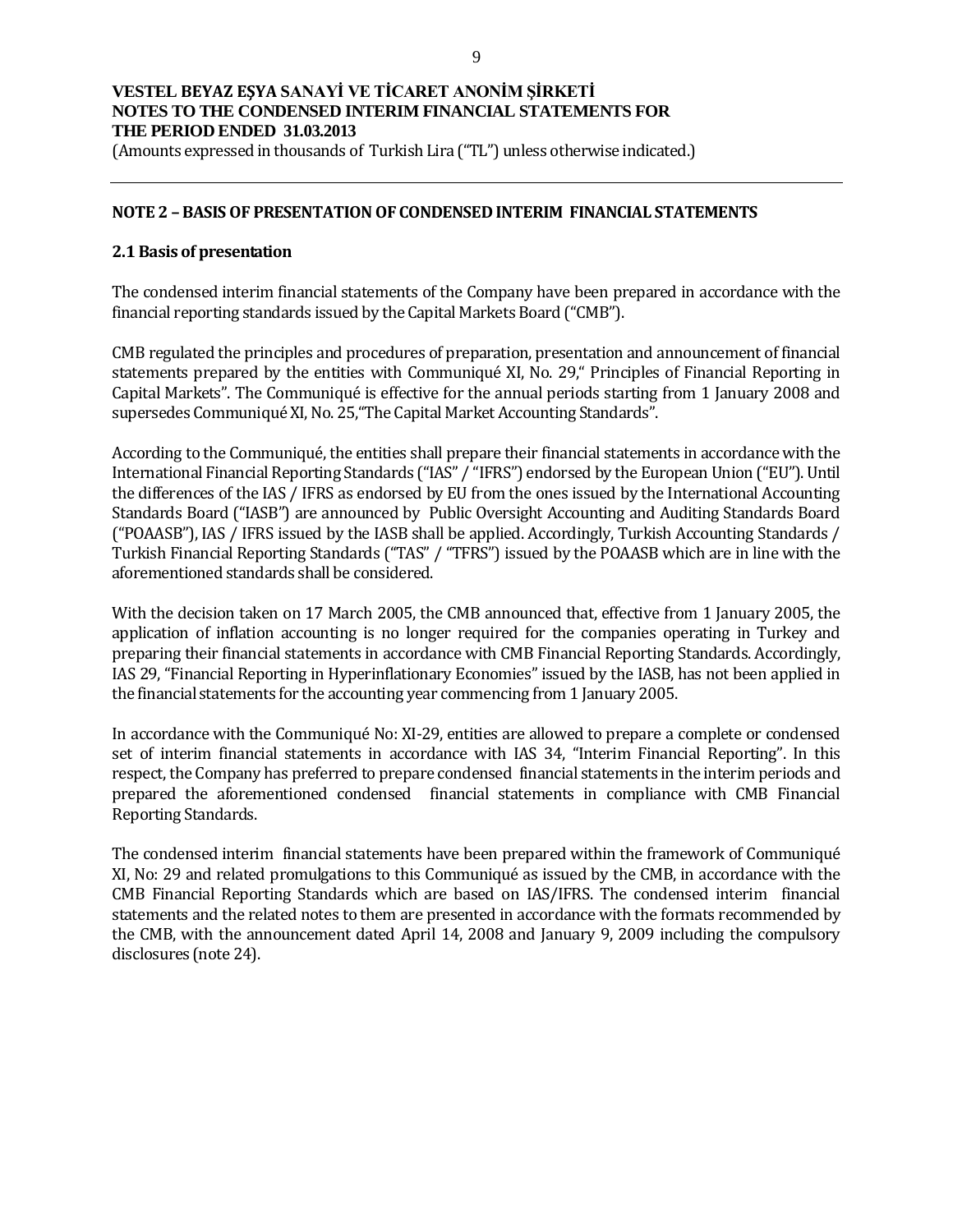(Amounts expressed in thousands of Turkish Lira ("TL") unless otherwise indicated.)

#### **NOTE 2 –BASIS OF PRESENTATION OF CONDENSED INTERIM FINANCIAL STATEMENTS (Cont'd)**

These condensed interim financial statements have been prepared under the historical cost convention except for the financial assets and liabilities presented at their fair values, and are expressed in TL which is the functional and presentation currency of the Company.

#### **2.2. Summary of significant accounting policies**

The accounting policies used in the preparation of these condensed interim financial information are consistent with those used in the preparation of annual financial statements for the year ended 31 December 2012 except for the following:

Provision for taxation on income at interim periods is calculated by considering the effective tax rate on the annual results.

The condensed interim financial information for the period 1 January – 31 March 2013 should be evaluated together with the annual financial statements for the year ended at 31 December 2012.

Expenses that are incurred unevenly during the financial year are anticipated or deferred for interim reporting purposes if it is also appropriate to anticipate or defer those type of costs as at the end of the financial year.

### **2.3. Amendments in International Financial Reporting Standards**

### **a) New standards, amendments and interpretations issued and effective for the financial year beginning 1 January 2013 and are adopted by the Company:**

• IAS 19 (Amendment), "Employee benefits", is effective for annual periods beginning on or after 1 January 2013. These amendments eliminate the corridor approach and calculate finance costs on a net funding basis. Actuarial gains and losses arising from the calculations of provision for employment termination benefits will be classified under other comprehensive income without having an effect on the net profit/ loss for the year.

Interest cost incurred in employment termination benefits is classified as financial expense instead of operational expenses in the income statement.

As a result of retrospective application of these amendments, actuarial loss classified as general administrative expenses in Company's statement of comprehensive income as of 31 December 2012 amounting to 1.184 TL is revised by presenting in other comprehensive expense and actuarial loss fund in the balance sheet; interest cost classified as general administrative expenses amounting to 858 TL is revised by presenting in financial expenses.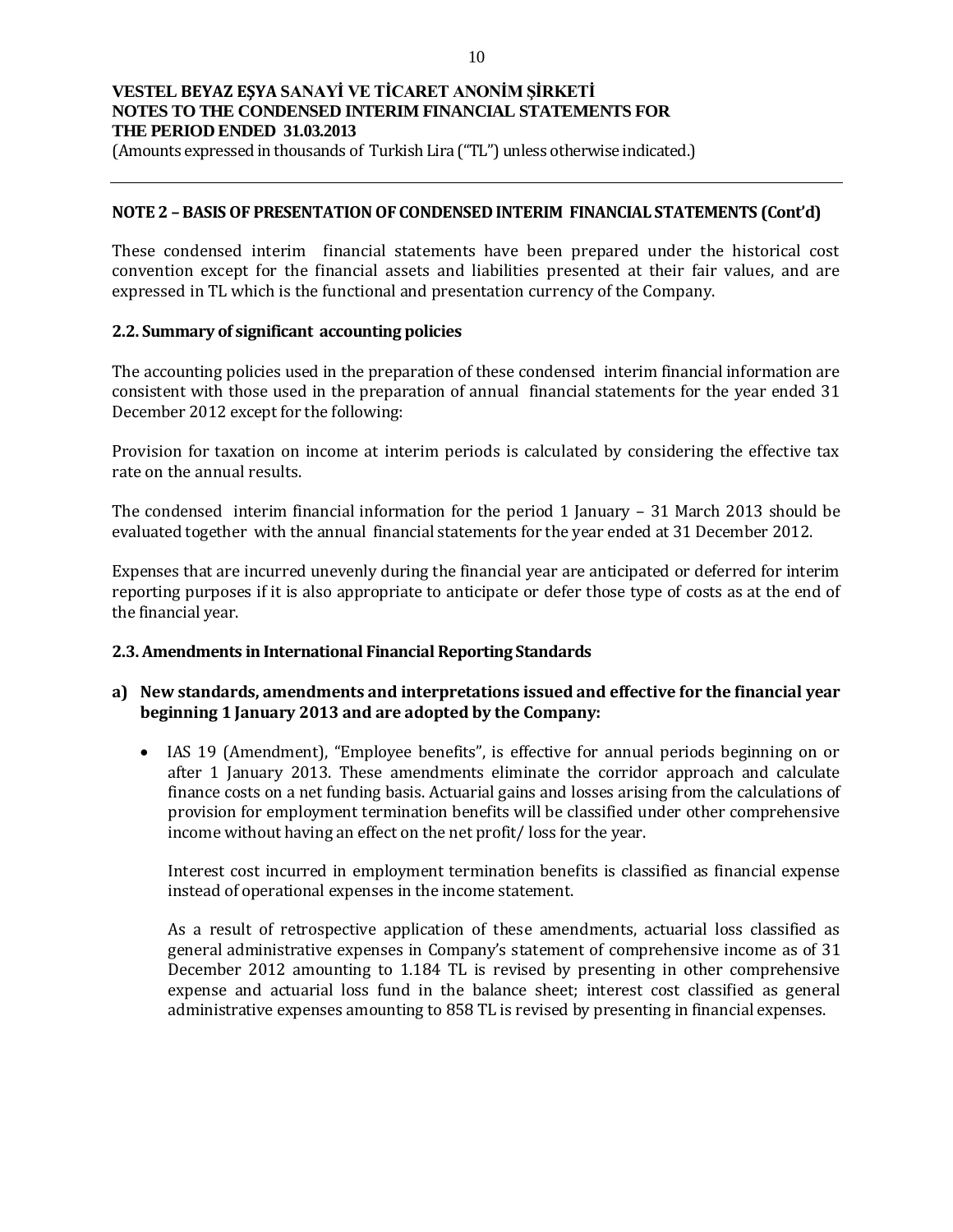(Amounts expressed in thousands of Turkish Lira ("TL") unless otherwise indicated.)

#### **NOTE 2 –BASIS OF PRESENTATION OF CONDENSED INTERIM FINANCIAL STATEMENTS (Cont'd)**

As a result of the revision, the Company made necessary correction in the financial statements as of 31 December 2012, the earliest date at which actuarial gain/ loss can be calculated. Net loss of the Company is decreased by 947 TL as a result of actuarial loss and deferred tax effect related to employment termination benefits as of 31 December 2012 whereas the correction has no effect on total comprehensive expenses and equity. There is no actuarial gain/loss related with the employment termination benefits as of 31 March 2012, and interest cost classified as general administrative expenses in the statement of comprehensive income amounting to 214 TL is classified as financial expenses. This reclassification has no effect on the net profit of the Company as of and for the year ended 31 March 2012.

 Amendment to IAS 1, "Financial statement presentation" regarding other comprehensive income, 1 July 2012. The main change resulting from these amendments is a requirement for entities to group items presented in "other comprehensive income" ("OCI") on the basis of whether they are potentially reclassifiable to profit or loss subsequently (reclassification adjustments). The amendments do not address which items are presented in OCI.

The amendment does not have a significant impact on the Company's condensed interim financial statements.

 IFRS 13, "Fair value measurement" is effective for annual periods beginning on or after 1 January 2013. This standard aims to improve consistency and reduce complexity by providing a precise definition of fair value and a single source of fair value measurement and disclosure requirements for use across IFRS.

The amendment does not have a significant impact on the Company's condensed interim financial statements.

 IFRS 7 (amendment), "'Financial instruments: Disclosures', on offsetting financial assets and financial liabilities", is effective for annual periods beginning on or after 1 January 2013. The amendment reflects the joint IASB and FASB requirements to enhance current offsetting disclosures. These new disclosures are intended to facilitate comparison between those entities that prepare IFRS financial statements and those that prepare US GAAP financial statements.

The amendment does not have a significant impact on the Company's condensed interim financial statements.

**b) New standards, amendments and interpretations issued and effective as of 1 January 2013 have not been presented since they are not relevant to the operations of the Company or have insignificant impact on the financial statements.**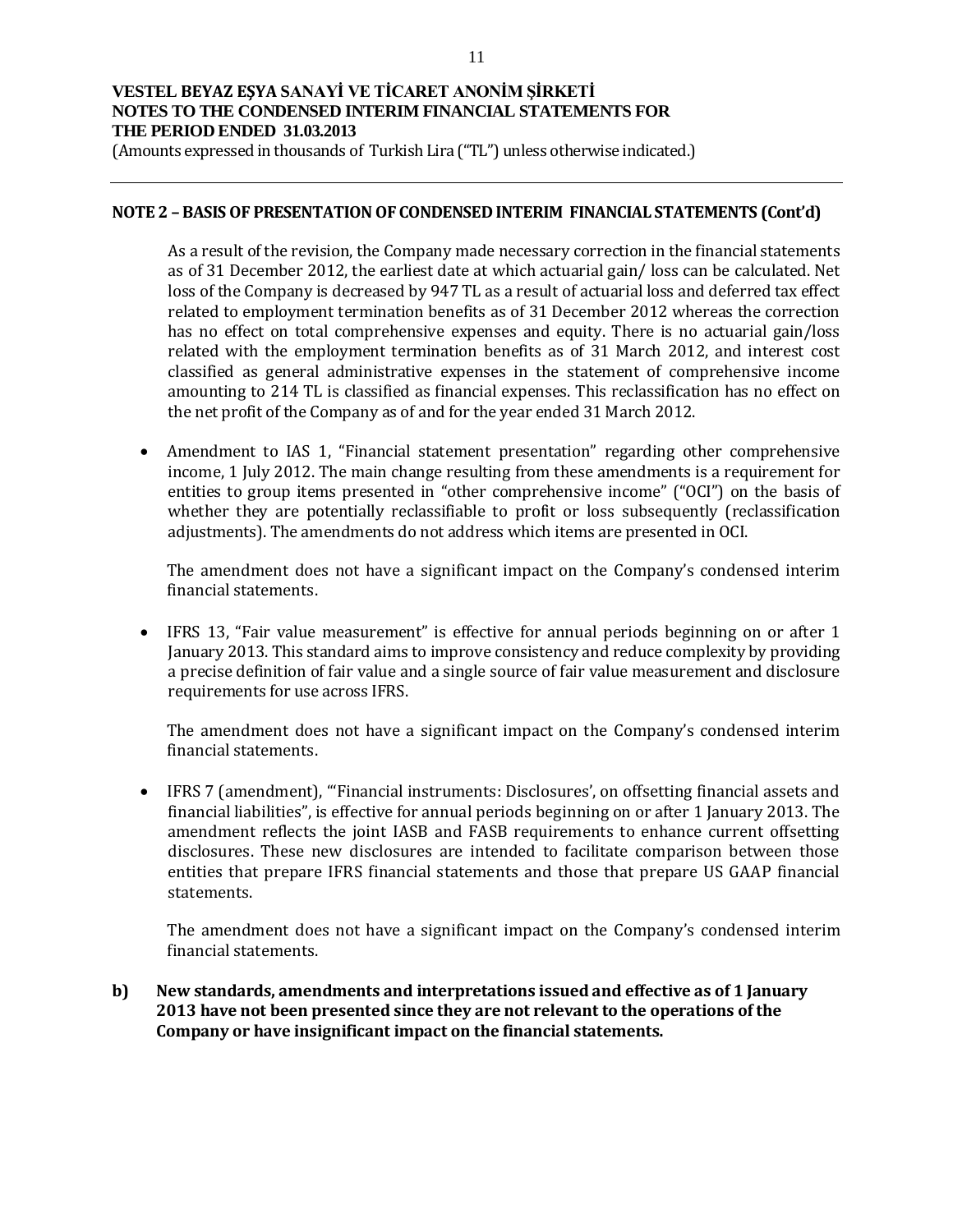(Amounts expressed in thousands of Turkish Lira ("TL") unless otherwise indicated.)

#### **NOTE 2 –BASIS OF PRESENTATION OF CONDENSED INTERIM FINANCIAL STATEMENTS (Cont'd)**

### **c) Standards and amendments to existing standards that are not yet effective and have not been early adopted by the Company:**

- IFRS 9, "Financial instruments" is not applicable until 1 January 2015 but is available for early adoption. This standard is the first step in the process to replace IAS 39, "Financial instruments: Recognition and Measurement". IFRS 9 introduces new requirements for classifying and measuring financial assets. "Impairment of financial assets" and IAS 39 hedge accounting provisions relating to the implementation are ongoing.
- IAS 32 (amendment), "'Financial instruments: Presentation", on offsetting financial assets and financial liabilities", is effective for annual periods beginning on or after 1 January 2014. The amendment updates the application guidance in IAS 32, 'Financial instruments: Presentation', to clarify some of the requirements for offsetting financial assets and financial liabilities on the balance sheet. The amendment does not have any impact on the Company's condensed interim financial statements.

The amendments do not have significant impact on the Company's condensed interim financial statements.

### **2.4. Comparative information**

Condensed interim financial statements of the Company have been prepared comparatively with the preceding financial period, in order to enable determination of trends in financial position and performance. The Company prepared its balance sheet at 31 March 2013 on a comparative basis with balance sheet at 31 December 2012; and statements of comprehensive income, cash flows and changes in equity for the period of 1 January - 31 March 2013 on a comparative basis with financial statements for the period of 1 January - 31 March 2012.

The Company has made reclassifications in the statement of comprehensive income as of 31 March 2012 between the net sales and cost of sales related to the supplier industry transactions that amounts to 57.050 TL; between net sales and financial income related to term sales transactions that amounts to 5.244 TL; between cost of sales and financial expenses related to term purchases transactions that amounts to 3.693 TL. These reclassifications have no effect on the retained earnings and net profit of the Company.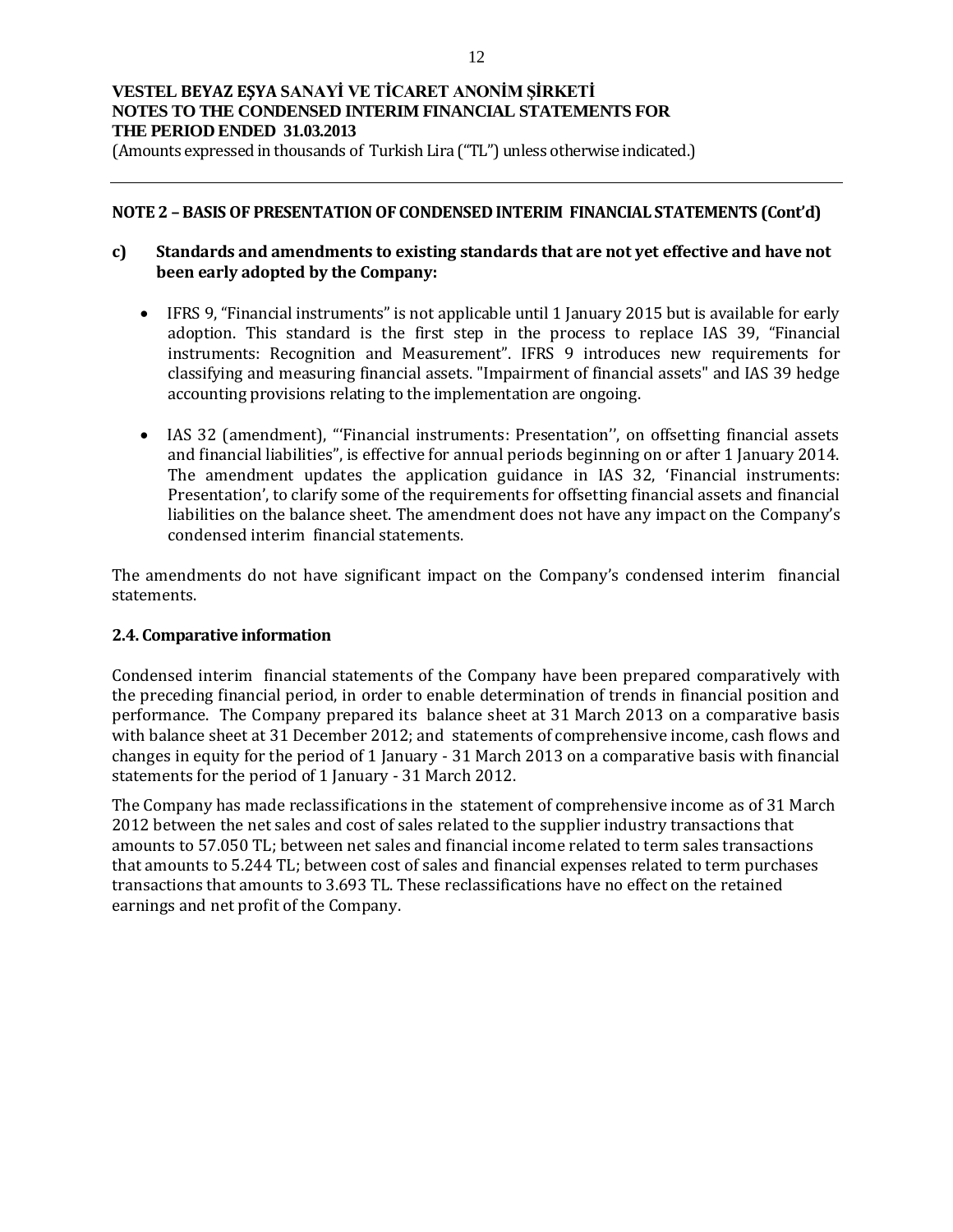(Amounts expressed in thousands of Turkish Lira ("TL") unless otherwise indicated.)

#### **NOTE 2 –BASIS OF PRESENTATION OF CONDENSED INTERIM FINANCIAL STATEMENTS (Cont'd)**

#### **2.5. Critical accounting estimates and judgments**

Preparation of condensed interim financial statements requires the use of estimates and assumptions that may affect the amount of assets and liabilities recognized as of the balance sheet date, disclosures of contingent assets and liabilities and the amount of revenue and expenses reported. Although these estimates and assumptions rely on the Company management's best knowledge about current events and transactions, actual outcomes may differ from those estimates and assumptions. Significant estimates of the Company management are as follows:

#### Income taxes:

There are many transactions and calculations for which the ultimate tax determination is uncertain during the ordinary course of business and significant judgment is required in determining the provision for income taxes. The Company recognizes tax liabilities for anticipated tax issues based on estimates of whether additional taxes will be due. Where the final tax outcome of these matters is different from the amounts that were initially recorded, such differences will impact the income tax and deferred income tax provisions in the period in which such determination is made (Note 21).

## **2.6. Additional paragraph for convenience translation into English of financial statements originally issued in Turkish**

The financial reporting standards described in note 2 (defined as "CMB Financial Reporting Standards") to the financial statements differ from International Financial Reporting Standards ("IFRS") issued by the International Accounting Standards Board with respect to the application of inflation accounting, presentation of the basic financial statements and also for certain disclosure requirements of CMB. Accordingly, the accompanying financial statements are not intended to present the financial position, financial performance and cash flows of the Company in accordance with IFRS.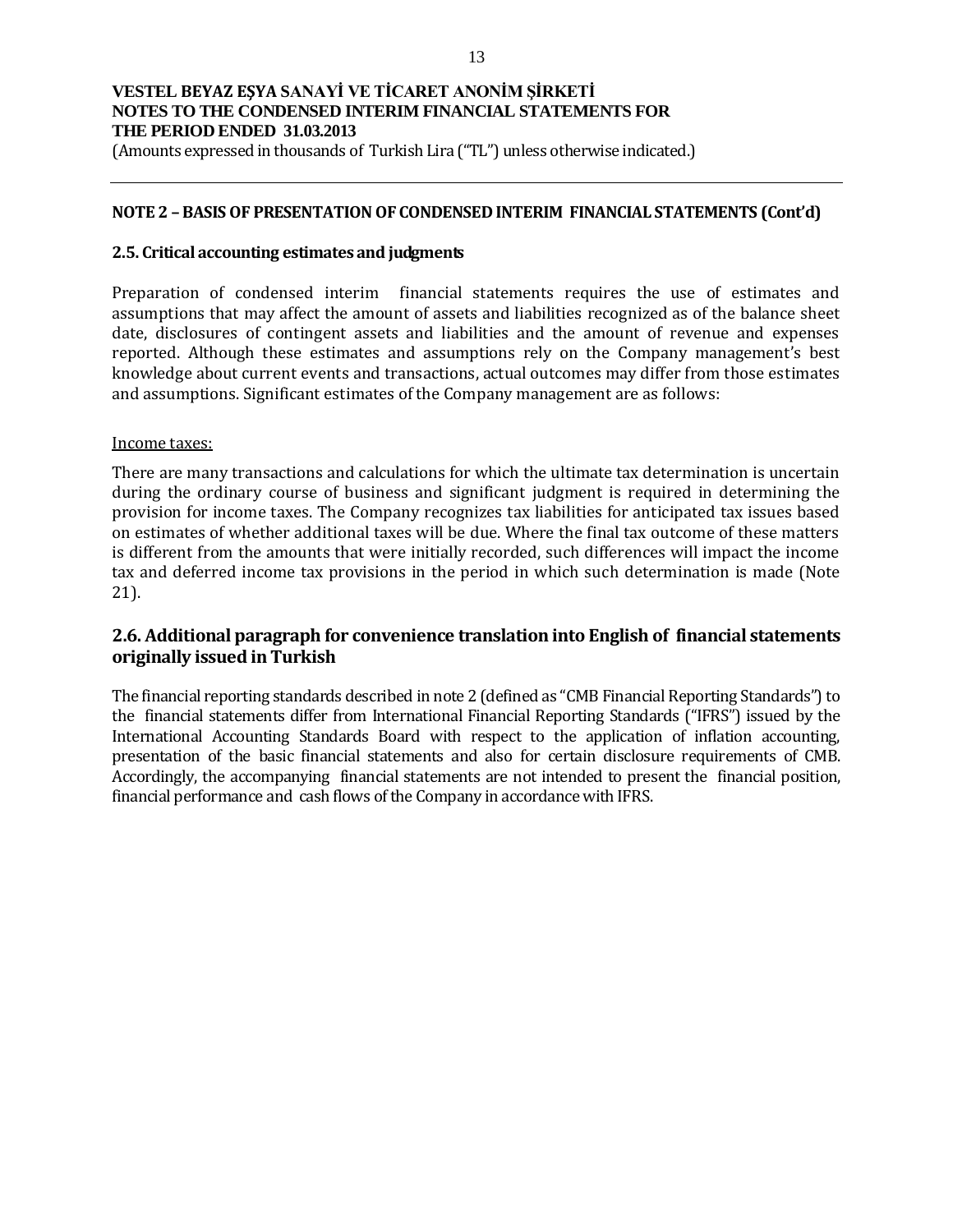(Amounts expressed in thousands of Turkish Lira ("TL") unless otherwise indicated.)

#### **NOTE 3 – SEGMENT REPORTING**

Operating segments are identified on the same basis as financial information is reported internally to the Company's chief operating decision maker. The Company Board of Directors has been identified as the Company's chief operating decision maker who is responsible for allocating resources between segments and assessing their performances. The Company management determines operating segments by reference to the reports reviewed by the Board of Directors to make strategical decisions.

The Management believes that the Company operates in a single industry sector as the risks and returns for the activities do not show any material difference because the scope of activity covers only the production of white goods and the production processes and classes of customers are similar. As a result all information related to the industrial segment has been fully presented in the attached financial statements. The Management has decided to use geographical segments for segment reporting considering the fact that risks and returns are affected by the differences in geographical regions.

|                              | 01.01.     | 01.01.     |
|------------------------------|------------|------------|
| <b>Geographical segments</b> | 31.03.2013 | 31.03.2012 |
|                              |            |            |
| Turkey                       | 131.914    | 97.058     |
| Europe                       | 289.681    | 216.939    |
| Other                        | 52.273     | 78.119     |
|                              |            |            |
| Gross sales                  | 473.868    | 392.116    |
|                              |            |            |
| Sales discount (-)           | (71)       | (130)      |
|                              |            |            |
| <b>Net sales</b>             | 473.797    | 391.986    |

The amount of export is 341.954 TL for the period ended 31.03.2013 (01.01-31.03.2012 :295.058 TL). Export sales are denominated in EURO, USD and RUB as 94,2% ,6,3% and 1,3% of total export respectively.

The carrying value of segment assets and costs incurred in order to obtain these assets are not separately disclosed since all assets of the company are located in Turkey.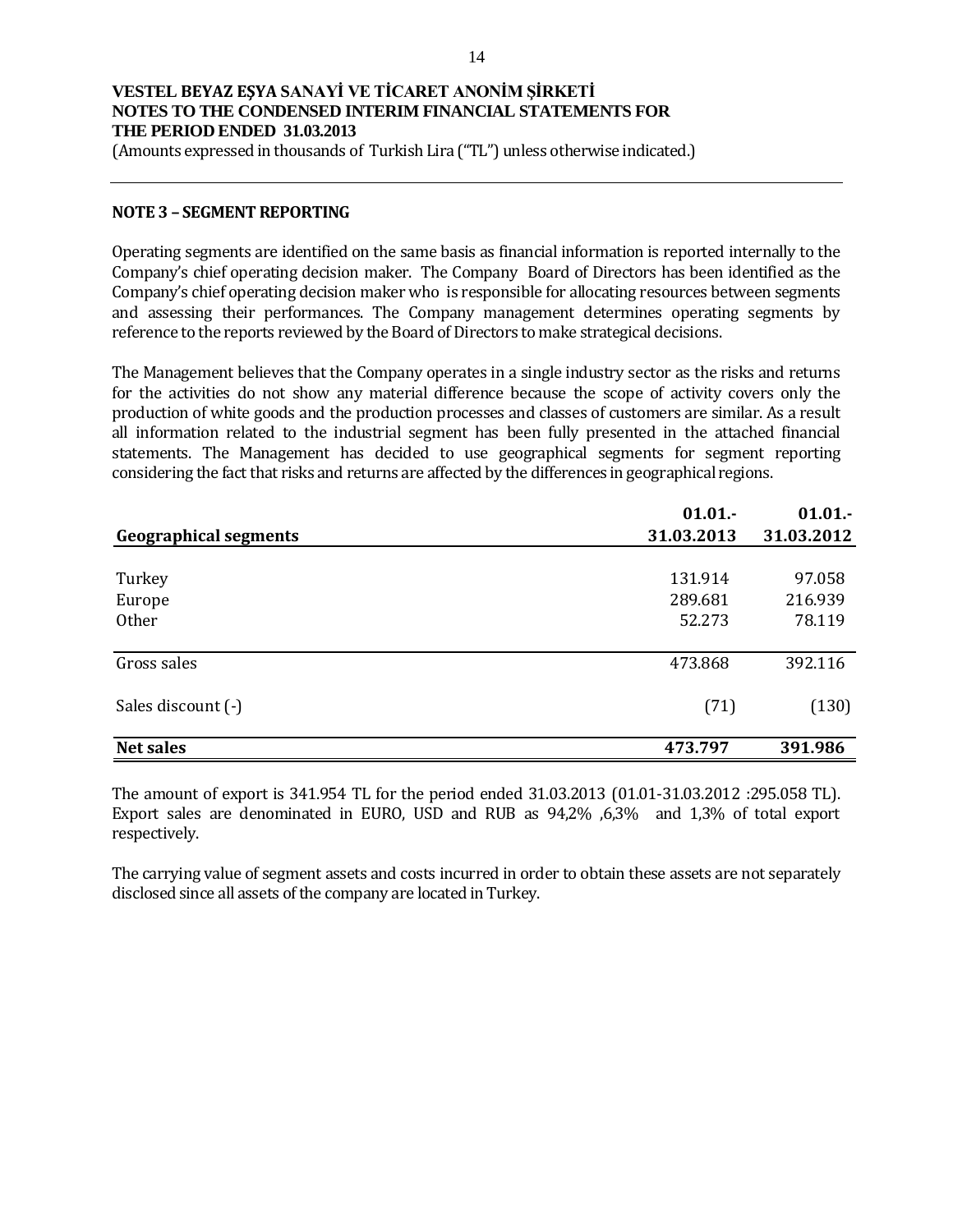(Amounts expressed in thousands of Turkish Lira ("TL") unless otherwise indicated.)

#### **NOTE 4 – CASH AND CASH EQUIVALENTS**

|                                  | 31.03.2013 | 31.12.2012 |
|----------------------------------|------------|------------|
|                                  |            |            |
| Cash                             | 54         | 36         |
| <b>Bank deposits</b>             |            |            |
| - Demand deposits                | 2.593      | 367        |
| - Time deposits                  | 5.155      | 25.484     |
| <b>Blocked deposits</b>          | 1.346      | 1.331      |
| <b>Cash and cash equivalents</b> | 9.148      | 27.218     |

As of balance sheet dates, the maturity date of time deposit account was April 2013 (31.12.2012: January 2013) and the interest rates are given below:

|            | 31.03.2013 | 31.12.2012 |
|------------|------------|------------|
| <b>EUR</b> | 0.75%      | 0,50%      |
| TL         | ۰          | 6,00%      |
| <b>USD</b> | -          | 0,75%      |

### **NOTE 5 – DERIVATIVE FINANCIAL INSTRUMENTS**

|                                                                                                  |                                                                      | 31.03.2013    |                           | 31.12.2012                                     |  |  |
|--------------------------------------------------------------------------------------------------|----------------------------------------------------------------------|---------------|---------------------------|------------------------------------------------|--|--|
|                                                                                                  | <b>Fair Value</b><br>Contract<br>Assets /<br>(Liabilities)<br>Amount |               | <b>Contract</b><br>Amount | <b>Fair Value</b><br>Assets /<br>(Liabilities) |  |  |
| <b>Held for trading</b><br>Forward foreign exchange contracts<br>Foreign currency swap contracts | 1.254.212<br>20.000                                                  | 10.283<br>504 | 1.363.384<br>20.000       | (9.310)<br>637                                 |  |  |
|                                                                                                  | 1.274.212                                                            | 10.787        | 1.383.384                 | (8.673)                                        |  |  |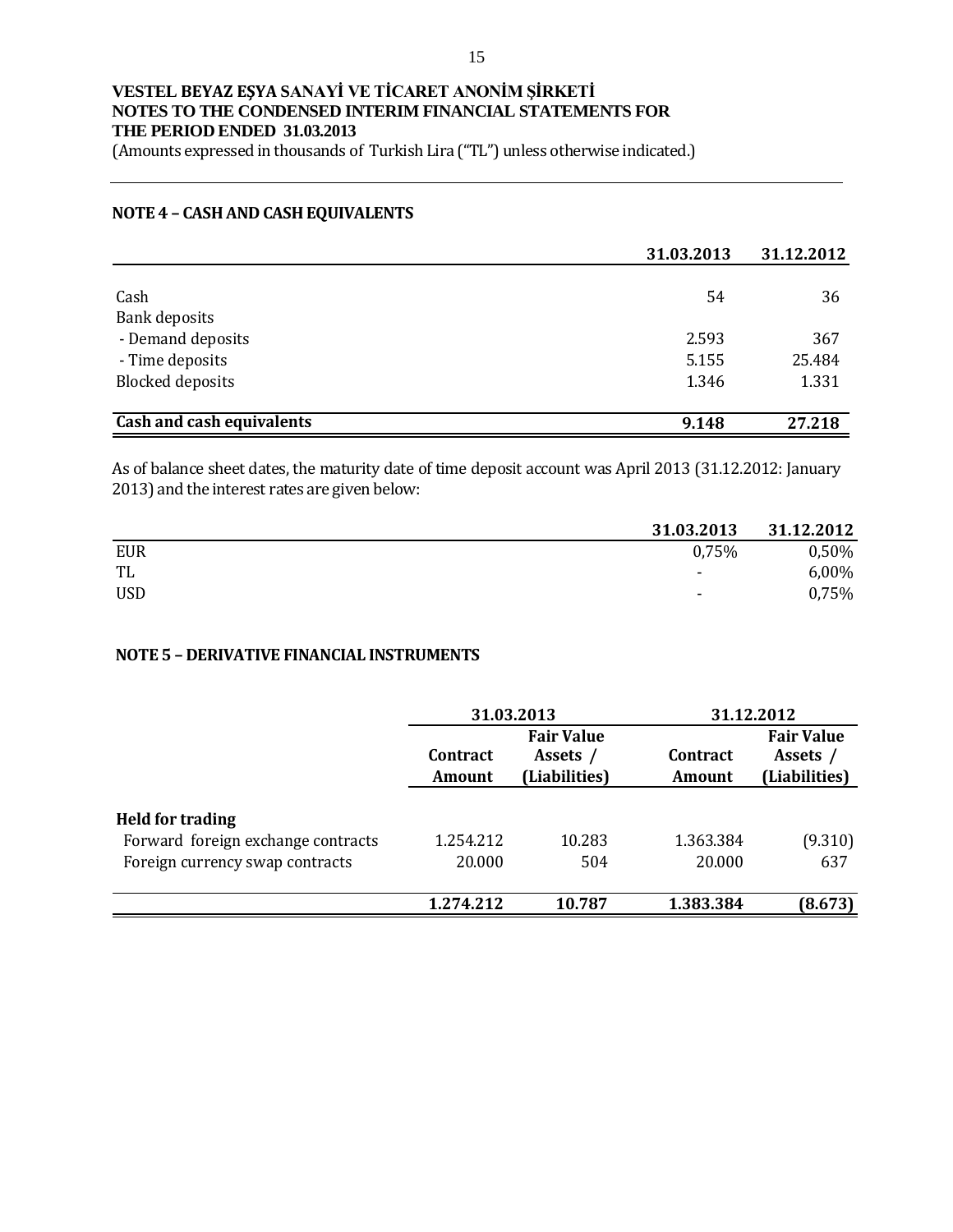(Amounts expressed in thousands of Turkish Lira ("TL") unless otherwise indicated.)

#### **NOTE 6 – FINANCIAL LIABILITIES**

|                                           | 31.03.2013 | 31.12.2012 |
|-------------------------------------------|------------|------------|
|                                           |            |            |
| <b>Short - term financial liabilities</b> |            |            |
| <b>Bank borrowings</b>                    |            |            |
| - USD                                     | 91.676     | 89.294     |
| - EUR                                     | 36.074     | 51.392     |
| $-TL$                                     | 102.879    | 147.131    |
|                                           |            |            |
|                                           | 230.629    | 287.817    |
|                                           |            |            |
| Long - term financial liabilities         |            |            |
| <b>Bank borrowings</b>                    |            |            |
| - USD                                     | 22.658     |            |
| - EUR                                     | 98.884     | 70.004     |
| $-TL$                                     | 18.465     | 17.694     |
|                                           |            |            |
|                                           | 140.007    | 87.698     |

Summary of the maturity schedule of Company's long term financial liabilities is given below:

|                     | 31.03.2013 | 31.12.2012 |
|---------------------|------------|------------|
|                     |            |            |
| One to two years    | 127.330    | 72.931     |
| Two to three years  | 7.429      | 7.677      |
| Three to four years | 3.639      | 3.806      |
| Four to five years  | 1.609      | 3.284      |
|                     |            |            |
|                     | 140.007    | 87.698     |

The Company obtained various loans denominated in EUR from non-Turkish financial institutions with a maturity of 5 years in years between 2005-2008 for financing investments in production machinery and equipment. As of 31.03.2013, short term payable of these bans amount to 5.483 TL (2.364 thousand EUR) (31.12.2012: 5.550 TL (2.791 thousand EUR)) and long term payable amount to 9.255 (3.991 thousand EUR) (31.12.2012: 9.374 TL (3.986 thousand EUR)). The principal amounts of these loans are repayable at six months intervals and the last repayment date is June 2016. The annual interest rate is Euribor + 0,3%.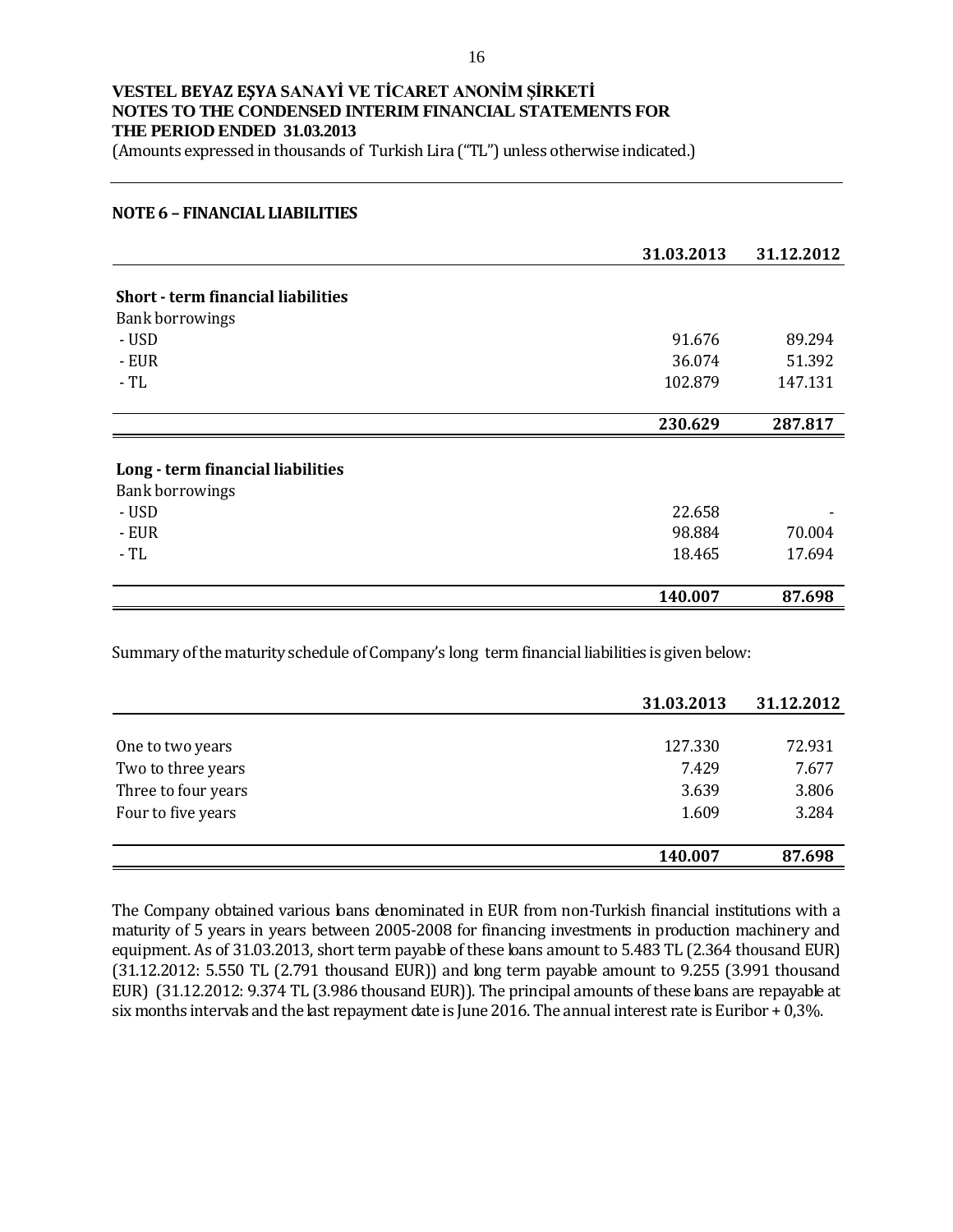(Amounts expressed in thousands of Turkish Lira ("TL") unless otherwise indicated.)

### **NOTE 6 – FINANCIAL LIABILITIES (Cont'd)**

The Company has obtained bank bans for operational purposes from Turkish and non-Turkish financial institutions, short term payable of which amounts to 225.041 TL (102.846 TL, 13.192 thousand EUR, 50.646 thousand USD), (31.12.2012: 282.267 TL (147.131 TL, 19.493 thousand EUR, 50.681 thousand USD)) and long term payable of which amounts to 130.752 TL (18.465 TL, 38.652 thousand EUR and 12.527 thousand USD), (31.12.2012: 78.324 TL (17.694 TL, 25.781 thousand EUR)). The annual effective interest rates are between 5,76 % - 14,24 % for TL ,4,27 % - 4,62 % for USD and, 4,27 % - 5,66 % % for EUR.

The Company had given various letters of guarantees to financial institutions for the bank loans obtained (note 12).

### **NOTE 7 – TRADE RECEIVABLES**

|                                        | 31.03.2013 | 31.12.2012 |
|----------------------------------------|------------|------------|
|                                        |            |            |
| <b>Short - term trade receivables</b>  |            |            |
| Trade receivables                      |            |            |
| - Related parties (note 23)            | 612.990    | 624.535    |
| - Third parties                        | 12.365     | 13.151     |
| Cheques and notes receivables          | 1.040      | 520        |
|                                        | 626.395    | 638.206    |
| Unearned interest on receivables (-)   |            |            |
| - Related parties (note 23)            | (3.838)    | (2.464)    |
| - Third parties                        | (143)      | (95)       |
| Allowance for doubtful receivables (-) | (38)       | (38)       |
| Total short - term trade receivables   | 622.376    | 635.609    |
|                                        |            |            |
| Short - term trade payables            | 31.03.2013 | 31.12.2012 |
| Trade payables                         |            |            |
| - Related parties (note 23)            | 13.787     | 7.589      |
| - Third parties                        | 391.683    | 406.082    |
|                                        | 405.470    | 413.671    |
| Unearned interest on payables (-)      |            |            |
| - Related parties (note 23)            | (4)        | (2)        |
| - Third parties                        | (875)      | (663)      |
| Total short - term trade payables      | 404.591    | 413.006    |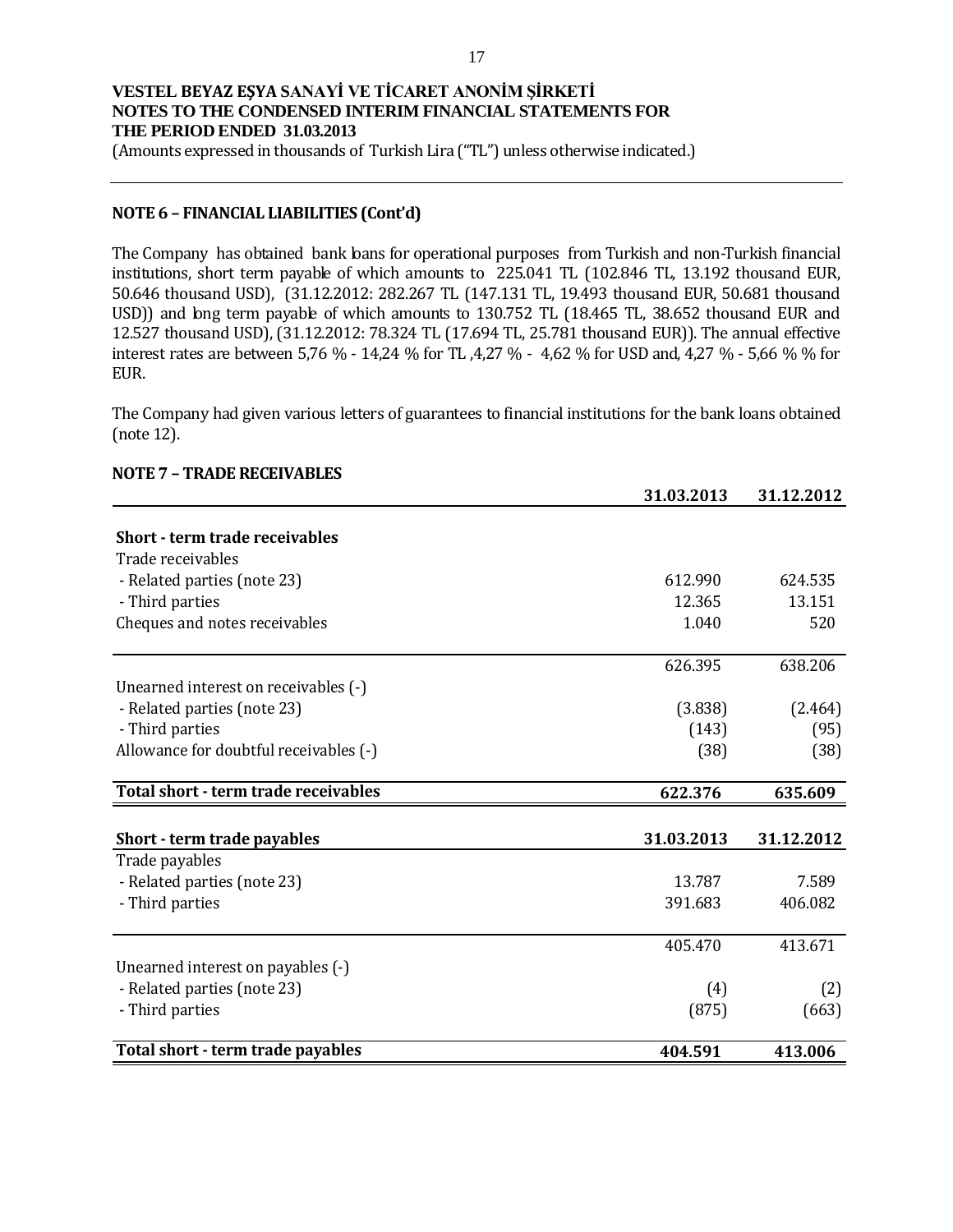(Amounts expressed in thousands of Turkish Lira ("TL") unless otherwise indicated.)

| <b>NOTE 8 - OTHER RECEIVABLES</b>           |            |            |
|---------------------------------------------|------------|------------|
|                                             | 31.03.2013 | 31.12.2012 |
| <b>Short - term other receivables</b>       |            |            |
| VAT receivable                              | 46.406     | 47.688     |
| Deposits and guarantees given               | 2.664      | 2.055      |
| Receivables from personnel                  | 148        | 152        |
| <b>Other</b>                                | 13         | 21         |
|                                             | 49.231     | 49.916     |
| <b>NOTE 9 - INVENTORIES</b>                 |            |            |
|                                             | 31.03.2013 | 31.12.2012 |
| Raw materials                               | 188.576    | 132.539    |
| Work in process                             | 9.193      | 7.327      |
| Finished goods                              | 108.400    | 84.580     |
| Merchandise                                 | 110        | 27         |
| Other                                       | 3.128      | 1.207      |
|                                             | 309.407    | 225.680    |
| Provision for impairment on inventories (-) | (2.762)    | (4.397)    |
|                                             | 306.645    | 221.283    |

Cost of the inventory included in the cost of sales for the period 01.01-31.03.2013 amounts to 376.717 TL (01.01- 31.03.2012: 332.163 TL).

Allocation of provision for impairment on inventories in terms of inventory type is as follows:

|                                | 31.03.2013 | 31.12.2012 |
|--------------------------------|------------|------------|
| Raw materials                  | 2.086      | 1.278      |
| Finished goods and merchandise | 676        | 3.119      |
|                                | 2.762      | 4.397      |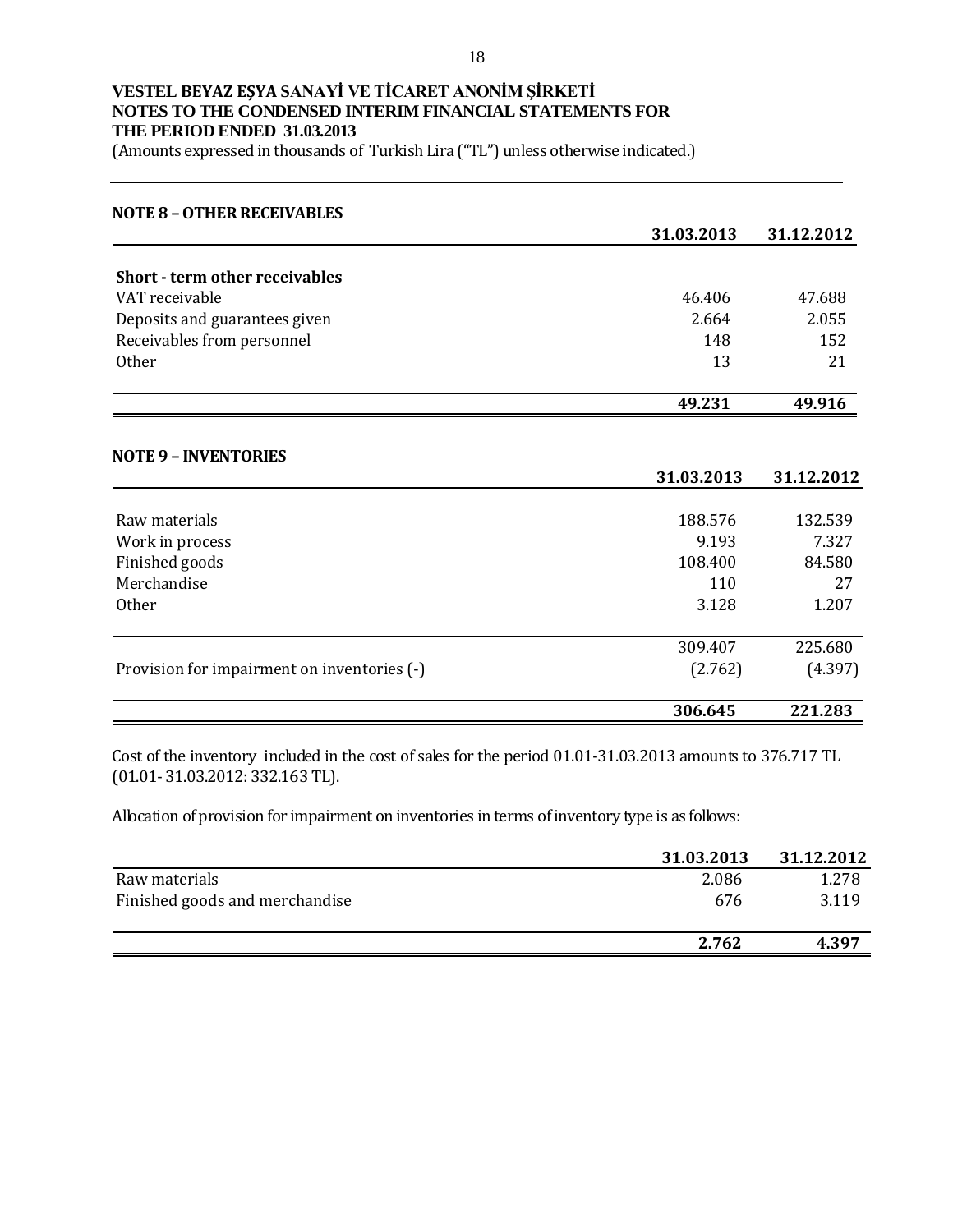(Amounts expressed in thousands of Turkish Lira ("TL") unless otherwise indicated.)

# **NOTE 9 – INVENTORIES (Cont'd)**

Movement of provision for diminution in value of inventories is as follows:

|                                   | 01.01.<br>31.03.2013 | 01.01.<br>31.03.2012 |
|-----------------------------------|----------------------|----------------------|
| Opening balance, 01 January       | 4.397                | 3.210                |
| Current period additions          | 1.331                | 210                  |
| Realised due to sale of inventory | (2.966)              |                      |
| Closing balance, 31 March         | 2.762                | 3.420                |

### **NOTE 10– PROPERTY,PLANT AND EQUIPMENT**

|                                 | 01.01.2013 | <b>Additions</b> | <b>Disposals</b> | <b>Transfers</b> | 31.03.2013 |
|---------------------------------|------------|------------------|------------------|------------------|------------|
|                                 |            |                  |                  |                  |            |
| Cost                            |            |                  |                  |                  |            |
| Land                            | 6.547      |                  |                  |                  | 6.547      |
| Land improvements               | 2.660      |                  |                  |                  | 2.660      |
| <b>Buildings</b>                | 63.194     | 100              |                  |                  | 63.294     |
| Leasehold improvements          | 2.634      | 176              |                  |                  | 2.810      |
| Plant and machinery             | 583.257    | 11.059           | (419)            | 15.648           | 609.545    |
| Motor vehicles                  | 340        |                  | (11)             |                  | 329        |
| <b>Furniture and fixtures</b>   | 30.054     | 899              | (54)             |                  | 30.899     |
| Construction in progress        | 24.064     | 6.159            |                  | (15.648)         | 14.575     |
|                                 |            |                  |                  |                  |            |
|                                 | 712.750    | 18.393           | (484)            |                  | 730.659    |
| <b>Accumulated depreciation</b> |            |                  |                  |                  |            |
| Land improvements               | 1.860      | 39               |                  |                  | 1.899      |
| <b>Buildings</b>                | 24.950     | 631              |                  |                  | 25.581     |
| Leasehold improvements          | 1.664      | 32               |                  |                  | 1.696      |
| Plant and machinery             | 356.940    | 14.656           | (363)            |                  | 371.233    |
| Motor vehicles                  | 74         | 14               | (11)             |                  | 77         |
| <b>Furniture and fixtures</b>   | 18.699     | 806              | (46)             |                  | 19.459     |
|                                 | 404.187    | 16.178           | (420)            |                  | 419.945    |
| Net book value                  | 308.563    |                  |                  |                  | 310.714    |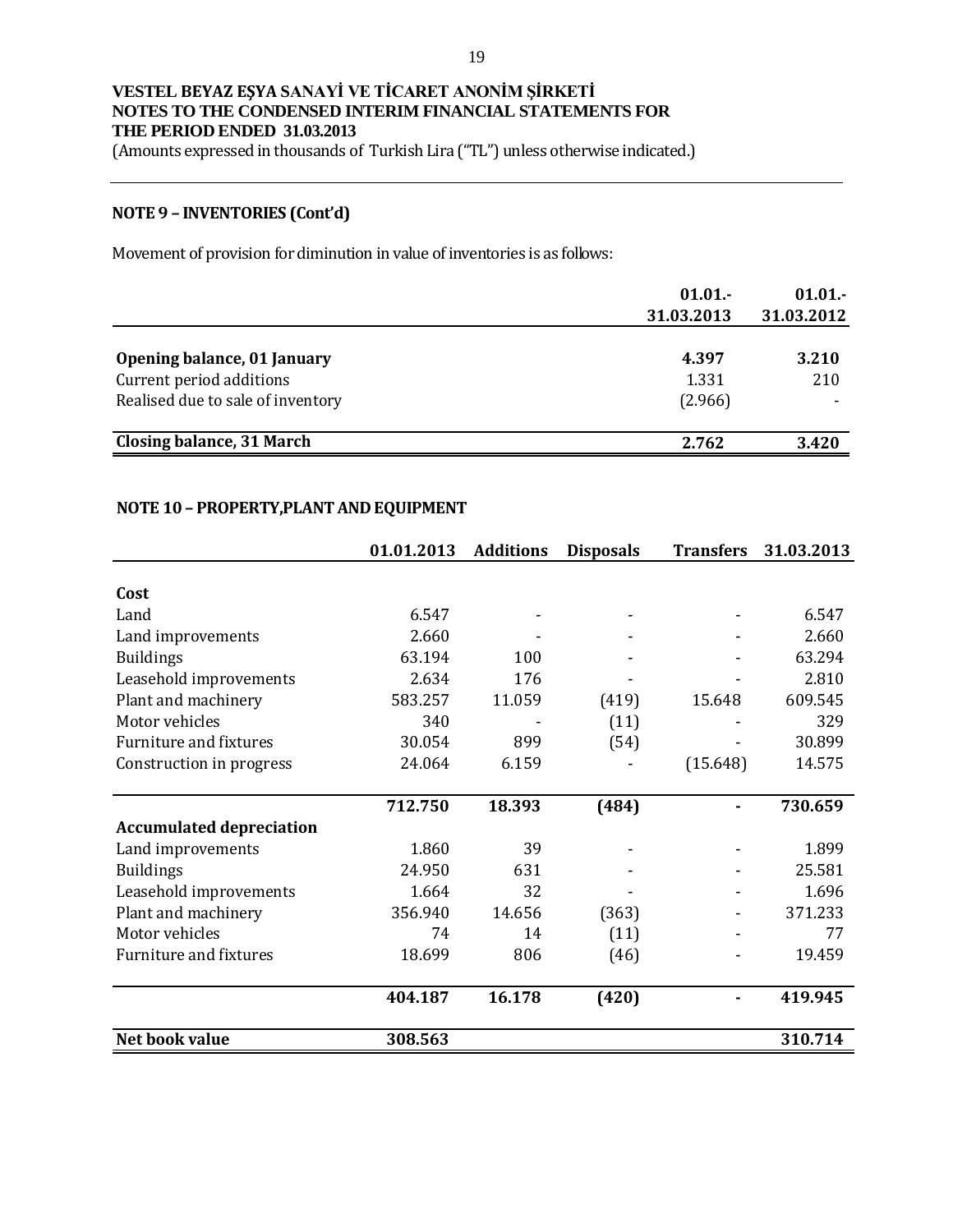(Amounts expressed in thousands of Turkish Lira ("TL") unless otherwise indicated.)

|                                 | 01.01.2012 | <b>Additions</b> | <b>Disposals</b> | <b>Transfers</b> | 31.03.2012 |
|---------------------------------|------------|------------------|------------------|------------------|------------|
| Cost                            |            |                  |                  |                  |            |
|                                 |            |                  |                  |                  |            |
| Land                            | 6.547      |                  |                  |                  | 6.547      |
| Land improvements               | 2.660      |                  |                  |                  | 2.660      |
| <b>Buildings</b>                | 62.140     | 203              |                  |                  | 62.343     |
| Leasehold improvements          | 2.146      | 97               |                  |                  | 2.243      |
| Plant and machinery             | 499.407    | 15.624           | (203)            | 6.944            | 521.772    |
| Motor vehicles                  | 212        | 18               |                  |                  | 230        |
| Furniture and fixtures          | 25.417     | 635              | (51)             |                  | 26.001     |
| Construction in progress        | 37.924     | 4.440            | (3)              | (6.944)          | 35.417     |
|                                 | 636.453    | 21.017           | (257)            |                  | 657.213    |
| <b>Accumulated depreciation</b> |            |                  |                  |                  |            |
| Land improvements               | 1.708      | 39               |                  |                  | 1.747      |
|                                 |            |                  |                  |                  |            |
| <b>Buildings</b>                | 22.480     | 604              |                  |                  | 23.084     |
| Leasehold improvements          | 1.570      | 19               |                  |                  | 1.589      |
| Plant and machinery             | 303.605    | 12.203           | (107)            |                  | 315.701    |
| Motor vehicles                  | 204        | 3                |                  |                  | 207        |
| Furniture and fixtures          | 15.836     | 717              | (24)             |                  | 16.529     |
|                                 | 345.403    | 13.585           | (131)            |                  | 358.857    |
| Net book value                  | 291.050    |                  |                  |                  | 298.356    |

### **NOTE 10 – PROPERTY,PLANT AND EQUIPMENT (Cont'd)**

The Company's policy is to trace all material and significant fixed asset additions under construction in progress and transfer to the related fixed asset accounts when the construction process is completed. Construction-in-progress balance represented investment made to increase its first and second refrigerator, washing machine, cooker and dishwasher factories.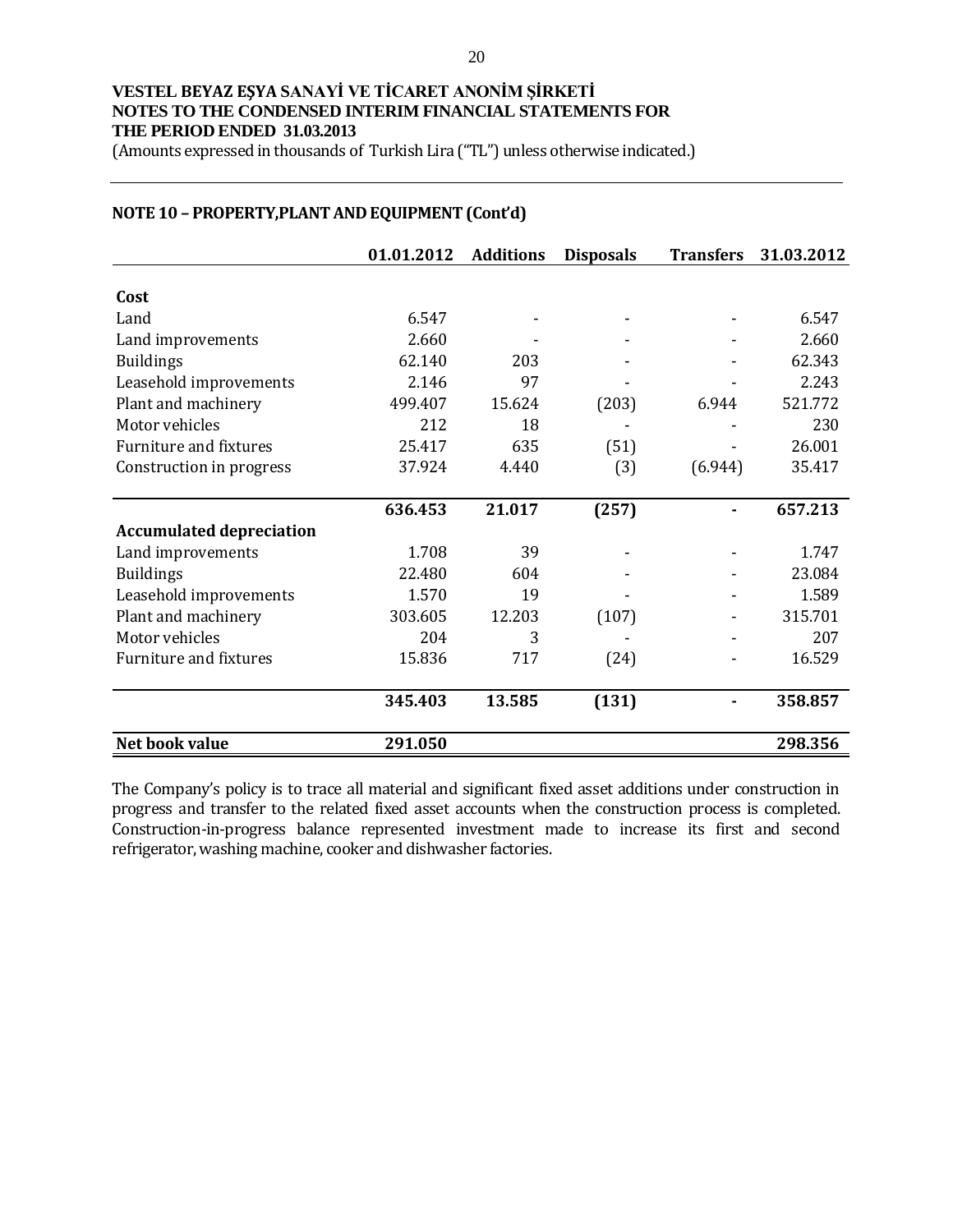(Amounts expressed in thousands of Turkish Lira ("TL") unless otherwise indicated.)

#### **NOTE 11 – INTANGIBLE FIXEDASSETS**

|                                 | 01.01.2013 Additions |              | <b>Disposals</b> | 31.03.2013 |
|---------------------------------|----------------------|--------------|------------------|------------|
| Cost                            |                      |              |                  |            |
| Rights                          | 6.376                |              |                  | 6.376      |
| Development cost                | 70.346               | 4.137        | (182)            | 74.301     |
| Other intangible assets         | 5.132                | 60           |                  | 5.192      |
|                                 | 81.854               | 4.197        | (182)            | 85.869     |
| <b>Accumulated amortization</b> |                      |              |                  |            |
| Rights                          | 6.342                |              |                  | 6.342      |
| Development cost                | 24.893               | 1.721        |                  | 26.614     |
| Other intangible assets         | 2.118                | 98           |                  | 2.216      |
|                                 | 33.353               | 1.819        |                  | 35.172     |
| Net book value                  | 48.501               |              |                  | 50.697     |
|                                 |                      |              |                  |            |
|                                 | 01.01.2012 Additions |              | <b>Disposals</b> | 31.03.2012 |
| Cost                            |                      |              |                  |            |
| Rights                          | 6.395                | 20           |                  | 6.415      |
| Development cost                | 53.680               | 3.731        |                  | 57.411     |
| Other intangible assets         | 3.217                | 190          |                  | 3.407      |
|                                 | 63.292               | 3.941        |                  | 67.233     |
| <b>Accumulated amortization</b> |                      |              |                  |            |
| Rights                          | 6.339                | $\mathbf{1}$ |                  | 6.340      |
| Development cost                | 20.890               | 818          |                  | 21.708     |
| Other intangible assets         | 1.787                | 82           |                  | 1.869      |
|                                 | 29.016               | 901          |                  | 29.917     |
| <b>Net book value</b>           | 34.276               |              |                  | 37.316     |

Development costs, incurred by the Company on development projects relating to refrigerators, split air conditioners, washing machines, cookers and dish washers are capitalized as intangible assets when it is probable that costs will be recovered through future commercial activity and only if the cost can be measured reliably.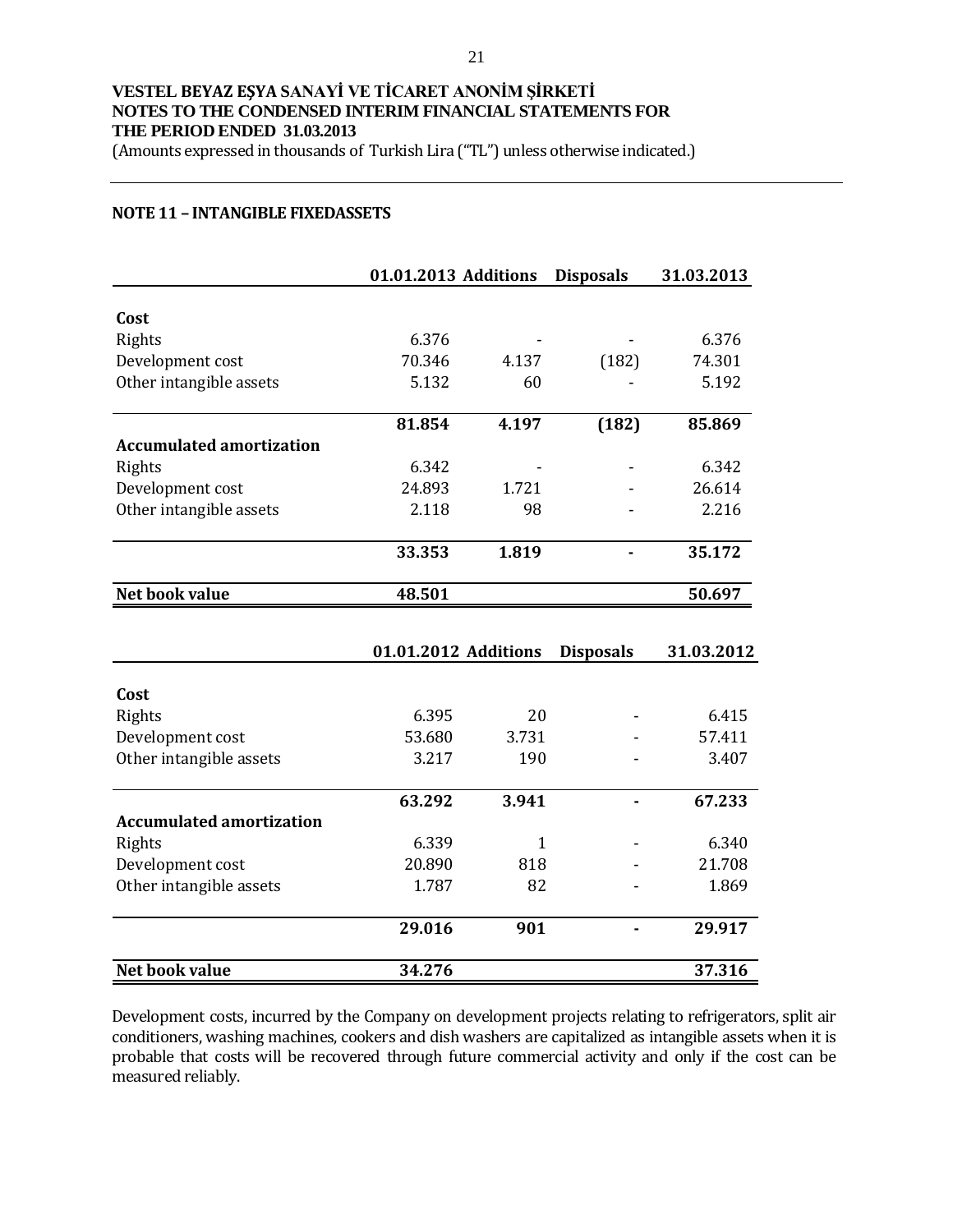(Amounts expressed in thousands of Turkish Lira ("TL") unless otherwise indicated.)

#### **NOTE 12 – PROVISIONS, CONTINGENT ASSETS AND LIABILITIES**

#### **a) Provisions**

|                                 | 31.03.2013 | 31.12.2012 |
|---------------------------------|------------|------------|
|                                 |            |            |
| <b>Short - term provisions</b>  |            |            |
| Warranty and assembly provision |            |            |
| Provision for lawsuit risks     | 651        | 928        |
|                                 | 651        | 928        |

Movement of provision expenses is as follows:

|                        |                           | for lawsuit | <b>Total</b> |
|------------------------|---------------------------|-------------|--------------|
| 2013                   | <b>Warranty provision</b> | risks       | provision    |
| Opening balance, 01.01 |                           | 928         | 928          |
| Disposals (-)          |                           | (277)       | (277)        |
| Closing balance, 31.03 |                           | 651         | 651          |
|                        |                           |             |              |
| 2012                   |                           |             |              |
| Opening balance, 01.01 | 19.627                    | 556         | 20.183       |
| Addition               |                           | 806         | 806          |
| Disposals (-)          | (19.627)                  |             | (19.627)     |
| Closing balance, 31.03 |                           | 1.362       | 1.362        |

In accordance with the Board of Directors' decision of the Company and Vestel Ticaret A.Ş. Istanbul Branch, warranty provisions which arises from the production sales of Vestel Ticaret A.Ş. Istanbul Branch, has been released in 2012 and accounted under "Other income" due to the transfer of warranty liabilities to Vestel Ticaret A.Ş. Istanbul Branch.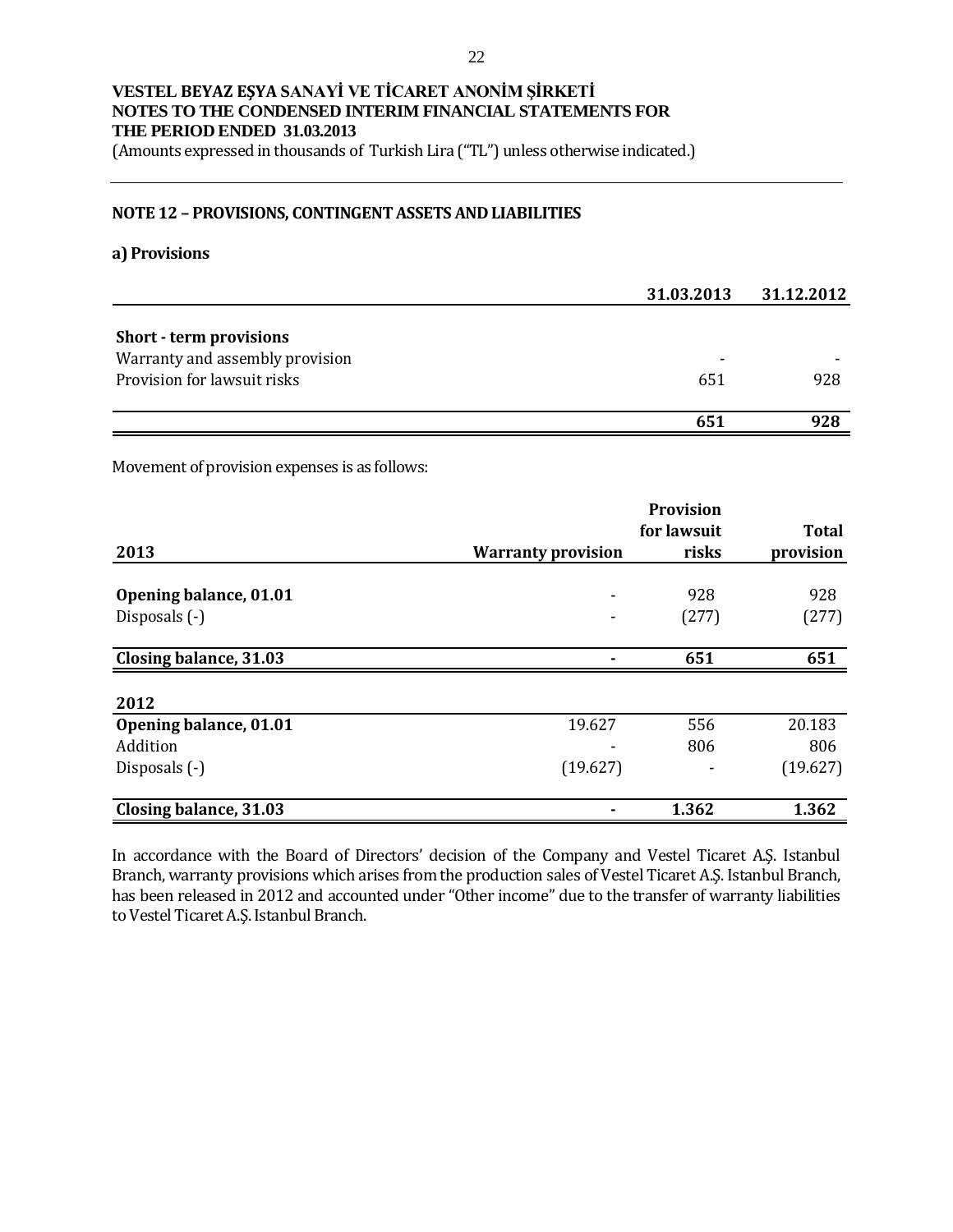(Amounts expressed in thousands of Turkish Lira ("TL") unless otherwise indicated.)

#### **NOTE 12 – PROVISIONS, CONTINGENT ASSETS AND LIABILITIES (Cont'd)**

#### **b) Contingent assets**

As of the balance sheet date guarantee letters obtained from customers and suppliers are given below:

|                                            | 31.03.2013 | 31.12.2012 |
|--------------------------------------------|------------|------------|
| Guarantee letters                          | 3.511      | 5.777      |
| Cheques and notes                          | 13.825     | 12.793     |
| Guarantees received from related companies | 2.161.779  | 1.978.924  |

Vestel Elektronik Sanayi ve Ticaret A.Ş. has given guarantees to Royal Bank of Scotland PLC and HSBC Bank A.S. on behalf of the Company for its forward contracts.

#### **c) Commitments and contingencies**

Collaterals, pledges and mortgages ("CPM's") given by the Company are as follows: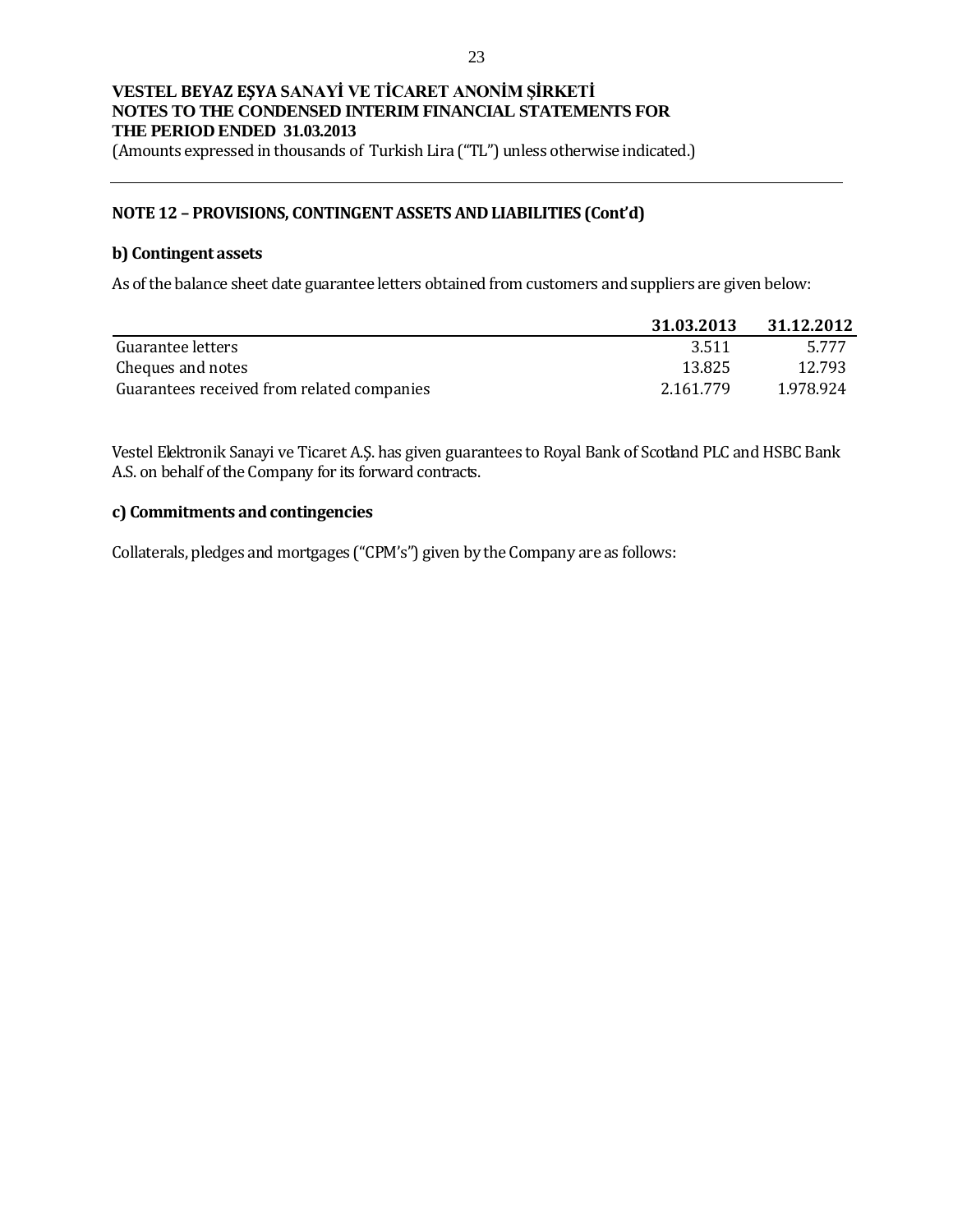(Amounts expressed in thousands of Turkish Lira ("TL") unless otherwise indicated.)

|                                                                                                                                                                                                            |                   |                   |           | TI.        |
|------------------------------------------------------------------------------------------------------------------------------------------------------------------------------------------------------------|-------------------|-------------------|-----------|------------|
| <b>CPM's given by the Group</b>                                                                                                                                                                            | <b>USD ('000)</b> | <b>EUR</b> ('000) | <b>TL</b> | Equivalent |
| 31.03.2013<br>A. Total amount CPM's given on behalf of its own legal<br>entity                                                                                                                             |                   | 2.000             | 10.890    | 15.528     |
| B. Total amount CPM's given on behalf of fully<br>consolidated subsidiaries                                                                                                                                |                   |                   |           |            |
| C. Total amount CPM's given on behalf of third parties<br>for ordinary course of business                                                                                                                  |                   |                   |           |            |
| D. Total amount of other CPM's given                                                                                                                                                                       | 1.689.386         | 160.700           | 1.176.108 | 4.604.348  |
| i. Total amount of CPM's given on behalf of the parent<br>company                                                                                                                                          | 1.283.000         | 65.000            | 933.839   | 3.405.130  |
| ii. Total amount of CPM's given to on behalf of other<br>group companies which are not in scope of B and C.<br>iii. Total amount of CPM's given on behalf of third<br>parties which are not in scope of C. | 406.386           | 95.700            | 242.269   | 1.199.218  |
| <b>Total</b>                                                                                                                                                                                               | 1.689.386         | 162.700           | 1.186.998 | 4.619.876  |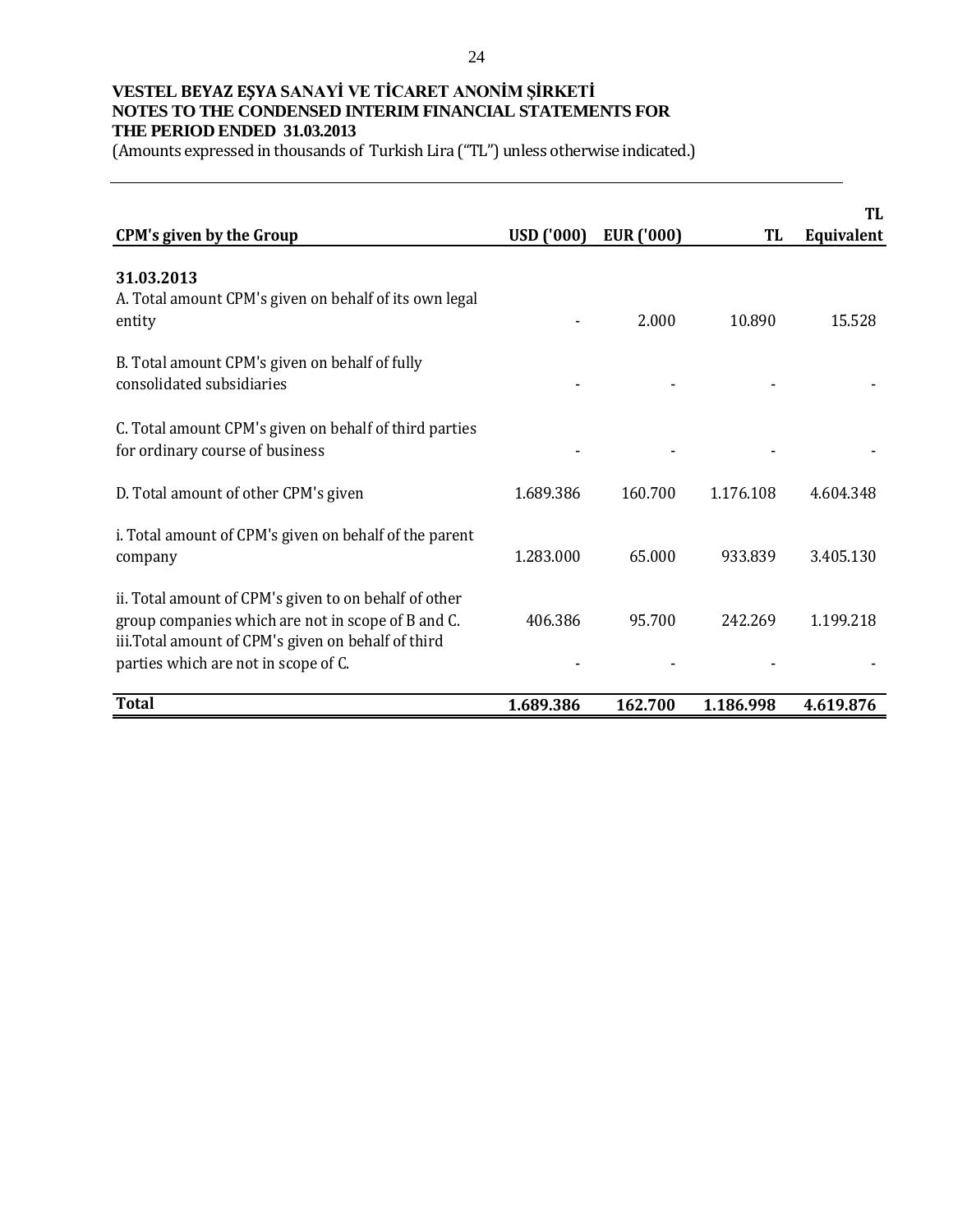(Amounts expressed in thousands of Turkish Lira ("TL") unless otherwise indicated.)

#### **NOTE 12 – PROVISIONS, CONTINGENT ASSETS AND LIABILITIES (Cont'd)**

|                                                                                                                                                                                                           |                   |                   |         | TL                |
|-----------------------------------------------------------------------------------------------------------------------------------------------------------------------------------------------------------|-------------------|-------------------|---------|-------------------|
| <b>CPM's given by the Group</b>                                                                                                                                                                           | <b>USD ('000)</b> | <b>EUR</b> ('000) | TL      | <b>Equivalent</b> |
| 31.12.2012<br>A. Total amount CPM's given on behalf of its own legal<br>entity                                                                                                                            |                   | 2.000             | 10.970  | 15.673            |
| B. Total amount CPM's given on behalf of fully<br>consolidated subsidiaries                                                                                                                               |                   |                   |         |                   |
| C. Total amount CPM's given on behalf of third parties<br>for ordinary course of business                                                                                                                 |                   |                   |         |                   |
| D. Total amount of other CPM's given                                                                                                                                                                      | 1.553.886         | 169.700           | 829.915 | 3.998.955         |
| i. Total amount of CPM's given on behalf of the parent<br>company                                                                                                                                         | 1.298.000         | 65.000            | 581.739 | 3.048.414         |
| ii. Total amount of CPM's given to on behalf of other<br>group companies which are not in scope of B and C.<br>iii.Total amount of CPM's given on behalf of third<br>parties which are not in scope of C. | 255.886           | 104.700           | 248.176 | 950.541           |
| <b>Total</b>                                                                                                                                                                                              | 1.553.886         | 171.700           | 840.885 | 4.014.628         |

Proportion of other CPM's given by the Company to its equity is 913 % as of 31.03.2013 (31.12.2012: 814 %)

Due to the export and investment incentive certificates obtained, as of 31.03.2013 the Company has committed to realize exports amounting to 421.632 thousand USD (31.12.2012: 332.845 thousand USD).

- The Company has given collaterals to Citibank on behalf of Vestel CIS Ltd and OOO Vestel Trade for the bank loans they obtained.
- The Company has given collaterals to Royal Bank of Scotland PLC on behalf of Vestel Germany GmbH, Vestel Ticaret A.Ş. and Vestel Elektronik Sanayi and Ticaret A.Ş. for their forward contracts.
- The Company has given collaterals to HSBC Bank A.Ş. on behalf of Vestel Ticaret A.Ş. and Vestel Elektronik Sanayi ve Ticaret A.Ş. for their forward contracts.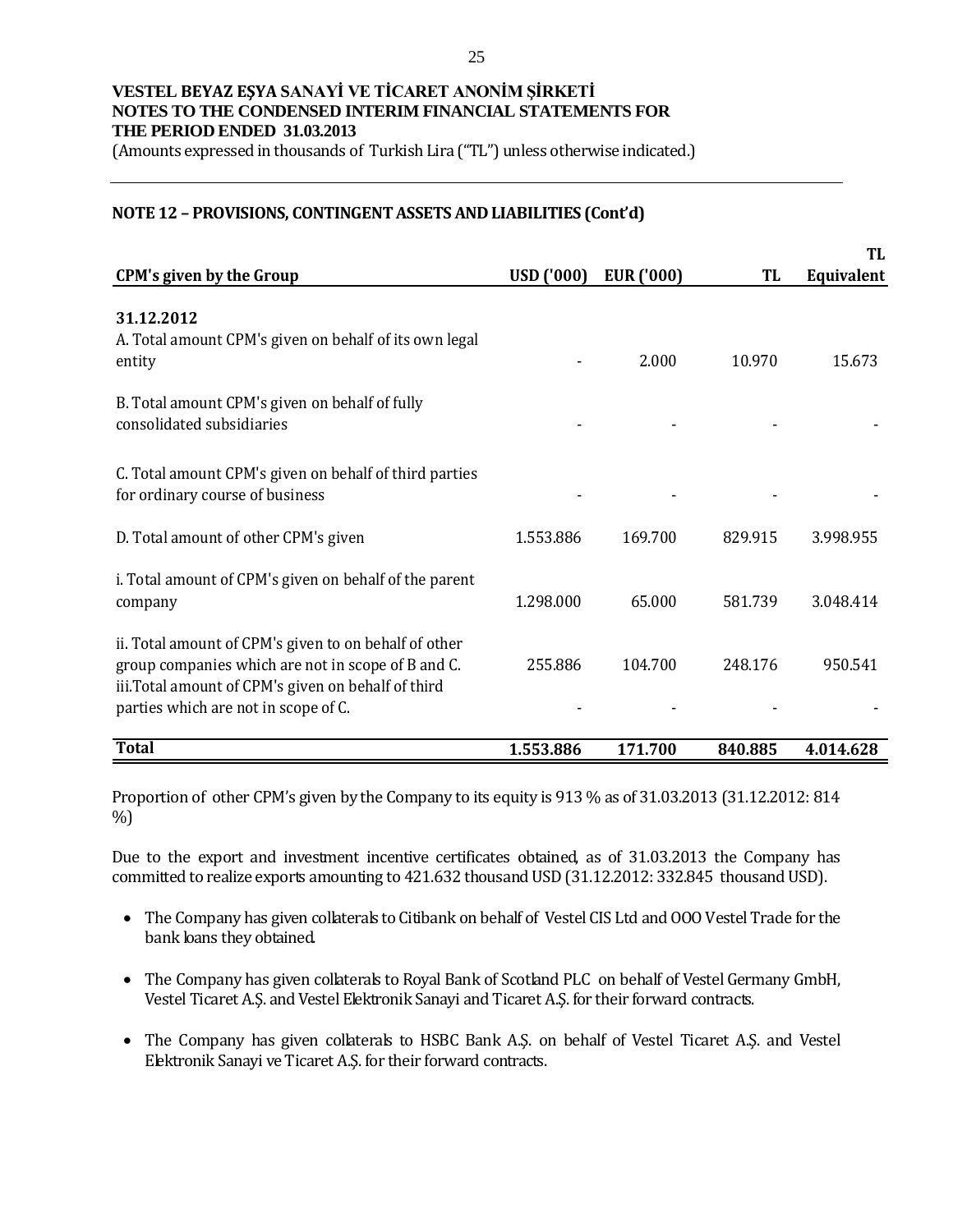(Amounts expressed in thousands of Turkish Lira ("TL") unless otherwise indicated.)

### **NOTE 12 – PROVISIONS, CONTINGENT ASSETS AND LIABILITIES (Cont'd)**

The payment of VAT on certain export sales may be postponed and later cancelled by the tax office subject to clearance of certain routine formalities in due course. Responsibility of the Company continues until such clearance however no liability has arisen in the past and no liability is reasonably expected for the future. As of 31.03.2013 the amount of postponed VAT is 46.876 TL (31.12.2012: 66.421 TL).

The ongoing consumer lawsuits against the Company amount to 553 TL (31.12.2011: 663 TL). There are no lawsuits which have been finalized in favour of the Company (31.12.2012: nil).

### **d) Derivative financial instruments**

As of 31.03.2013 the Company has forward foreign currency purchase contract that amounts to 336.433 thousand USD, 106.837 thousand EUR, 397.961 TL against forward foreign currency sales contract that amounts to 28.205 thousand USD, 348.805 thousand EUR, 717.056 thousand RUB and 341.113 TL (31.12.2012 :383.667 thousand USD, 140.241 thousand EUR, 48.832 thousand RUB and 339.247 TL purchase contract against 62.478 thousand USD, 418.885 thousand EUR, 808.282 thousand RUB and 219.974 TL sales contract).

### **NOTE 13 – PROVISION FOR EMPLOYMENT TERMINATION BENEFITS**

|                                               | 31.03.2013 | 31.12.2012 |
|-----------------------------------------------|------------|------------|
|                                               |            |            |
| Provision for employment termination benefits | 13.456     | 12.607     |

Under Turkish law, the Company is required to pay employment termination benefits to each employee whose employment is terminated without due caus. In addition, under the existing Social Security Law No.506, clause No. 60, amended by the Labor Laws dated 06.03.1981, No.2422 and 25.08.1999, No.4447, the Company is also required to pay termination benefits to each employee who has earned the right to retire by receiving termination indemnities.

The amount payable is the equivalent of one month's salary for each year of service and is limited to a maximum of 3.129,25 TL/year as of 31.03.2013 (31.12.2012: 3.033,98 TL/year).

The Company has no other obligation for employee termination other than the retirement pay above. The provision is calculated by estimating the present value of the future obligation of the company arising from retirement of employees. Turkish Accounting Standards No: 19 ("Employee Benefits") requires actuarial valuation methods to be developed to estimate the enterprise's obligation under defined employee plans. Accordingly actuarial assumptions were used in the calculation of the total liability which are described below: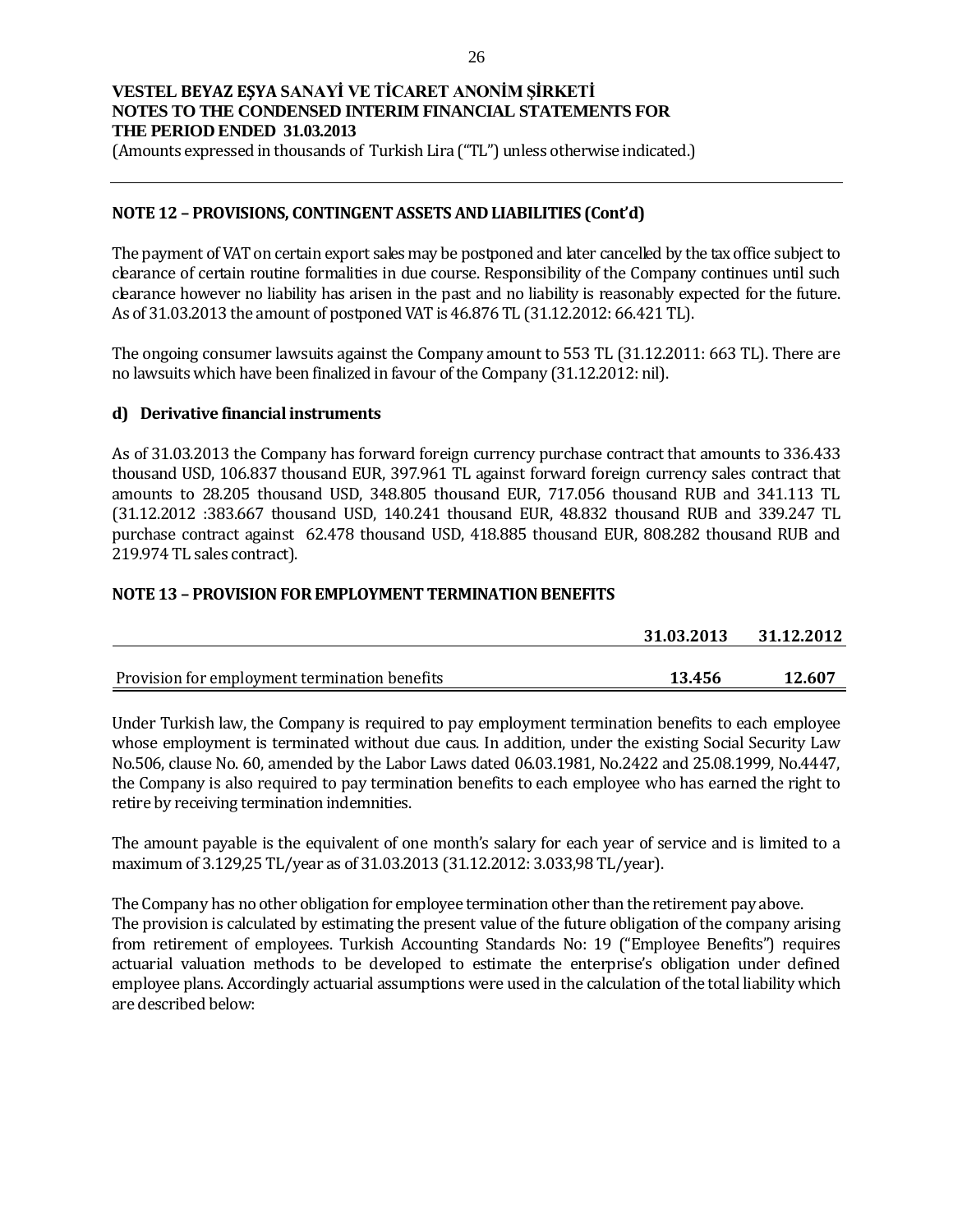(Amounts expressed in thousands of Turkish Lira ("TL") unless otherwise indicated.)

#### **NOTE 13 – PROVISION FOR EMPLOYMENT TERMINATION BENEFITS (Cont'd)**

The principal assumption is that the maximum liability for each year of service will increase in line with inflation. Thus, the discount rate applied represents the expected real rate after adjusting for the anticipated effects of future inflation. An expected inflation rate and appropriate discount rate should both be determined, the net of these being real discount rate. Consequently in the accompanying financial statements as at 31 March 2013 the provision is calculated by estimating the present value of the future obligation of the company arising from retirement of employees. As of 31.03.2013 provision is calculated based on real discount rate of %3,83 (31.12.2012: 3,83%) assuming 5,00% annual inflation rate and 9,02% discount rate.

The movements in the provision for employment termination benefit is as follows:

|                                               | 01.01.<br>31.03.2013 | 01.01.     |
|-----------------------------------------------|----------------------|------------|
|                                               |                      | 31.03.2012 |
| Opening balance, 01 January                   | 12.607               | 9.461      |
| Increase during the year                      | 2.041                | 792        |
| Payments during the year                      | (1.476)              | (202)      |
| Interest expense                              | 284                  | 214        |
| Actuarial gain / (loss)                       |                      |            |
| <b>Closing balance, 31 March</b>              | 13.456               | 10.265     |
| <b>NOTE 14 - OTHER ASSETS AND LIABILITIES</b> |                      |            |
|                                               |                      |            |
|                                               | 31.03.2013           | 31.12.2012 |
| Other current assets                          |                      |            |
| Prepaid expenses                              | 2.389                | 3.353      |
| Business advances given                       | 78                   | 8          |
| Prepaid taxes and funds                       | 3.007                | 2.997      |
| Advances given                                | 7.362                | 14.382     |
|                                               | 12.836               | 20.740     |
|                                               |                      |            |
| Other non - current assets                    |                      |            |
| Prepaid expenses                              | 21                   | 23         |
| Advances given                                | 7.876                | 3.374      |
|                                               | 7.897                | 3.397      |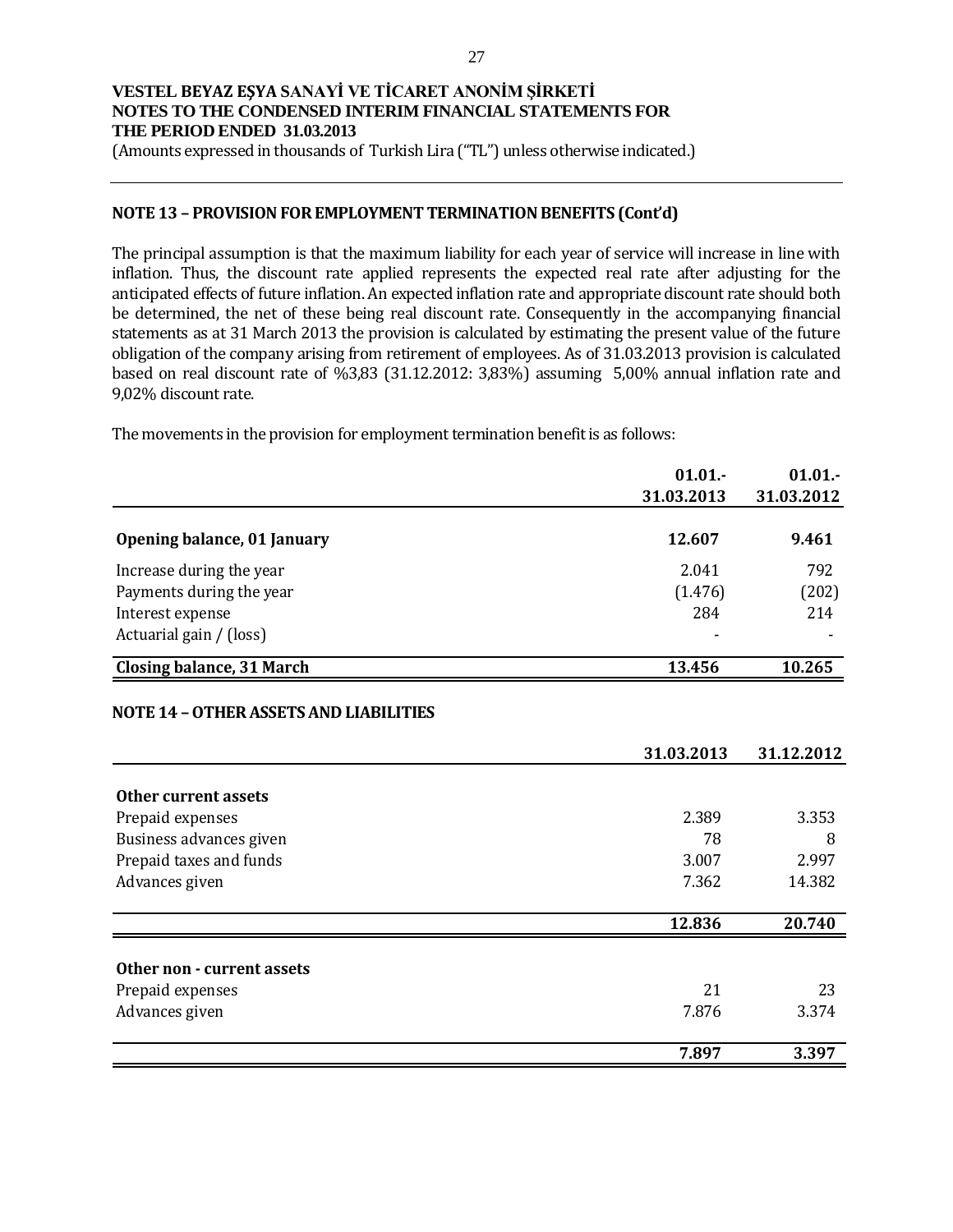(Amounts expressed in thousands of Turkish Lira ("TL") unless otherwise indicated.)

#### **NOTE 14 –OTHER ASSETS AND LIABILITIES (Cont'd)**

|                                                            | 31.03.2013          | 31.12.2012    |
|------------------------------------------------------------|---------------------|---------------|
| <b>Other current liabilities</b>                           |                     |               |
| Taxes and dues payable                                     | 3.916               | 3.379         |
| Social security payables                                   | 3.249               | 2.856         |
| Due to personnel                                           | 7.787               | 3.457         |
| Other                                                      | 53                  | 23            |
|                                                            | 15.005              | 9.715         |
| <b>NOTE 15 - EQUITY</b>                                    |                     |               |
| a) Paid in capital                                         | 31.03.2013          | 31.12.2012    |
|                                                            |                     |               |
| Shares of par value TL 1 each                              |                     |               |
| Issued share capital                                       | 190.000             | 190.000       |
| As of 31.03.2013 the shareholding structure is as follows: |                     |               |
|                                                            | <b>Shareholding</b> |               |
|                                                            | percentage %        | <b>Amount</b> |
| Vestel Elektronik Sanayi ve Ticaret A.Ş.                   |                     |               |
| (Includes of the Board of Directors.)                      | 75,50%              | 143.441       |
| Shares open to the public (ISE)                            | 24,50%              | 46.559        |
|                                                            |                     |               |

| Paid in capital | $,00\%$<br>100 |  |
|-----------------|----------------|--|
|                 |                |  |

#### **b) Adjustments to share capital**

Adjustment to share capital (restated to 31.12.2004 purchasing power of money) is the difference between restated share capital and historical share capital.

| ı<br>Ad<br>conito<br>---<br>NULL.<br>' Capita.<br>w<br>1110<br>. . | $-1$<br>_____ | $\sim$<br>$\sqrt{ }$<br>. |
|--------------------------------------------------------------------|---------------|---------------------------|
|                                                                    |               |                           |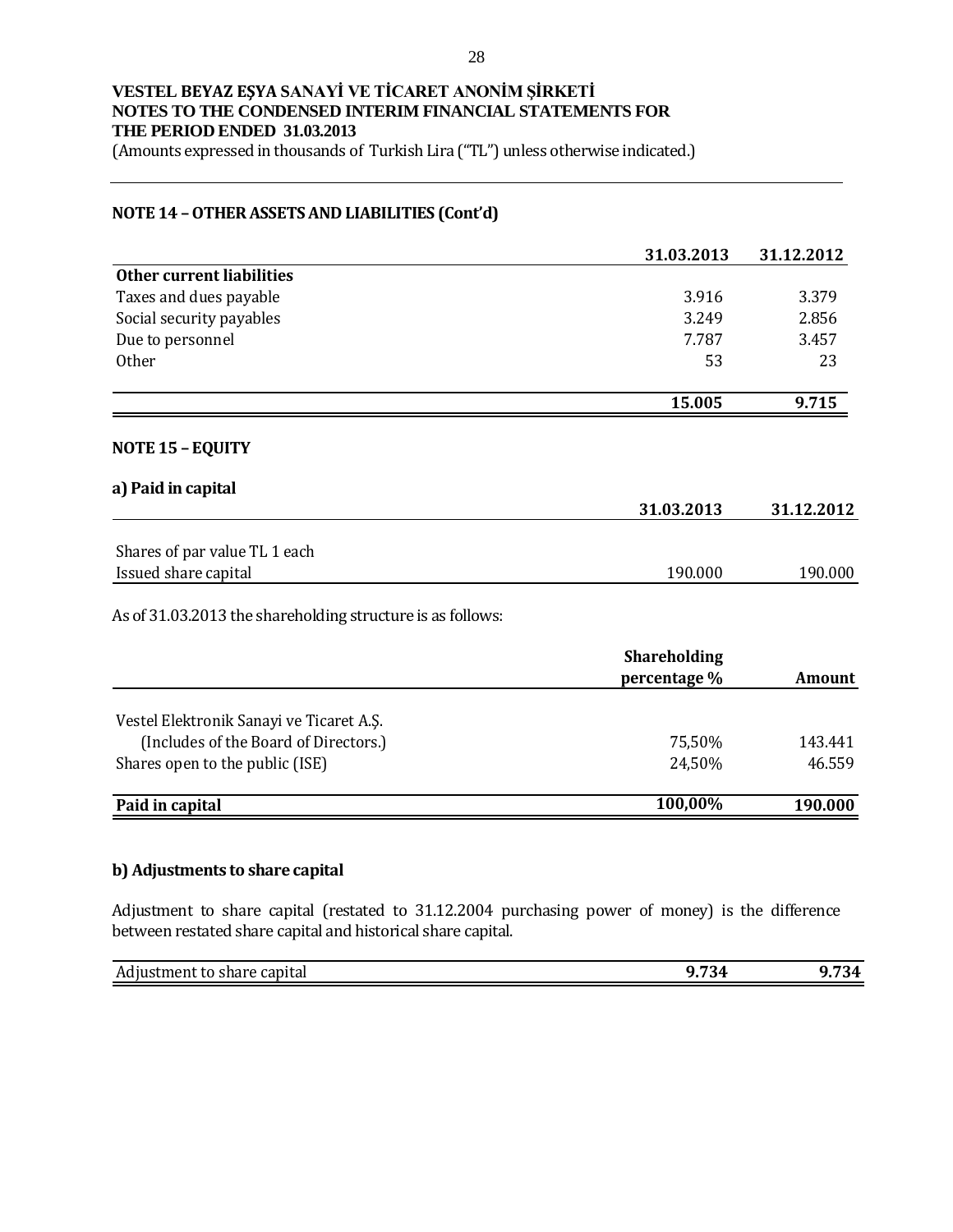(Amounts expressed in thousands of Turkish Lira ("TL") unless otherwise indicated.)

### **NOTE 15 – EQUITY (Cont'd)**

#### **c) Share premium**

Share premium account refers the difference between par value of the company's shares and the amount the company received for newly issued shares. The share premium account is disclosed under equity as a separate line item and may not be distributed. It may be used in capital increase.

|               | 31.03.2013 | 31.12.2012 |
|---------------|------------|------------|
|               |            |            |
| Share premium | 109.031    | 109.031    |

#### **d) Restricted reserves ("Legal reserves")**

The legal reserves consist of first and second legal reserves appropriated in accordance with the Turkish Commercial Code ("TCC"). The first legal reserve is appropriated out of the statutory profits at the rate of 5%, until the total reserve reaches a maximum of 20% of the Company's share capital. The second legal reserve is appropriated at the rate of 10% of all distributions in excess of 5% of the Company's share capital. Under TCC, the legal reserves can only be used to offset losses and are not available for any other usage unless they exceed 50% of paid in share capital.

| reserves | ---  | .   |
|----------|------|-----|
| Legal    | ີ ເ. | 38  |
|          | 86t. | გიი |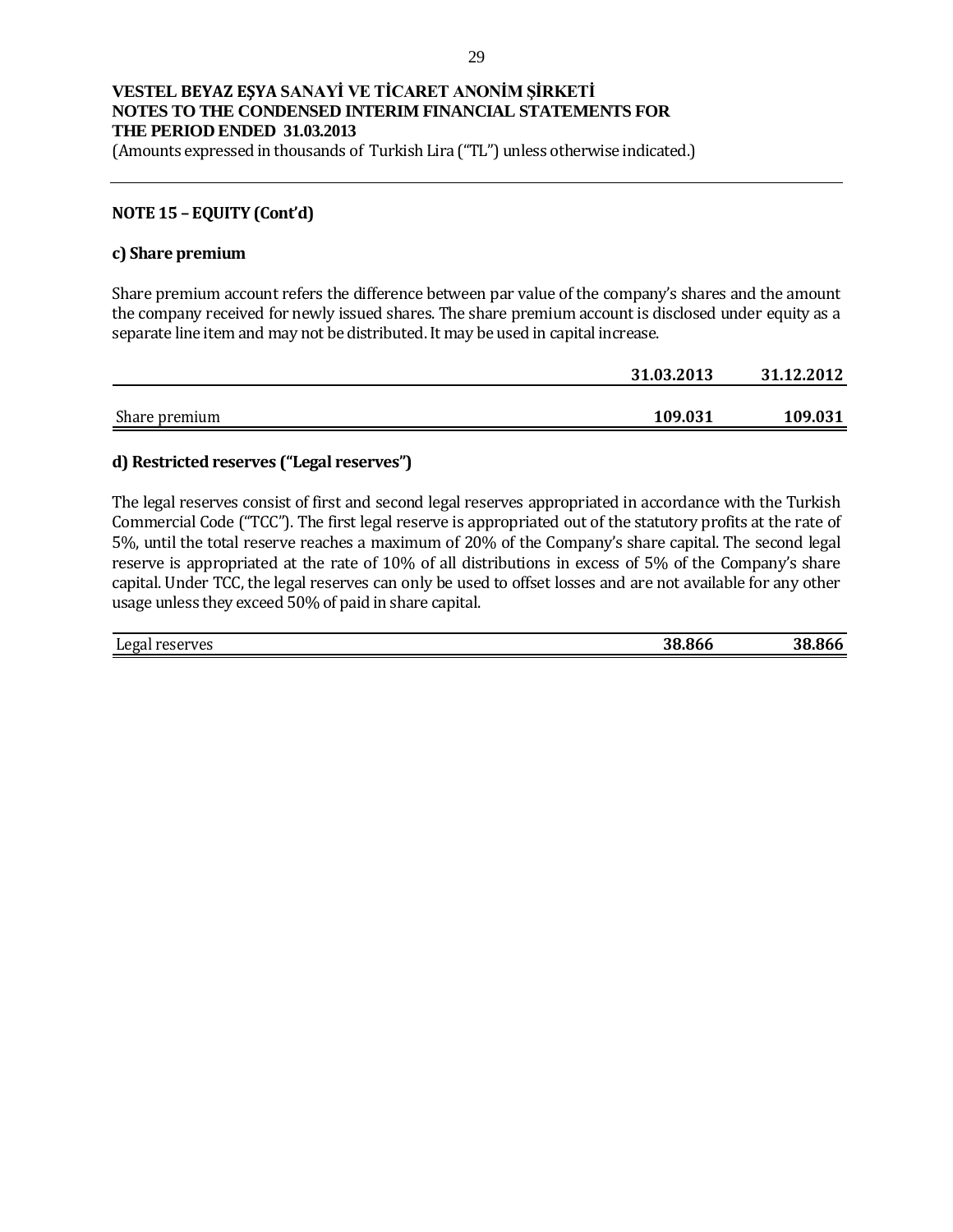(Amounts expressed in thousands of Turkish Lira ("TL") unless otherwise indicated.)

#### **NOTE 16 – SALES AND COST OF SALES**

|                                  | 01.01.<br>31.03.2013 | 01.01.<br>31.03.2012 |
|----------------------------------|----------------------|----------------------|
| Domestic sales<br>Overseas sales | 131.914<br>341.954   | 97.058<br>295.058    |
| <b>Gross sales</b>               | 473.868              | 392.116              |
| Less: Sales discounts (-)        | (71)                 | (130)                |
| <b>Net sales</b>                 | 473.797              | 391.986              |
| Cost of sales                    | (436.015)            | (377.646)            |
| <b>Gross profit</b>              | 37.782               | 14.340               |

### **NOTE 17 – EXPENSES BY NATURE**

Expenses by nature consists of cost of sales, research and development, selling, general and administrative expenses.

|                                                            | 01.01.     | 01.01.     |
|------------------------------------------------------------|------------|------------|
|                                                            | 31.03.2013 | 31.03.2012 |
|                                                            |            |            |
| Raw materials, supplies and finishd goods                  | 402.403    | 353.266    |
| Changes in finished goods, work in process and trade goods | (25.686)   | (21.103)   |
| Personnel expenses                                         | 37.493     | 28.638     |
| Depreciation and amortization                              | 17.997     | 14.486     |
| <b>Transportation expenses</b>                             | 2.711      | 1.885      |
| Office and rent expenses                                   | 5.039      | 2.401      |
| Energy expenses                                            | 5.056      | 4.136      |
| Repair and maintenance expenses                            | 2.213      | 1.452      |
| <b>Other</b>                                               | 13.992     | 8.616      |
|                                                            | 461.218    | 393.777    |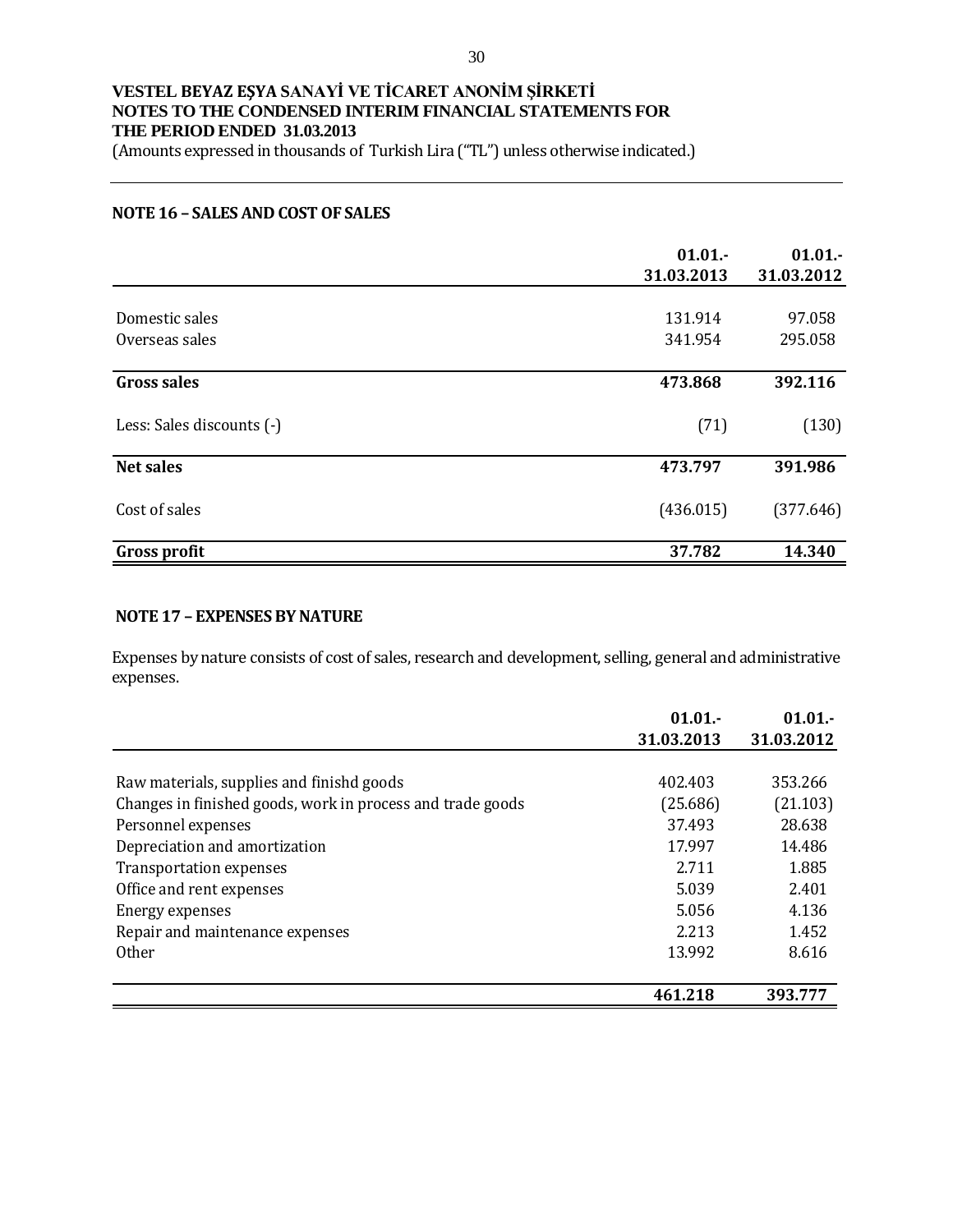(Amounts expressed in thousands of Turkish Lira ("TL") unless otherwise indicated.)

#### **NOTE 18 –OTHER INCOME**

|                                                       | 01.01.<br>31.03.2013 | 01.01.<br>31.03.2012 |
|-------------------------------------------------------|----------------------|----------------------|
| Provisions released (*)<br>Income on insurance claims | 277                  | 19.627<br>787        |
| <b>Other</b>                                          | 630                  | 876                  |
|                                                       | 907                  | 21.290               |

(\*) In accordance with the Board of Directors' decision of the Company and Vestel Ticaret A.Ş. Istanbul Branch, warranty provisions which arises from the production sales of Vestel Ticaret A.Ş. Istanbul Branch, has been released and accounted under "Other income" due to the transfer of warranty liabilities to Vestel Ticaret A.Ş. Istanbul Branch.

### **NOTE 19 – FINANCIAL INCOME**

|                                           | 01.01.<br>31.03.2013 | $01.01 -$<br>31.03.2012 |
|-------------------------------------------|----------------------|-------------------------|
| Foreign exchange gains                    | 13.419               | 38.071                  |
| Gains on derivative financial instruments | 24.537               | 11.591                  |
| Interest income from term sales           |                      | 42                      |
| Interest income                           | 62                   | 371                     |
| Unearned interest income                  | 3.801                | 5.315                   |
|                                           | 41.819               | 55.390                  |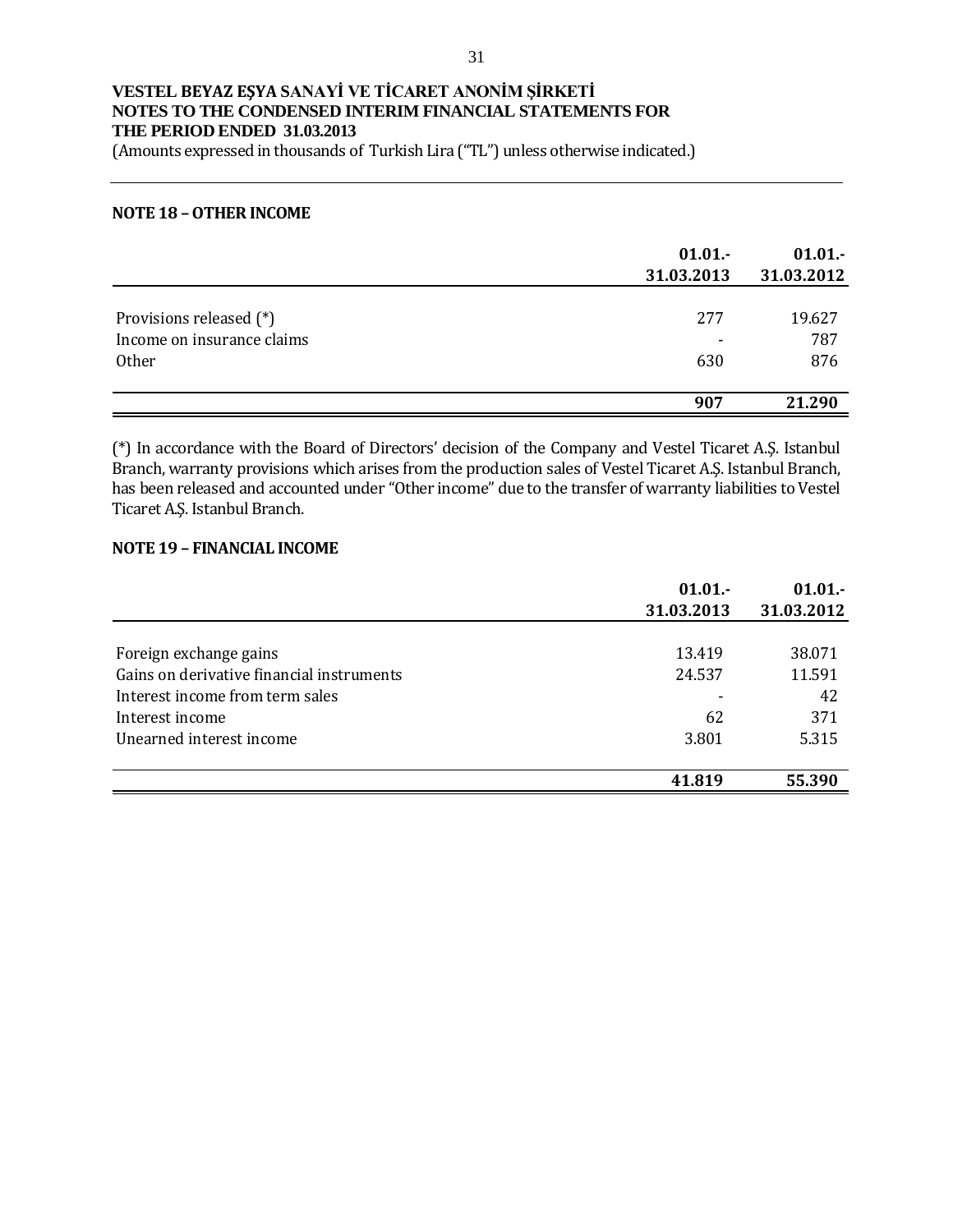(Amounts expressed in thousands of Turkish Lira ("TL") unless otherwise indicated.)

#### **NOTE 20 – FINANCIAL EXPENSES**

|                                            | 01.01.<br>31.03.2013 | 01.01.<br>31.03.2012 |
|--------------------------------------------|----------------------|----------------------|
|                                            |                      |                      |
| Foreign exchange losses                    | 19.449               | 25.586               |
| Losses on derivative financial instruments | 10.144               | 16.673               |
| Unearned interest expense                  | 2.645                | 3.693                |
| Interest expense                           | 5.495                | 3.225                |
| Letters of credit expenses                 | 1.017                | 1.324                |
| <b>Other</b>                               | 448                  | 310                  |
|                                            | 39.198               | 50.811               |

#### **NOTE 21 – TAX ASSETS AND LIABILITIES**

## **a) Current tax on income:**

|                                                     | 01.01.     | 01.01.     |
|-----------------------------------------------------|------------|------------|
|                                                     | 31.03.2013 | 31.03.2012 |
| <b>Profit before tax</b>                            | 16.024     | 23.215     |
| Local tax rate                                      | 20%        | 20%        |
| Tax expense calculated using local tax rate         | (3.205)    | (4.643)    |
| Utilization of tax losses not previously recognized | 358        |            |
| Disallowable expenses                               | 14         | 2          |
| Research and development allowances                 |            | 909        |
| Investment allowance incentives                     |            | 287        |
|                                                     | (2.833)    | (3.445)    |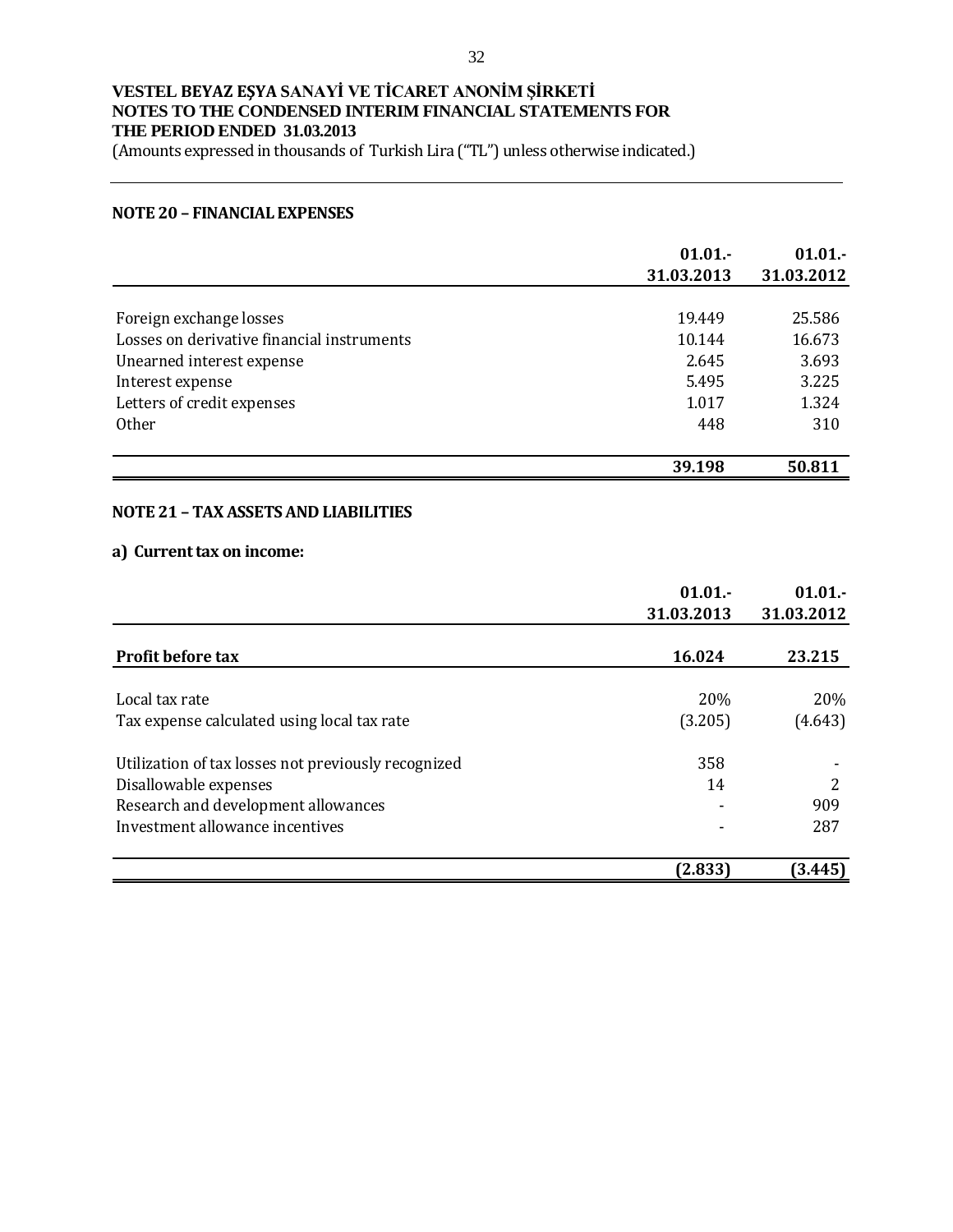(Amounts expressed in thousands of Turkish Lira ("TL") unless otherwise indicated.)

#### **NOTE 21 – TAX ASSETS AND LIABILITIES (Cont'd)**

Company's current taxes on income are as follows:

|                                                    | 31.03.2013 | 31.03.2012       |
|----------------------------------------------------|------------|------------------|
| Current period tax expense<br>Deferred tax benefit | (2.833)    | (2.951)<br>(494) |
| Total tax expense                                  | (2.833)    | (3.445)          |

In Turkey, beginning from 1 January 2006, the corporate tax rate is 20%.

Corporate tax is applied on taxable corporate income, which is calculated from the statutory accounting profit by adding back non-deductible expenses and by deducting other exempt income. In addition to corporate taxes, companies should also calculate income withholding taxes on any dividends distributed at the rate of % 15, except for companies receiving dividends who are resident companies in Turkey. Undistributed dividends incorporated in share capital are not subject to income withholding taxes.

In Turkey, advance tax returns are filed on a quarterly basis at the rate of %20, until the 10th day of the following month and paid until the 17th day. Advance tax returns files within the year are offset against corporate income tax calculated over the annual taxable corporate income.

According to the Corporate Tax Law, 75% of the capital gains arising from the sale of tangible assets and investments in equity shares owned for at least two years are exempted from corporate tax on the condition that such gains are reflected in the equity with the intention to be utilized in a share capital increase within five years from the date of the sale.

Under the Turkish taxation system, tax losses can be carried forward to be offset against future taxable income for up to five years. Tax losses cannot be carried back.

There is no procedure for a final and definitive agreement on tax assessments. Tax returns are filed between 1-25 April following the close of the accounting year to which they relate. Tax authorities may however examine such returns and the underlying accounting records and may revise assessment within five years.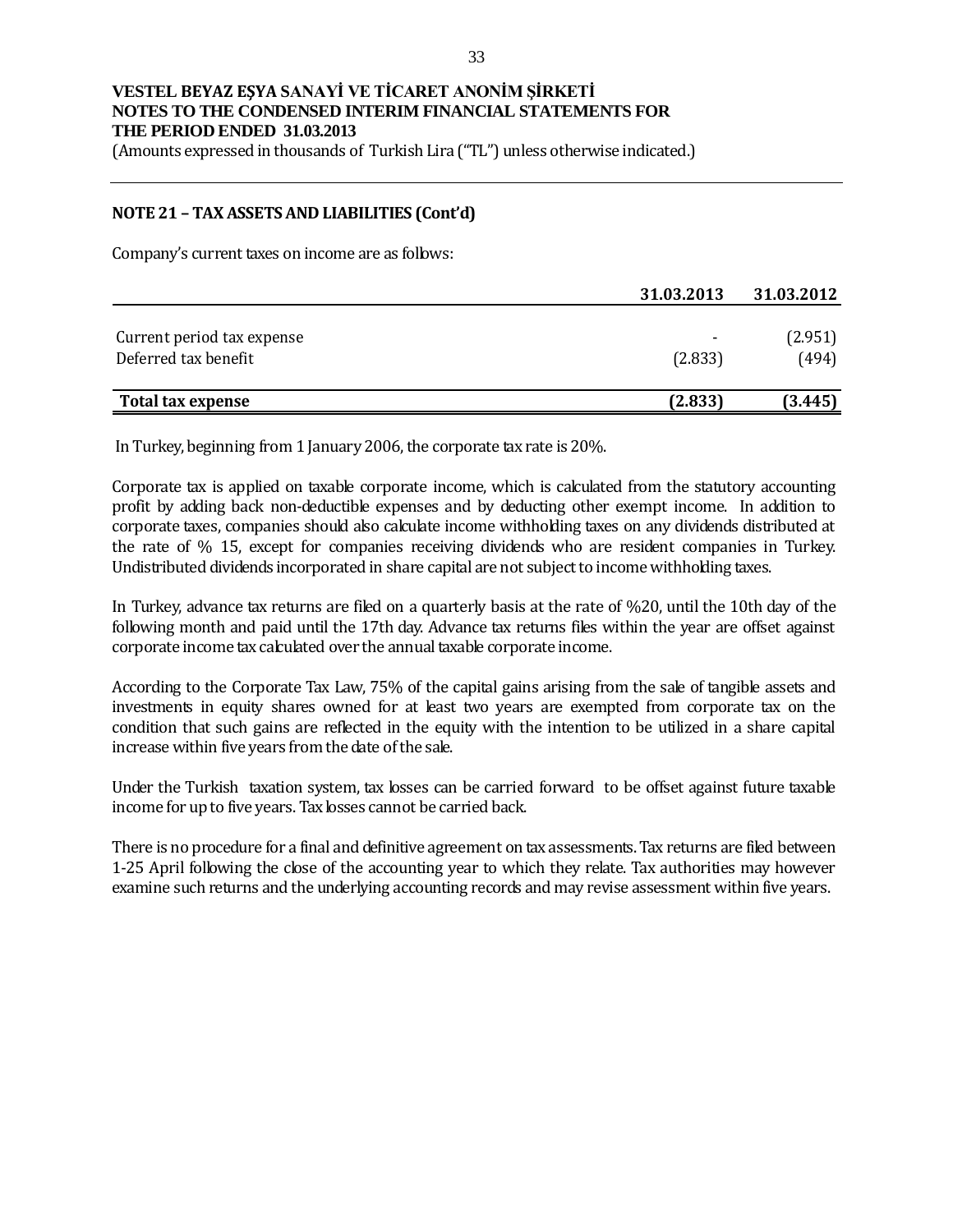(Amounts expressed in thousands of Turkish Lira ("TL") unless otherwise indicated.)

#### **NOTE 21 – TAX ASSETS AND LIABILITIES (Cont'd)**

Company's tax liabilities as of the balance sheet dates are as follows:

|                                | 31.03.2013 | 31.12.2012 |
|--------------------------------|------------|------------|
|                                |            |            |
| Corporation and income taxes   |            | 2.597      |
| Prepaid taxes (-)              |            | (2.597)    |
|                                |            |            |
| Current income tax liabilities | -          |            |
| Deferred tax liability         | 6.360      | 3.527      |
|                                | 6.360      | 3.527      |

#### **b) Deferred tax assets and liabilities**

The Company recognizes deferred tax assets and liabilities based upon temporary differences arising between their financial statements prepared in accordance with CMB Communiqué XI, No. 29 and their statutory financial statements. These temporary differences usually result from the recognition of revenue and expenses in different reporting periods for CMB Financial Reporting Standards and tax purposes.

Tax rate used in the calculation of deferred tax assets and liabilities based on the liability method is 20% (31.12.2012:%20).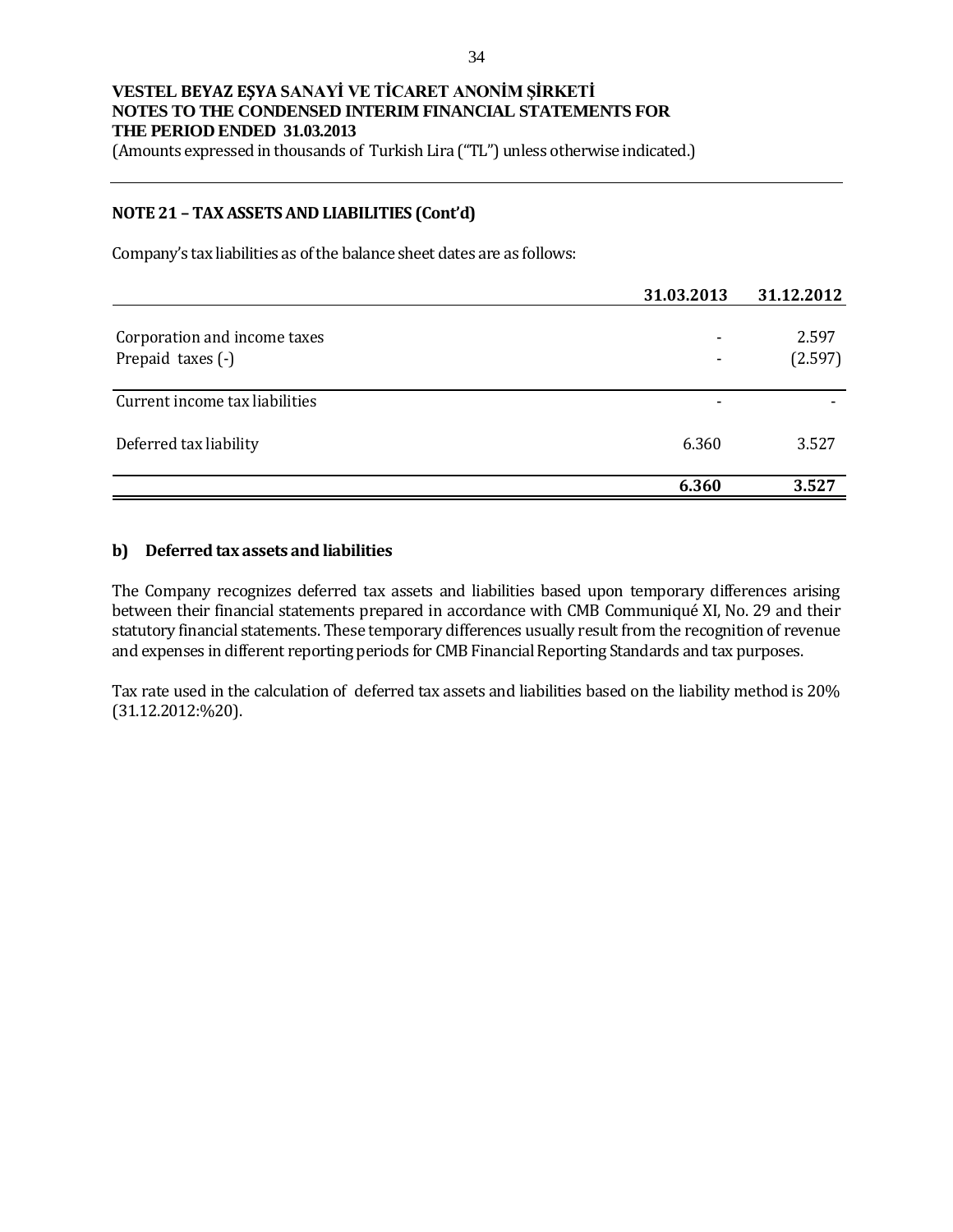(Amounts expressed in thousands of Turkish Lira ("TL") unless otherwise indicated.)

### **NOTE 21 – TAX ASSETS AND LIABILITIES (Cont'd)**

The breakdown of cumulative temporary differences and the resulting deferred tax assets and liabilities provided using principal tax rate as of the balance sheet dates is as follows:

|                                        | <b>Cumulative temporary</b> |            |              |            |
|----------------------------------------|-----------------------------|------------|--------------|------------|
|                                        | differences                 |            | Deferred tax |            |
|                                        | 31.03.2013                  | 31.12.2012 | 31.03.2013   | 31.12.2012 |
|                                        |                             |            |              |            |
| Deferred tax asset                     |                             |            |              |            |
| <b>Employment termination benefits</b> | 13.456                      | 12.607     | 2.691        | 2.521      |
| Unearned interest on receivables       | 3.981                       | 2.559      | 796          | 512        |
| Provision for impairment on            |                             |            |              |            |
| inventories                            | 2.762                       | 4.397      | 552          | 879        |
| Derivative financial instruments       |                             | 8.673      |              | 1.735      |
| Provision for lawsuit risks            | 651                         | 928        | 130          | 186        |
| <b>Other</b>                           | 4.019                       | 1.244      | 804          | 250        |
|                                        |                             |            | 4.973        | 6.083      |

|                                   | <b>Cumulative temporary</b> |             |            |              |
|-----------------------------------|-----------------------------|-------------|------------|--------------|
|                                   |                             | differences |            | Deferred tax |
|                                   | 31.03.2013                  | 31.12.2012  | 31.03.2013 | 31.12.2012   |
| <b>Deferred tax liabilites</b>    |                             |             |            |              |
| Derivative financial instruments  | 10.787                      |             | 2.157      |              |
| Unearned interest on payables     | 879                         | 665         | 176        | 133          |
| Property, plant and equipment and |                             |             |            |              |
| intangible assets                 | 44.744                      | 47.298      | 8.949      | 9.460        |
| <b>Other</b>                      | 254                         | 80          | 51         | 17           |
|                                   |                             |             | 11.333     | 9.610        |
| Deferred tax liabilites - net     |                             |             | (6.360)    | (3.527)      |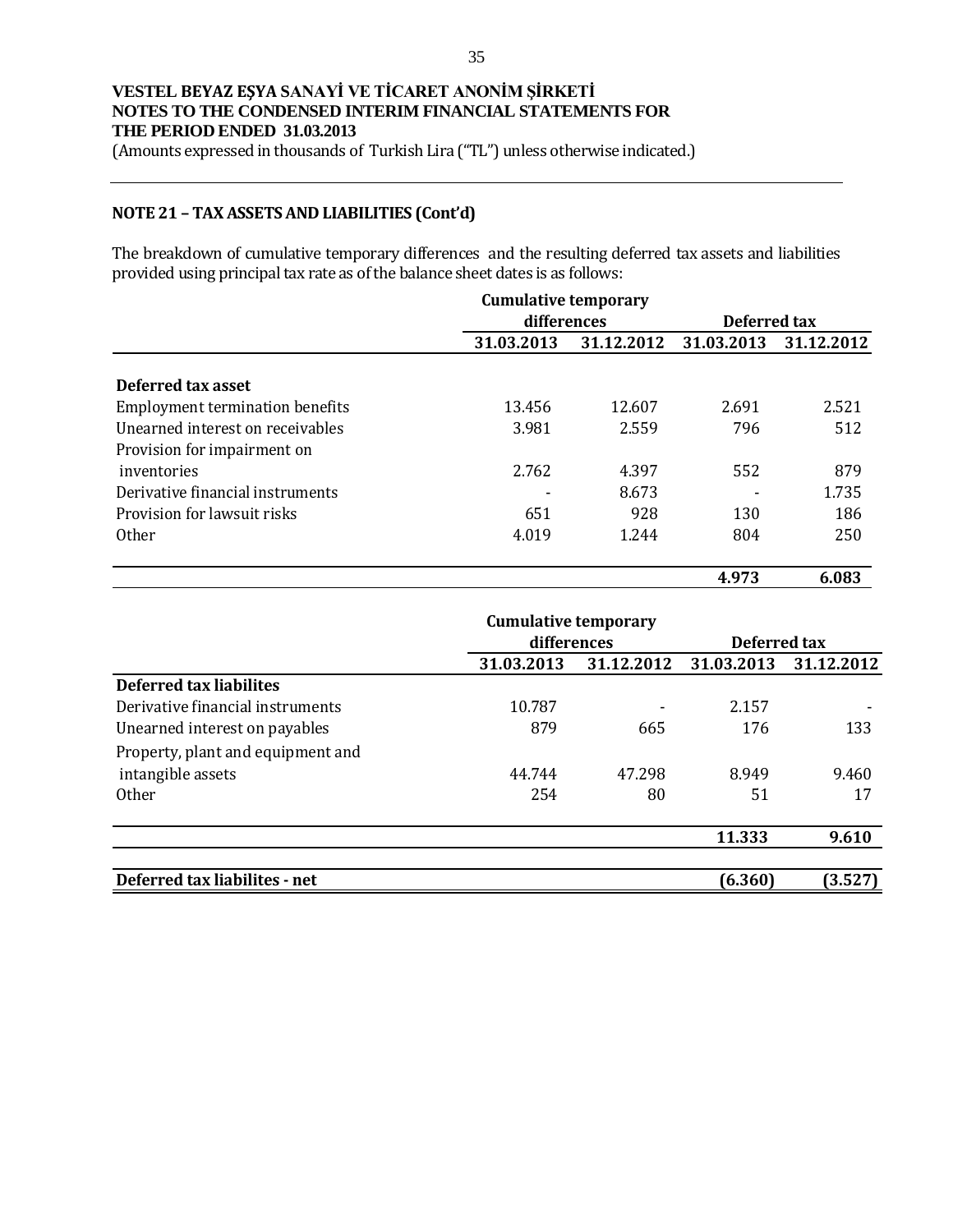(Amounts expressed in thousands of Turkish Lira ("TL") unless otherwise indicated.)

## **NOTE 21 – TAX ASSETS AND LIABILITIES (Cont'd)**

The movement of net deferred tax assets and liabilities is as follows:

|                                                                                       | 01.01.      | 01.01.      |
|---------------------------------------------------------------------------------------|-------------|-------------|
|                                                                                       | 31.03.2013  | 31.03.2012  |
| Opening balance, 01 January                                                           | (3.527)     | (3.725)     |
| Tax expense recognized in income statement                                            | (2.833)     | (494)       |
|                                                                                       |             |             |
| Deferred tax liabilities as of 31 March                                               | (6.360)     | (4.219)     |
| <b>NOTE 22 - EARNINGS PER SHARE</b>                                                   |             |             |
|                                                                                       | 01.01.      | 01.01.      |
|                                                                                       | 31.03.2013  | 31.03.2012  |
| Net income attributable to equity holders of the parent<br>Weighted average number of | 13.191      | 19.770      |
| ordinary shares                                                                       | 190.000.000 | 190.000.000 |
| Earnings per share - TL, full                                                         | 0,07        | 0,10        |
| <b>NOTE 23 - RELATED PARTY DISCLOSURES</b>                                            |             |             |
| a) Short-term trade receivables from related parties                                  |             |             |
|                                                                                       | 31.03.2013  | 31.12.2012  |
| Vestel Ticaret A.Ş.                                                                   | 612.832     | 621.861     |
| Vestel CIS Limited                                                                    | 158         | 2.655       |
| Other related parties                                                                 |             | 19          |
|                                                                                       | 612.990     | 624.535     |
| Unearned interest on receivables (-)                                                  | (3.838)     | (2.464)     |
|                                                                                       | 609.152     | 622.071     |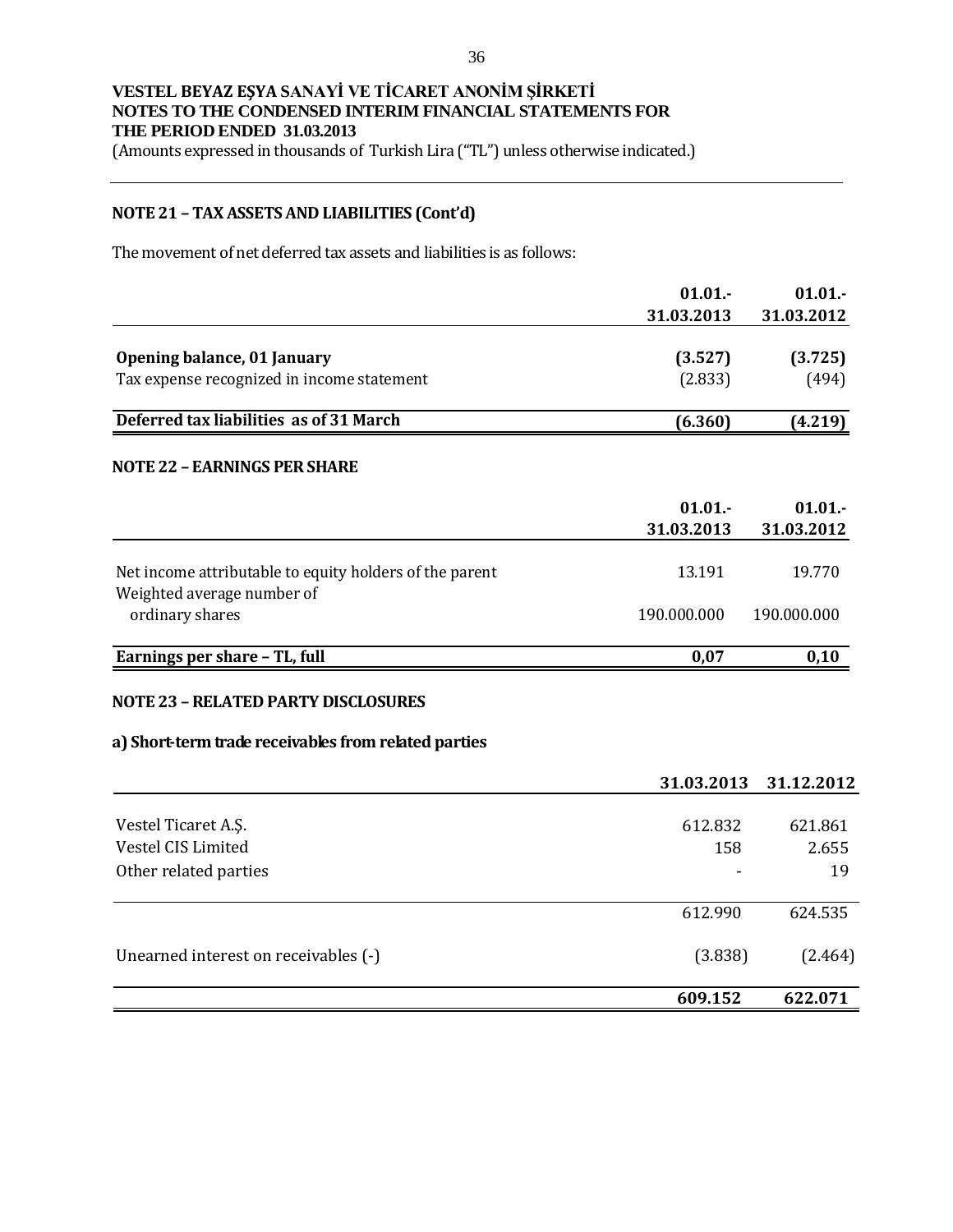(Amounts expressed in thousands of Turkish Lira ("TL") unless otherwise indicated.)

### **NOTE 23 – RELATED PARTY DISCLOSURES (Cont'd)**

#### **b) Short-term trade payables to related parties**

|                                          | 31.03.2013 | 31.12.2012 |
|------------------------------------------|------------|------------|
| Vestel Elektronik Sanayi ve Ticaret A.Ş. | 5.582      | 1.958      |
| Vestel Holland B.V.                      | 7.712      | 5.288      |
| Other related parties                    | 493        | 343        |
|                                          | 13.787     | 7.589      |
| Unearned interest on payables (-)        | (4)        | (2)        |
|                                          | 13.783     | 7.587      |

The receivables result from the Company's foreign and domestic sales performed via Vestel Ticaret A.Ş. and Vestel Ticaret A.Ş. Istanbul Branch respectively which are also members of Vestel Group Companies.

### **c) Other payables to related parties**

| $\mathbf{v}$<br>. . <del>. .</del><br>Vestel<br>$\sim$ corpor $\mu$<br>'i icaret<br>. | AA<br>$\sim$<br><b>J.LUJ</b> |  |
|---------------------------------------------------------------------------------------|------------------------------|--|
|                                                                                       |                              |  |

.03.2013, other payables to Vestel Ticaret A.Ş. is related to the loans obtained from Vestel Ticaret A.Ş. from various financial institutions and transferred to the Company with the same conditions. The annual average effective interest rate of the loans transferred from Vestel Ticaret A.Ş. is 9,67% for TL.

#### **d) Transactions with related parties**

|                                          | $01.01 -$  | $01.01 -$  |
|------------------------------------------|------------|------------|
|                                          | 31.03.2013 | 31.03.2012 |
|                                          |            |            |
| <b>Sales</b>                             |            |            |
| Vestel Ticaret A.S.                      | 465.196    | 383.048    |
| Vestel Elektronik Sanayi ve Ticaret A.Ş. | 2.921      | 1.868      |
| Other related parties                    | 11         | 3.061      |
|                                          |            |            |
|                                          | 468.128    | 387.977    |
|                                          |            |            |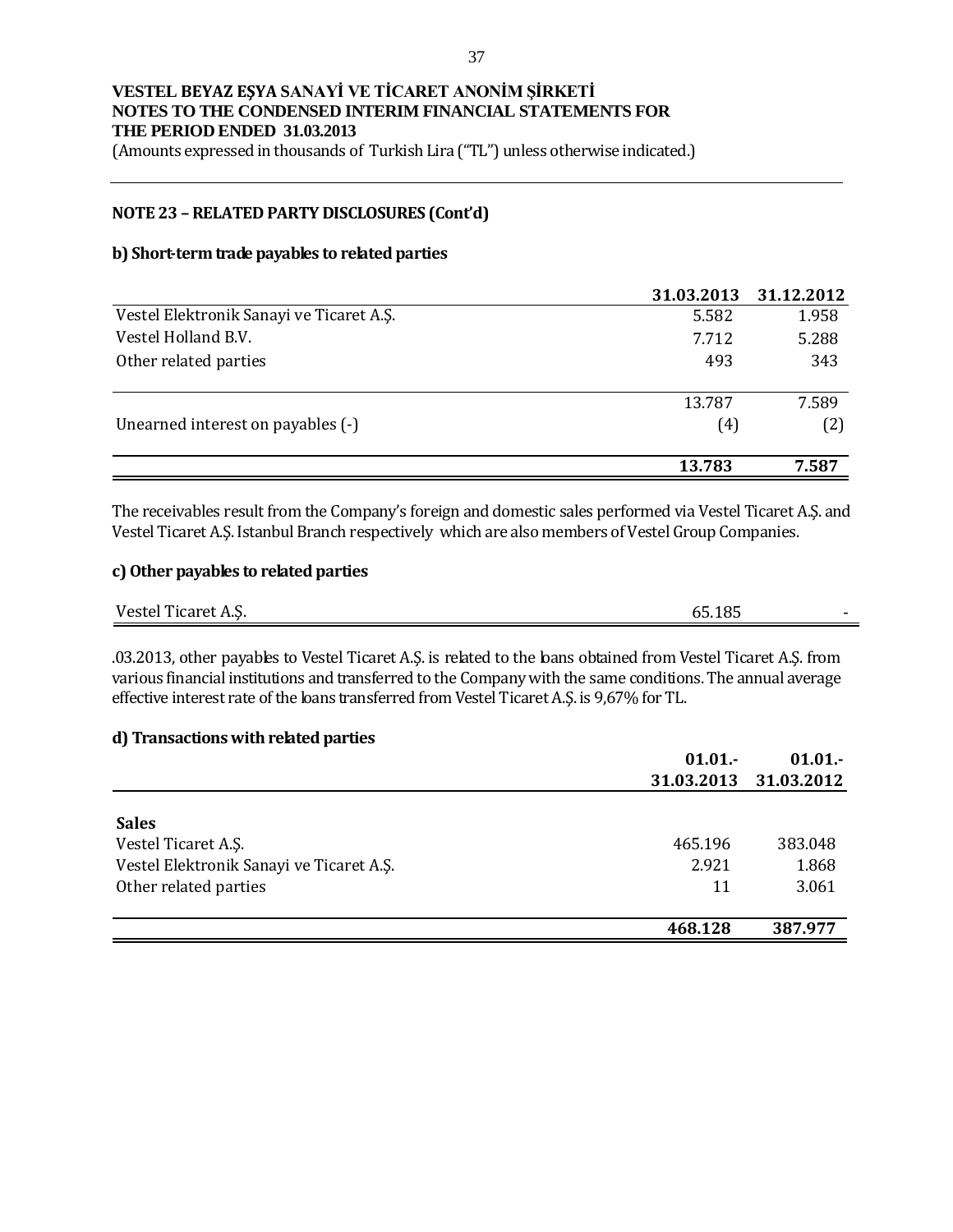(Amounts expressed in thousands of Turkish Lira ("TL") unless otherwise indicated.)

### **NOTE 23 – RELATED PARTY DISCLOSURES (Cont'd)**

|                                          | 01.01.     | 01.01.     |
|------------------------------------------|------------|------------|
|                                          | 31.03.2013 | 31.03.2012 |
|                                          |            |            |
| Purchases and operating income           |            |            |
| Vestel Holland BV                        | 119.299    | 81.967     |
| Vestel Ticaret A.Ş.                      | 483        | 773        |
| Vestel Elektronik Sanayi ve Ticaret A.Ş. | 3.783      | 5.812      |
| Other related parties                    | 1.578      | 625        |
|                                          |            |            |
|                                          | 125.143    | 89.177     |
|                                          |            |            |
| <b>Financial income</b>                  |            |            |
| Vestel Ticaret A.Ş.                      | 8.786      | 4.920      |
| Other related parties                    | 613        | 374        |
|                                          |            |            |
|                                          | 9.399      | 5.294      |
|                                          |            |            |
| <b>Financial expenses</b>                |            |            |
| Vestel Holland BV.                       | 358        |            |
| Vestel Ticaret A.Ş.                      | 9.899      | 16.688     |
| Other related parties                    | 158        | 162        |
|                                          |            |            |
|                                          | 10.415     | 16.850     |

The Company performs its foreign and domestic sales via Vestel Ticaret A.Ş. and Vestel Ticaret A.Ş. Istanbul Branch respectively which are also members of Vestel Group Companies.

The Company performs part of its raw material purchases via Vestel Holland B.V.

### **e) Compensation paid to key management including directors, the Chairman of Board of Directors, general managers and assistant general managers**

Compensation paid to key management for the three months period ended 31.03.2013 is 1.525 TL (01.01.- 31.03.2012: 468 TL).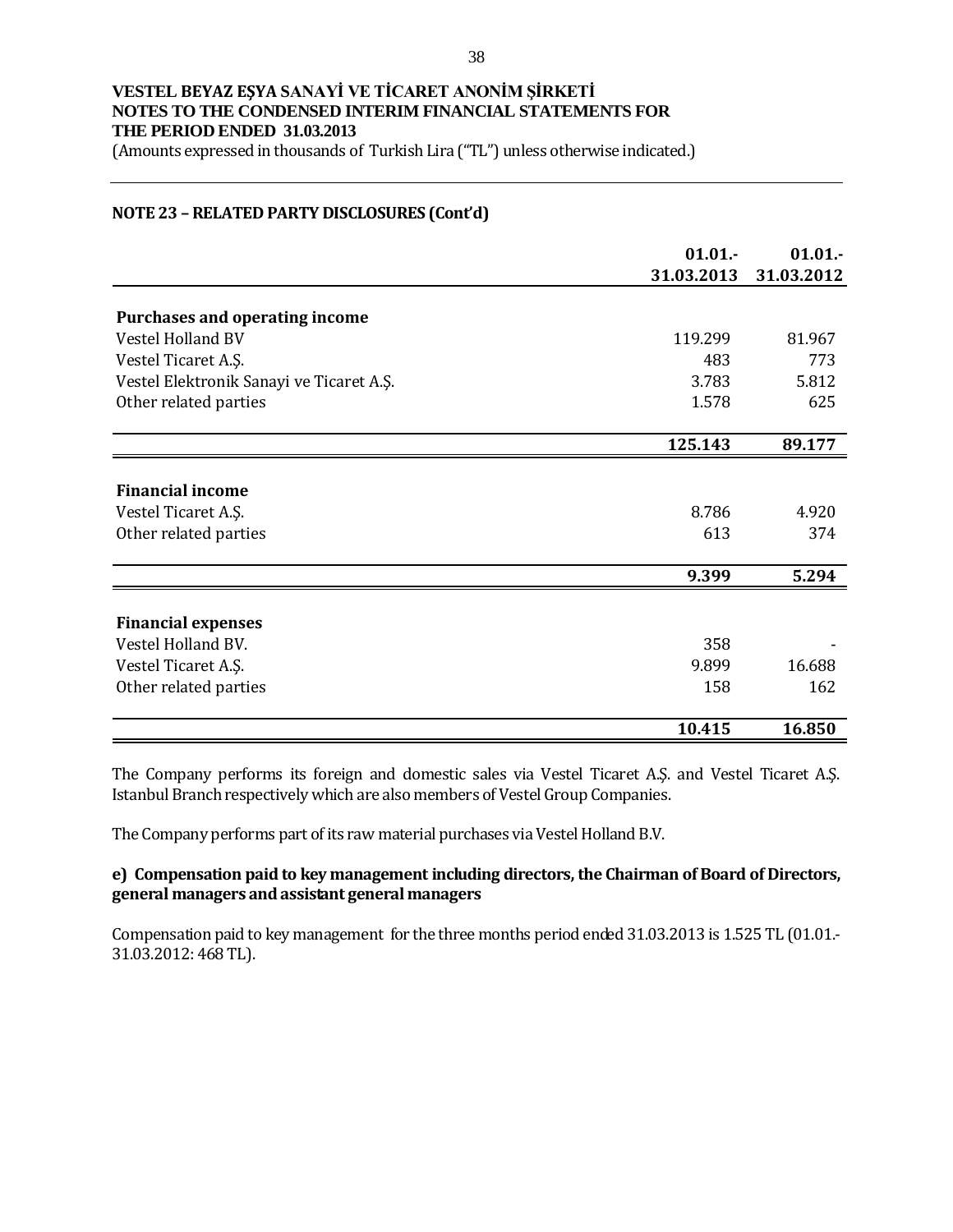(Amounts expressed in thousands of Turkish Lira ("TL") unless otherwise indicated.)

### **NOTE 24 – FOREIGN CURRENCY POSITION**

|                                                   | <b>Other Currencies</b> |            |                 |                      |  |
|---------------------------------------------------|-------------------------|------------|-----------------|----------------------|--|
| 31.03.2013                                        | <b>USD</b>              | <b>EUR</b> | (TL Equivalent) | <b>TL Equivalent</b> |  |
| 1. Trade receivables                              | 8.375                   | 129.382    | 41.479          | 356.651              |  |
| 2a. Monetary financial assets (including cash and |                         |            |                 |                      |  |
| cash equivalents)                                 | 144                     | 2.314      | 1.730           | 7.356                |  |
| 2b. Non-monetary financial assets                 |                         |            |                 |                      |  |
| 3. Other                                          | 18                      | 2.697      |                 | 6.287                |  |
| 4. Current assets $(1+2+3)$                       | 8.537                   | 134.393    | 43.209          | 370.294              |  |
| 5. Trade receivables                              |                         |            |                 |                      |  |
| 6a. Monetary financial assets                     |                         |            |                 |                      |  |
| 6b. Non-monetary financial assets                 |                         |            |                 |                      |  |
| 7. Other                                          |                         |            |                 |                      |  |
| 8. Non-current assets (5+6+7)                     |                         |            |                 |                      |  |
| 9. Total assets (4+8)                             | 8.537                   | 134.393    | 43.209          | 370.294              |  |
| 10. Trade payables                                | 109.073                 | 26.416     | 259             | 258.795              |  |
| 11. Financial liabilities                         | 50.686                  | 15.557     |                 | 127.750              |  |
| 12a. Other monetary liabilities                   |                         |            |                 |                      |  |
| 12b. Other non-monetary liabilities               |                         |            |                 |                      |  |
| 13. Current liabilities (10+11+12)                | 159.759                 | 41.973     | 259             | 386.545              |  |
| 14. Trade payables                                |                         |            |                 |                      |  |
| 15. Financial liabilities                         | 12.527                  | 42.643     |                 | 121.543              |  |
| 16a. Other monetary liabilities                   |                         |            |                 |                      |  |
| 16b. Other non-monetary liabilities               |                         |            |                 |                      |  |
| 17. Non-current liabilities (14+15+16)            | 12.527                  | 42.643     |                 | 121.543              |  |
| 18. Total liabilities (13+17)                     | 172.286                 | 84.616     | 259             | 508.088              |  |
| 19. Off-balance sheet derivative instruments/     |                         |            |                 |                      |  |
| net asset (liability) position (19a+19b)          |                         |            |                 |                      |  |
| 19a. Hedged total assets                          |                         |            |                 |                      |  |
| 19b. Hedged total liabilities                     |                         |            |                 |                      |  |
| 20. Net foreign currency asset/ (liability)       |                         |            |                 |                      |  |
| position (9-18+19)                                | (163.749)               | 49.777     | 42.950          | (137.794)            |  |
| 21. Net foreign currency monetary asset/          |                         |            |                 |                      |  |
| (liability) position                              |                         |            |                 |                      |  |
| $(=1+2a+5+6a-10-11-12a-14-15-16a)$                | (163.767)               | 47.080     | 42.950          | (144.081)            |  |
| 22. Fair value of financial instruments used      |                         |            |                 |                      |  |
| in foreign currency hedging                       |                         |            |                 |                      |  |
| 23. Export                                        | 10.469                  | 135.699    | 4.256           | 341.954              |  |
| 24. Import                                        | 71.015                  | 59.911     | 168             | 267.432              |  |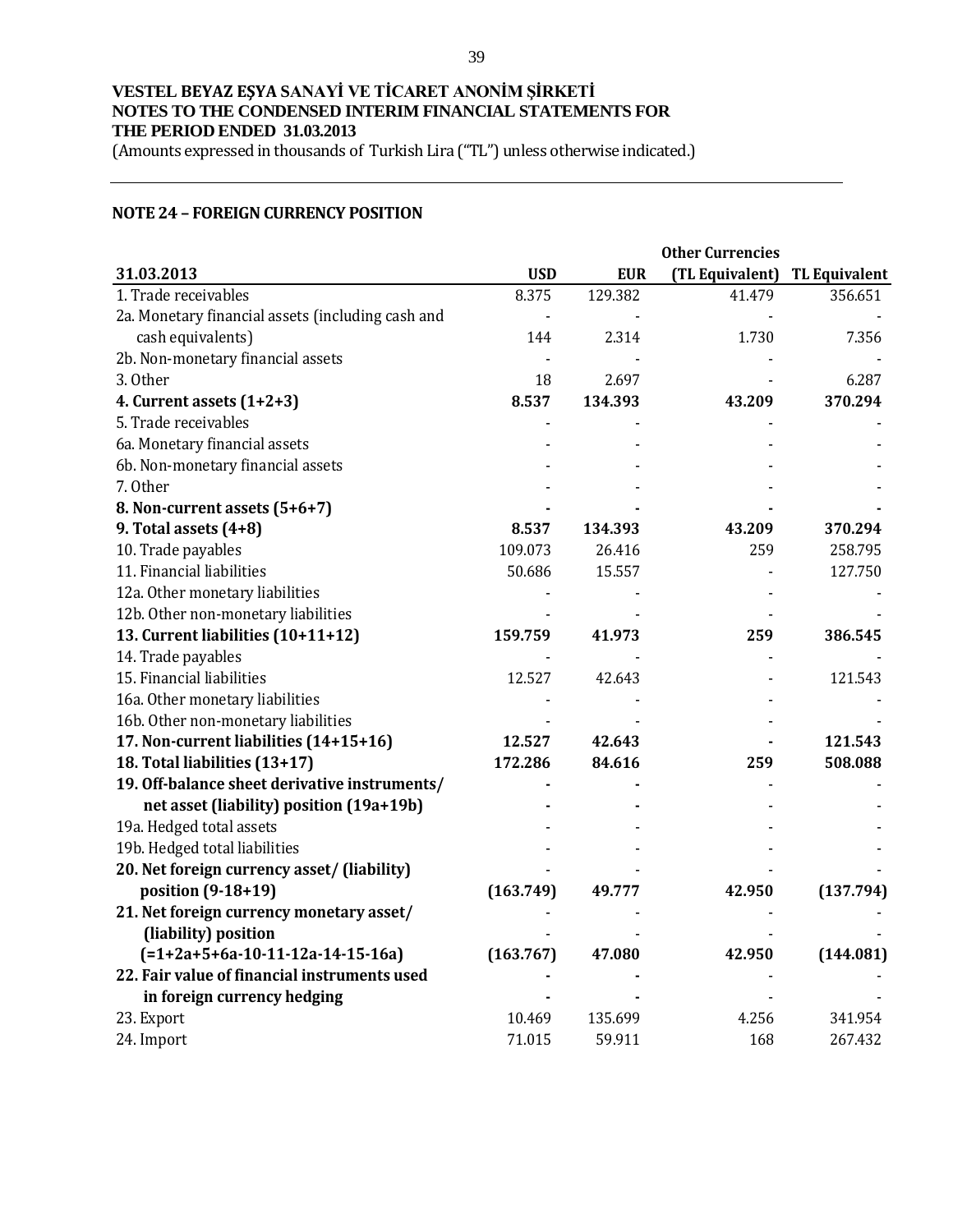(Amounts expressed in thousands of Turkish Lira ("TL") unless otherwise indicated.)

# **NOTE 24 – FOREIGN CURRENCY POSITION (Cont'd)**

|                                                   | <b>Other Currencies</b> |            |                 |                      |
|---------------------------------------------------|-------------------------|------------|-----------------|----------------------|
| 31.12.2012                                        | <b>USD</b>              | <b>EUR</b> | (TL Equivalent) | <b>TL Equivalent</b> |
| 1. Trade receivables                              | 16.048                  | 152.229    | 45.709          | 432.313              |
| 2a. Monetary financial assets (including cash and |                         |            |                 |                      |
| cash equivalents)                                 | 426                     | 518        | 36              | 2.014                |
| 2b. Non-monetary financial assets                 |                         |            |                 |                      |
| 3. Other                                          | 11.220                  | 4.511      | 107             | 30.716               |
| 4. Current assets $(1+2+3)$                       | 27.694                  | 157.258    | 45.852          | 465.043              |
| 5. Trade receivables                              |                         |            |                 |                      |
| 6a. Monetary financial assets                     |                         |            |                 |                      |
| 6b. Non-monetary financial assets                 |                         |            |                 |                      |
| 7. Other                                          |                         |            |                 |                      |
| 8. Non-current assets (5+6+7)                     |                         |            |                 |                      |
| 9. Total assets (4+8)                             | 27.694                  | 157.258    | 45.852          | 465.043              |
| 10. Trade payables                                | 105.968                 | 39.624     | 118             | 282.200              |
| 11. Financial liabilities                         | 50.092                  | 21.853     |                 | 140.686              |
| 12a. Other monetary liabilities                   |                         |            |                 |                      |
| 12b. Other non-monetary liabilities               |                         |            |                 |                      |
| 13. Current liabilities (10+11+12)                | 156.060                 | 61.477     | 118             | 422.886              |
| 14. Trade payables                                |                         |            |                 |                      |
| 15. Financial liabilities                         |                         | 29.767     |                 | 70.004               |
| 16a. Other monetary liabilities                   |                         |            |                 |                      |
| 16b. Other non-monetary liabilities               |                         |            |                 |                      |
| 17. Non-current liabilities (14+15+16)            |                         | 29.767     |                 | 70.004               |
| 18. Total liabilities (13+17)                     | 156.060                 | 91.244     | 118             | 492.890              |
| 19. Off-balance sheet derivative instruments/     |                         |            |                 |                      |
| net asset (liability) position (19a+19b)          |                         |            |                 |                      |
| 19a. Hedged total assets                          |                         |            |                 |                      |
| 19b. Hedged total liabilities                     |                         |            |                 |                      |
| 20. Net foreign currency asset/ (liability)       |                         |            |                 |                      |
| position (9-18+19)                                | (128.366)               | 66.014     | 45.734          | (27.847)             |
| 21. Net foreign currency monetary asset/          |                         |            |                 |                      |
| (liability) position                              |                         |            |                 |                      |
| $(=1+2a+5+6a-10-11-12a-14-15-16a)$                | (139.586)               | 61.503     | 45.627          | (58.563)             |
| 22. Fair value of financial instruments used      |                         |            |                 |                      |
| in foreign currency hedging                       |                         |            |                 |                      |
| 23. Export                                        | 59.498                  | 570.162    | 35.144          | 1.455.670            |
| 24. Import                                        | 251.244                 | 218.536    | 1.360           | 955.284              |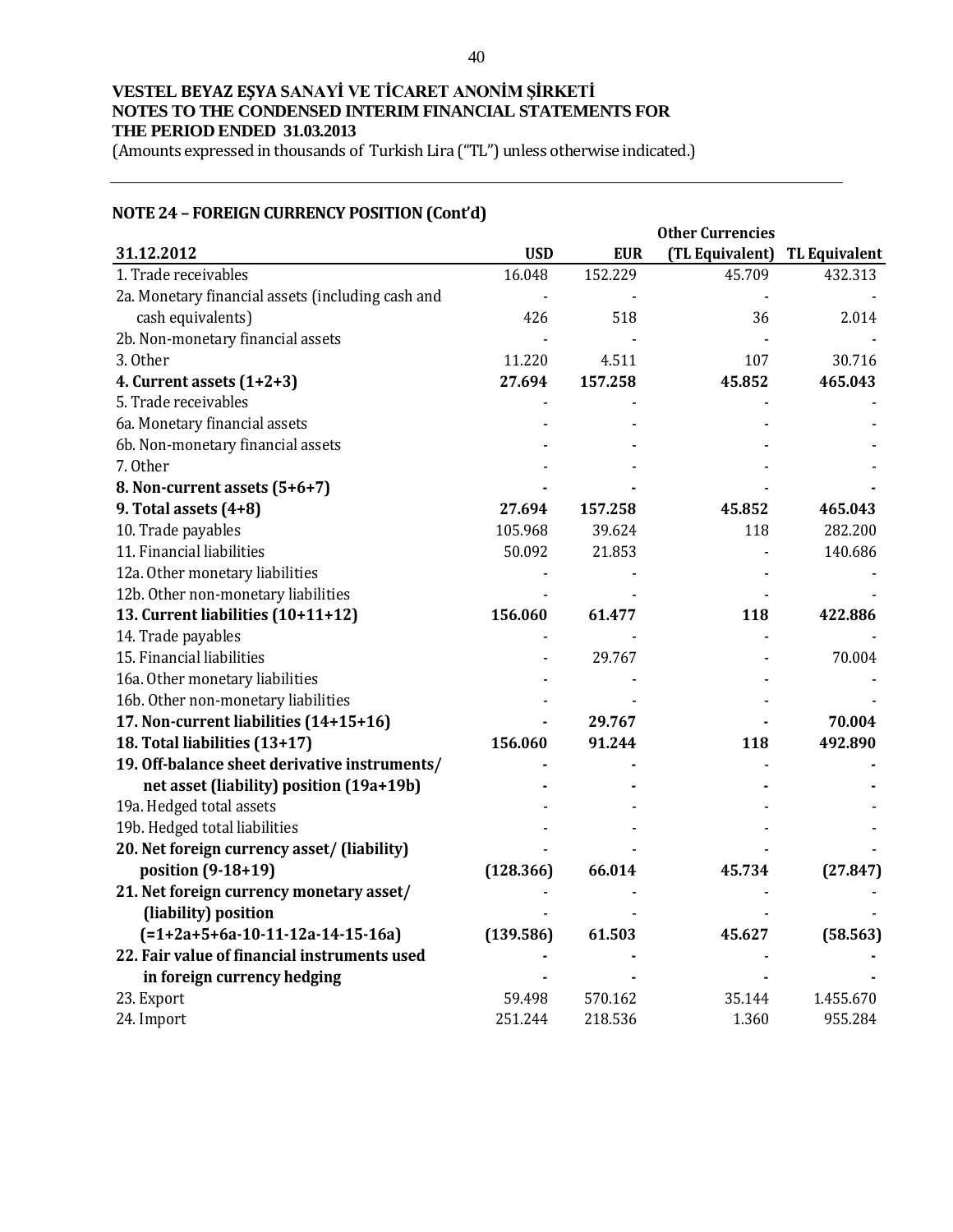(Amounts expressed in thousands of Turkish Lira ("TL") unless otherwise indicated.)

## **NOTE 24 – FOREIGN CURRENCY POSITION (Cont'd)**

|                                                                             | Gain/Loss                           |                                     | <b>Equity</b>                       |                                     |
|-----------------------------------------------------------------------------|-------------------------------------|-------------------------------------|-------------------------------------|-------------------------------------|
| 31.03.2013                                                                  | Foreign<br>exchange<br>appreciation | Foreign<br>exchange<br>depreciation | Foreign<br>exchange<br>appreciation | Foreign<br>exchange<br>depreciation |
|                                                                             |                                     |                                     |                                     |                                     |
| +/-10% fluctuation of USD rate:                                             |                                     |                                     |                                     |                                     |
| USD net asset / liability                                                   | (29.621)                            | 29.621                              |                                     |                                     |
| Secured portion from USD risk (-)                                           |                                     |                                     |                                     |                                     |
| <b>USD</b> net effect                                                       | (29.621)                            | 29.621                              | $\blacksquare$                      |                                     |
|                                                                             |                                     |                                     |                                     |                                     |
| +/-10% fluctuation of EUR rate:                                             |                                     |                                     |                                     |                                     |
| EUR net asset/liability                                                     | 10.917                              | (10.917)                            |                                     |                                     |
| Secured portion from EUR risk (-)                                           |                                     |                                     |                                     |                                     |
| <b>EUR</b> net effect                                                       | 10.917                              | (10.917)                            |                                     |                                     |
|                                                                             |                                     |                                     |                                     |                                     |
| +/-10% fluctuation of other currency                                        |                                     |                                     |                                     |                                     |
| rates:                                                                      | 4.295                               |                                     |                                     |                                     |
| Other currencies net asset/liability<br>Secured portion from other currency |                                     | (4.295)                             |                                     |                                     |
| $risk(-)$                                                                   |                                     |                                     |                                     |                                     |
|                                                                             |                                     |                                     |                                     |                                     |
| Other currency net effect                                                   | 4.295                               | (4.295)                             |                                     |                                     |